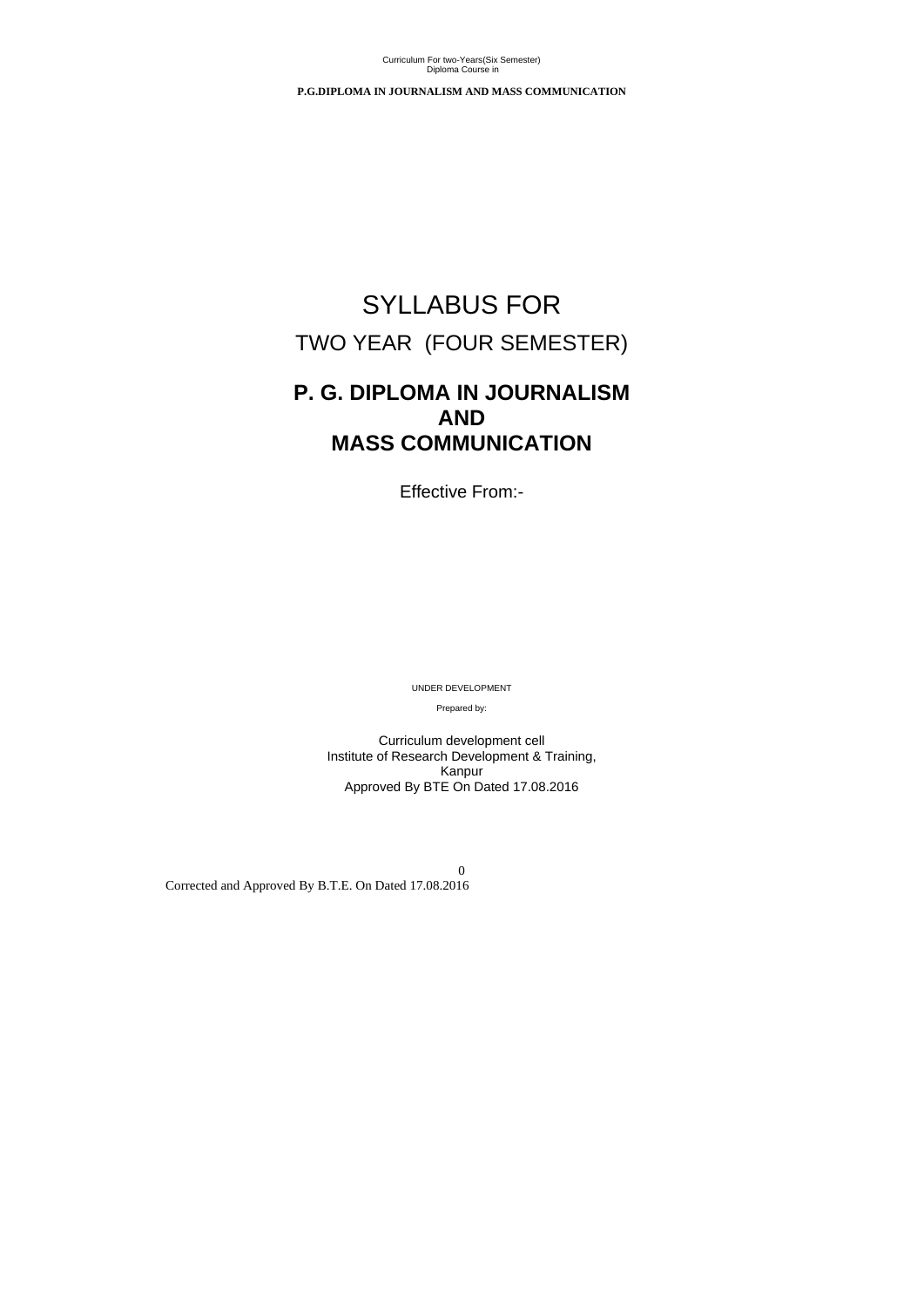#### STUDY & EVALUATION SCHEME

# for<br>TWO YEAR(FOUR SEMESTER) POST GRADUATE DIPLOMA COURSE IN<br>JOURNALISM AND MASS COMMUNICATION

#### (Effective from session )

I Semester

| Curriculum       |                          |                          |                          |                                    | Schame of Examination |                                                                |                                                   |              |     |     |                              |             |              |                       |              |
|------------------|--------------------------|--------------------------|--------------------------|------------------------------------|-----------------------|----------------------------------------------------------------|---------------------------------------------------|--------------|-----|-----|------------------------------|-------------|--------------|-----------------------|--------------|
| Periods Per Week |                          |                          |                          |                                    |                       | SUBJECT                                                        | Theory<br>Practical                               |              |     |     |                              | Gran<br>A.  |              |                       |              |
|                  | ct orig.                 |                          |                          | Le Tut Dr Lab. Work Tot<br>Shop al |                       |                                                                | Examination   Sess.   Total   Examination   Sess. |              |     |     | Marks Marks ---------- Marks |             |              | Total Tota<br>Marksll |              |
| ur al<br>$e$ .   |                          |                          |                          |                                    |                       |                                                                |                                                   | Dur.   Marks |     |     |                              | Dur.  Marks |              |                       |              |
| $7\overline{ }$  | 2                        | $\overline{\phantom{0}}$ | $\overline{\phantom{0}}$ | $ -$                               | -9                    | 1.1 Principles of Communication                                | 12.5                                              | 50           | 2.0 | 70  | $\overline{\phantom{a}}$     |             |              |                       | 70           |
|                  | $\overline{a}$           |                          | 6                        | $ -$                               | 15                    | 1.2 Reporting & Editing                                        | $ 2.5\rangle$                                     | 50           | 2.0 | 70  | 3                            | 40          | 2.0          | 60                    | 130          |
| 5                |                          |                          | 5                        | $ -$                               | 10                    | 1.3 Computer Applicationin Media 2.5                           |                                                   | 50           | 2.0 | 70  | 3                            | 40          | $20^{\circ}$ | 60                    | 130          |
| 8                | $\overline{\phantom{0}}$ |                          |                          | $- -$                              | - 8                   | 1.4 History of Journalism                                      | 12.5                                              | 50           | 2.0 | 70  |                              | $- -$       |              |                       | 70           |
|                  |                          |                          | 6                        | $- -$                              | -6                    | 1.5 Studemt Centered Activity                                  |                                                   |              |     |     |                              |             |              |                       |              |
|                  |                          |                          |                          |                                    |                       |                                                                |                                                   |              |     |     |                              |             |              |                       |              |
| 27 <sup>1</sup>  |                          |                          | 17                       |                                    | 140                   | <---------TOTAL----------->                                    | $1 - -$                                           | 200          | 80  | 280 |                              | 80          | 40           | 120                   | 400          |
|                  |                          |                          |                          |                                    |                       |                                                                |                                                   |              |     |     |                              |             |              |                       |              |
|                  |                          |                          |                          |                                    |                       | Games/NCC/Social and Cultural Activity + Dicscipline (15 + 10) |                                                   |              |     |     |                              |             |              |                       | 25           |
|                  |                          |                          |                          |                                    |                       |                                                                |                                                   |              |     |     |                              |             | TOTAL        |                       | 425<br>----+ |
|                  |                          |                          |                          |                                    |                       |                                                                |                                                   |              |     |     |                              |             |              |                       |              |

#### II Semester

| 12  |                          |                          |                | $- -$ |    | 12   2.1 Media Laws & Eithcs                                     | 3.0   | 50  | 20 | 70  | $\qquad \qquad$          |                          |                          |                   | 70  |
|-----|--------------------------|--------------------------|----------------|-------|----|------------------------------------------------------------------|-------|-----|----|-----|--------------------------|--------------------------|--------------------------|-------------------|-----|
| 12  | $\overline{\phantom{0}}$ | -                        | 6              | $ -$  | 18 | 2.2 Principle of Advertising &                                   | 2.5   | 50  | 20 | 70  | $\overline{\phantom{0}}$ | $\overline{\phantom{0}}$ | $\overline{\phantom{0}}$ |                   | 70  |
|     |                          |                          |                | $- -$ |    | Public Relations                                                 |       |     |    |     |                          |                          |                          |                   |     |
|     |                          | $\overline{\phantom{0}}$ |                | $ -$  | 12 | 2.3 Web Journalism                                               | 2.5   | 50  | 20 | 70  | $\overline{\phantom{0}}$ |                          |                          |                   | 70. |
|     | -                        | $\overline{\phantom{0}}$ | $\mathfrak{b}$ | $- -$ | 61 | 2.4 Studemt Centered Activity                                    |       |     |    |     |                          |                          |                          |                   |     |
|     |                          |                          |                |       |    |                                                                  |       |     |    |     |                          |                          |                          |                   |     |
| 301 | $\overline{\phantom{0}}$ | $\overline{\phantom{0}}$ | 18             | $ -$  | 48 | $-TOTAL-$                                                        | $- -$ | 150 | 60 | 210 | $ -$                     |                          | $\overline{\phantom{0}}$ | $\qquad \qquad -$ | 210 |
|     |                          |                          |                |       |    |                                                                  |       |     |    |     |                          |                          |                          |                   |     |
|     |                          |                          |                |       |    | Games/NCC/Social and Cultural Activity + Dicscipline $(15 + 10)$ |       |     |    |     |                          |                          |                          |                   | -25 |
|     |                          |                          |                |       |    |                                                                  |       |     |    |     |                          |                          | TOTAL                    |                   | 235 |

+----+ NOTE:- (1) Each period will be of 50 minutes duration.

(2) Each session will be of 16 weeks.

(3) Effective teaching will be at least 14 weeks. (4) Remaining periods will be utilised for revision etc.

(5) Field visit and extension lectures are to be organised and managed

well in advance at institute level as per need.<br>(6) Equal weightage will be given to marks secquired in each year for determining student award.<br>(7) The overall division in the diploma programme will be awarded on the basi of the state board of technical education.

(8) Student centred activities will compromise of various co-curricular activities like seminar, Extension lectures, field visits, NCC, NSS, Hobby clubs, Games and cultural activities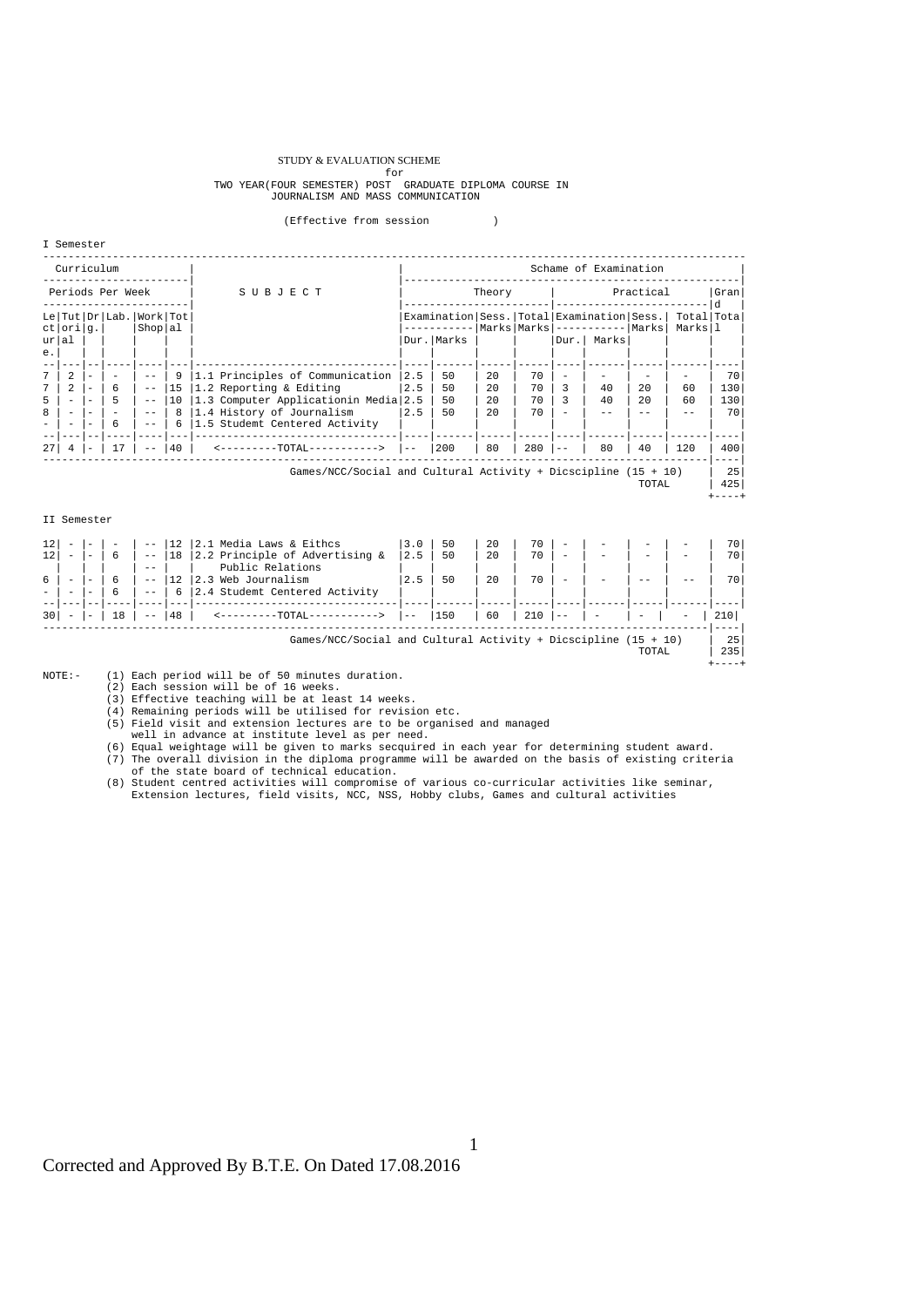# STUDY & EVALUATION SCHEME for

# for for SEAR(FOUR SEMESTER) POST GRADUATE DIPLOMA COURSE IN<br>JOURNALISM AND MASS COMMUNICATION<br>(Effective from session )

III Semester

| Curriculum       |                                                                                        |                          |                                   |                |              |                                                           |               |                                                                                                 |     |           | Schame of Examination    |             |     |                       |     |
|------------------|----------------------------------------------------------------------------------------|--------------------------|-----------------------------------|----------------|--------------|-----------------------------------------------------------|---------------|-------------------------------------------------------------------------------------------------|-----|-----------|--------------------------|-------------|-----|-----------------------|-----|
| Periods Per Week |                                                                                        |                          |                                   |                |              | SUBJECT                                                   | Theory        |                                                                                                 |     | Practical |                          |             |     | Gran<br>l d           |     |
|                  | ctlorilg.l                                                                             |                          | Le   Tut   Dr   Lab.   Work   Tot | Shop al        |              |                                                           |               | Examination   Sess.   Total   Examination   Sess.  <br>----------- Marks Marks ---------- Marks |     |           |                          |             |     | Total Tota<br>Marksll |     |
| $e$ .            | urlal                                                                                  |                          |                                   |                |              |                                                           |               | Dur.   Marks                                                                                    |     |           |                          | Dur.  Marks |     |                       |     |
| 9                | $\overline{\phantom{0}}$                                                               | $\overline{\phantom{0}}$ | $\overline{\phantom{a}}$          | $ -$           | 9            | 3.1 Development Communication                             | 12.5          | 50                                                                                              | 2.0 | 70        | $\overline{\phantom{a}}$ |             |     |                       | 70  |
| 8                | $\overline{a}$                                                                         | $\sim$                   | 6                                 | $- -$          | 14           | 3.2 Radio Journalism & Production 2.5                     |               | 150                                                                                             | 20  | 70        | 3                        | 40          | 2.0 | 60                    | 130 |
| $\mathsf{R}$     |                                                                                        |                          |                                   |                | $\mathsf{R}$ | 3.3 Media Management and<br>Entrepreneurship Developmennt | 13.0          | 50                                                                                              | 20  | 70        | 3                        |             |     |                       | 70  |
| 7                | $\overline{a}$                                                                         |                          | 4                                 | $ -$           | 11           | 3.4 Television Journalism and<br>Production               | $ 2.5\rangle$ | 150                                                                                             | 2.0 | 70        | 3                        | 40          | 2.0 | 60                    | 130 |
|                  |                                                                                        | $\overline{\phantom{m}}$ | 6                                 | $- -$          |              | 6   3.5 Studemt Centered Activity                         |               |                                                                                                 |     |           |                          |             |     |                       |     |
| 32               |                                                                                        |                          | 16                                |                | 48           | <---------TOTAL----------->                               | $- -$         | 200                                                                                             | 80  | 280       |                          | 80          | 40  | 120                   | 400 |
|                  | Games/NCC/Social and Cultural Activity + Dicscipline $(15 + 10)$<br>25<br>425<br>TOTAL |                          |                                   |                |              |                                                           |               |                                                                                                 |     |           |                          |             |     |                       |     |
|                  | TV Semester                                                                            |                          |                                   |                |              |                                                           |               |                                                                                                 |     |           |                          |             |     |                       |     |
| 12               |                                                                                        |                          |                                   |                | 12           | 4.1 Contemporary Media Issue &<br>Global Information Flow | 2.5           | 50                                                                                              | 2.0 | 70        |                          |             |     |                       | 70  |
| 12               | $\overline{\phantom{a}}$                                                               | $\sim$                   | 6                                 | $  \,$         | 18           | 4.2 New Media                                             | 2.5           | 50                                                                                              | 2.0 | 70        | $\sim$                   |             |     |                       | 70  |
| 10               | $\overline{\phantom{0}}$                                                               |                          |                                   | $  \,$         | 110          | 4.3 Communication Research<br>Methods                     | 2.5           | 50                                                                                              | 2.0 | 70        |                          |             |     |                       | 70  |
|                  |                                                                                        | $\overline{\phantom{a}}$ | $\overline{4}$<br>4               | $- -$<br>$- -$ |              | $4 \mid 4.4$ Project<br>4   4.5 Studemt Centered Activity | $- -$         |                                                                                                 |     |           |                          |             |     |                       |     |
|                  |                                                                                        |                          |                                   |                |              |                                                           |               |                                                                                                 |     |           |                          |             |     |                       |     |

34| - |- | 14 | -- |48 | <---------TOTAL----------- |-- | 150 | 60 | 210 |-- | -- | -- | -- | 210| --|---|--|----|----|---|--------------------------------|----|------|-----|-----|----|------|-----|------|----| Games/NCC/Social and Cultural Activity + Dicscipline  $(15 + 10)$  | 25 |----|  $\begin{array}{|c|c|c|c|}\hline \text{Total:} & | & 235| \\\hline \end{array}$ 

|----|

 50% Carry over from I & II Sem | 330| 100% Carry over from III & IV Sem | 660|

|----|

NOTE:- (1) Each period will be of 50 minutes duration. Aggregate Total | 990|<br>(2) Each session will be of 16 weeks.<br>(3) Effective teaching will be at least 14 weeks.<br>(4) Remaining periods will be utilised for revision etc.

(5) Student Centred Activities : Preparation of Lab Journals.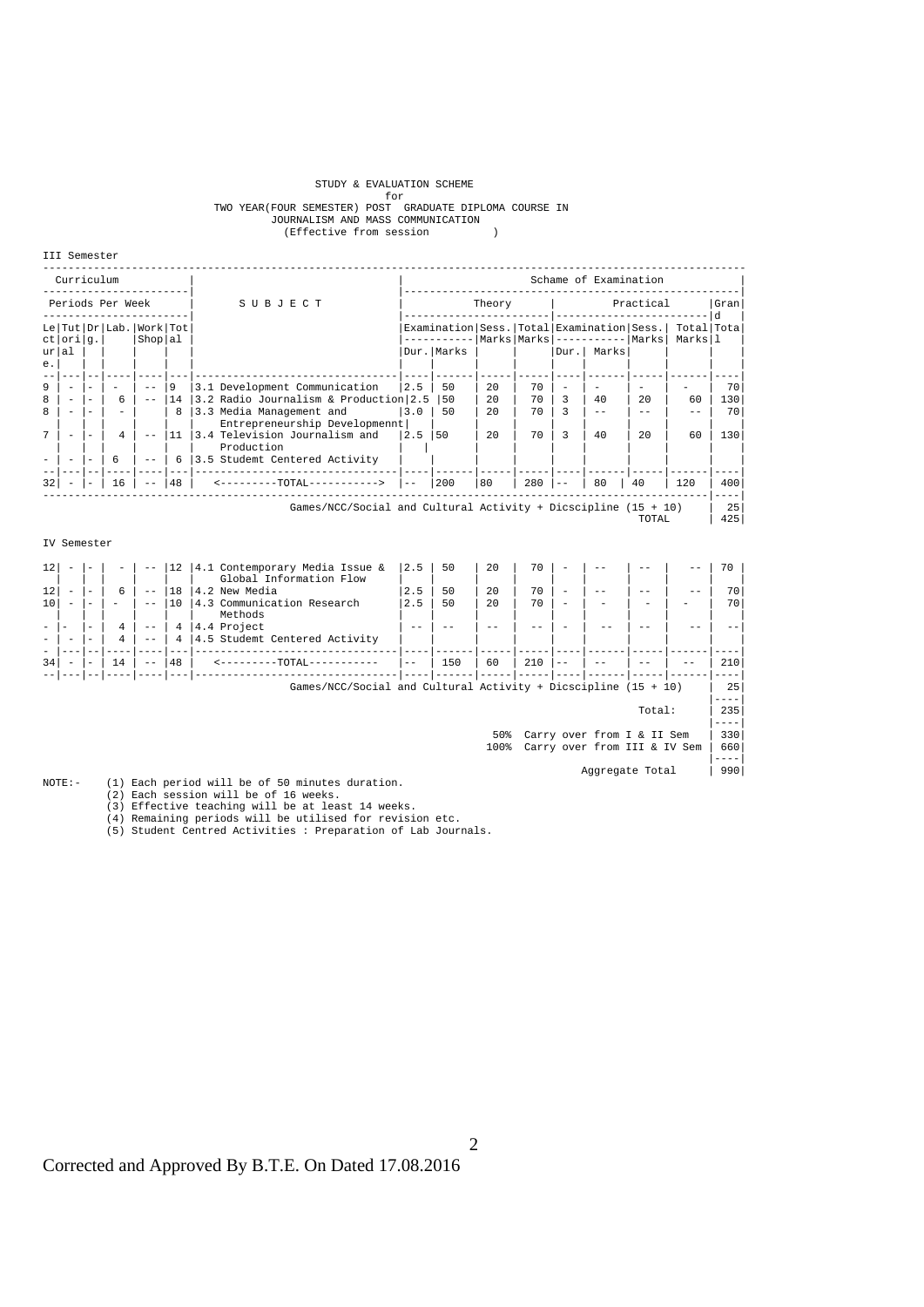| Sl.No. | Particulars                                               | Page No.       |
|--------|-----------------------------------------------------------|----------------|
| I.     | <b>Study and Evaluation Schemes</b>                       | $1 - 2$        |
| II.    | Main Features of the Curriculum                           | 4              |
| Ш.     | List of Experts                                           | 5              |
| IV.    | Preface                                                   | $\overline{3}$ |
| V.     | Job Opportunities & Curriculum Design /                   |                |
|        | Need Analysis and Curriculum Profile                      | $\overline{4}$ |
|        | <b>DETAILED COURSE CONTENTS</b>                           |                |
|        | <b>I</b> Semester                                         |                |
| 1.1    | PRINCIPLES OF COMMUNICATION                               | 22             |
| 1.2    | <b>REPORTING AND EDITING</b>                              | $23 - 24$      |
| 1.3    | <b>COMPUTER APPLICATION IN MEDIA</b>                      | 25             |
| 1.4    | HISTORY OF JOURNALISM                                     | 26             |
|        | <b>II</b> Semester                                        |                |
| 2.1    | <b>MEDIA LAWS AND ETHICS</b>                              | 27             |
| 2.2    | PRINCIPLES OF ADVERTISING AND PUBLIC RELATIONS            | 28             |
| 2.3    | <b>WEB JOURNALISM</b>                                     | 29             |
|        | <b>III Semester</b>                                       |                |
| 3.1    | DEVELOPMENT COMMUNICATION                                 | 30             |
| 3.2    | RADIO JOURNALISM AND PRODUCTION                           | 31             |
| 3.3    | MEDIA MANAGEMENT AND ENTERPRENEURSHIP DEVELOPMENT         | 32             |
| 3.4    | TELIVISION JOURNALISM AND PRODUCTION                      | 33             |
|        | <b>IV Semester</b>                                        |                |
| 4.1    | CONTEMPORARY MEDIA ISSUES AND GLOBAL INFORMATION FLOW 34  |                |
| 4.2    | <b>NEW MEDIA</b>                                          | 35             |
| 4.3    | <b>COMMUNICATION RESEARCH METHODS</b>                     | 36             |
| 4.4    | Project                                                   | 37             |
|        | <b>Staff Structure</b>                                    | 38             |
|        | <b>Space Requirement</b>                                  | 39             |
|        | 3<br>Corrected and Approved By B.T.E. On Dated 17.08.2016 |                |

# **C O N T E N T S**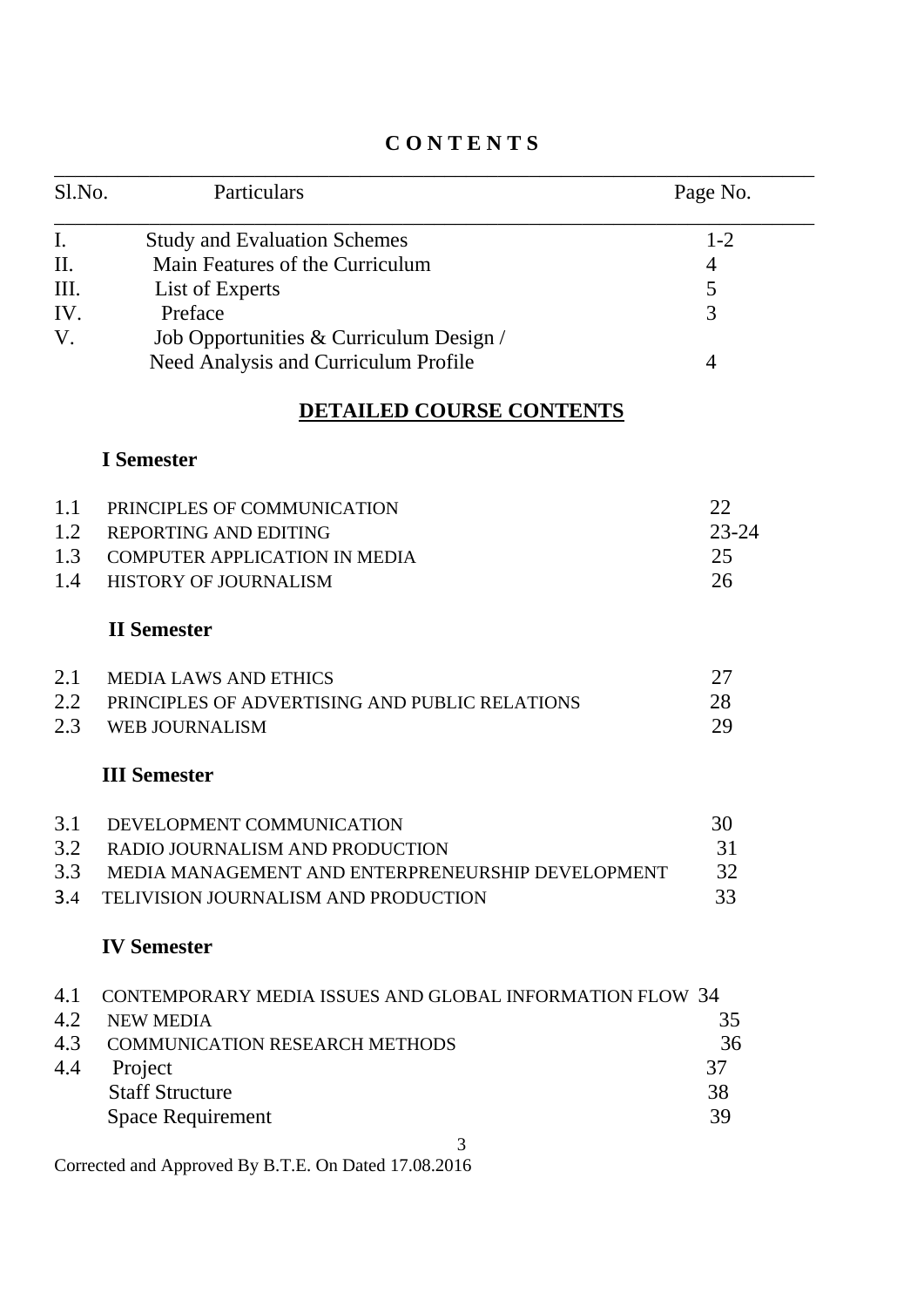| 40-41   |
|---------|
| 42      |
|         |
| 43      |
| 44      |
| 45      |
| $46-49$ |
|         |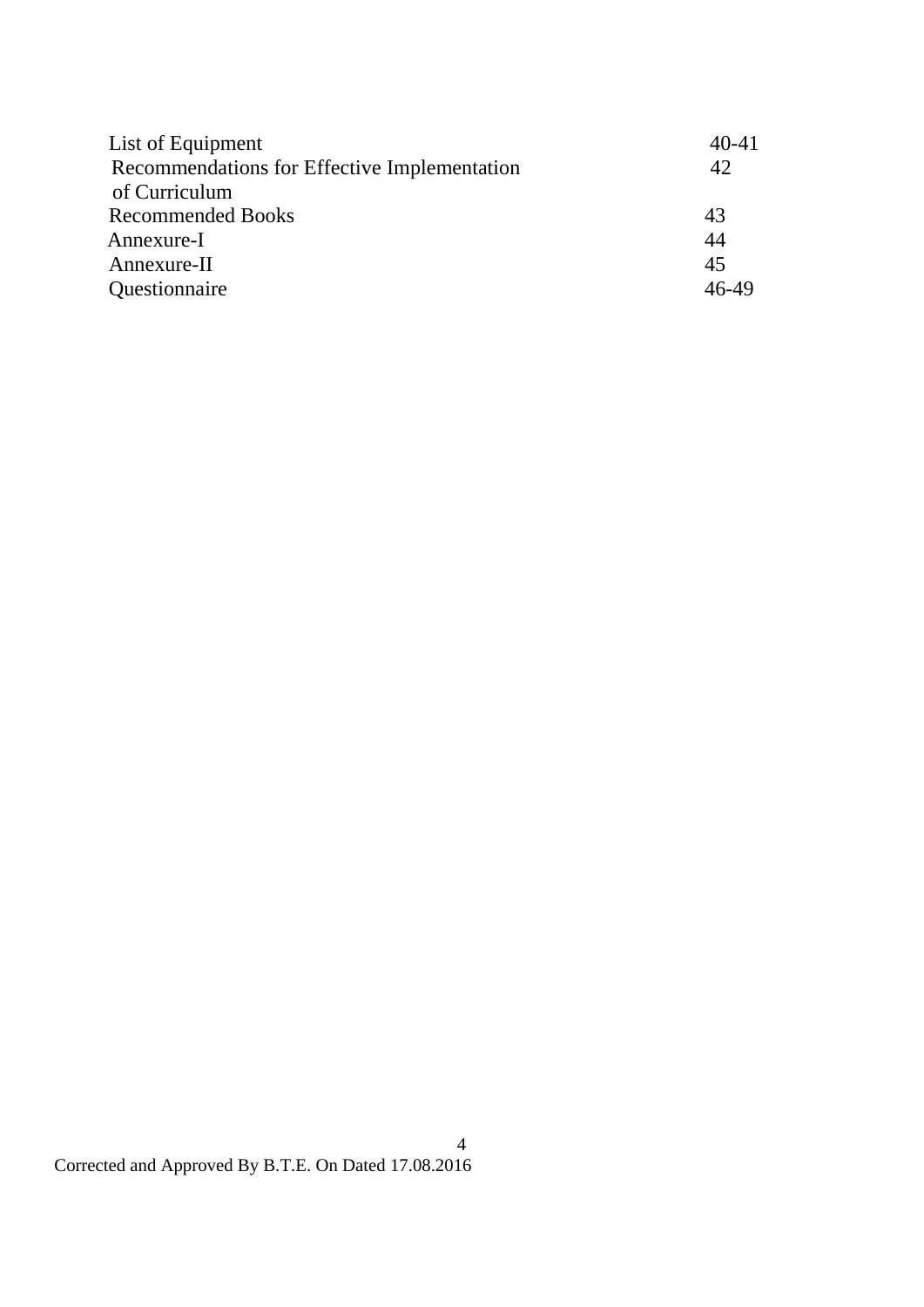# **II- MAIN FEATURES OF THE CURRICULUM**

# **Title of the course: Post Graduate Diploma in 'JOURNALISM AND MASS COMMUNICATION'**

| <b>Duration:</b>            | <b>Two Years (Four Semester)</b>          |
|-----------------------------|-------------------------------------------|
| Pattern of the course:      | <b>Semester System</b>                    |
| <b>Intake:</b>              | 60                                        |
| <b>Type of course:</b>      | <b>Full Time</b>                          |
| <b>Entry qualification:</b> | <b>Graduate in any discipline</b>         |
| <b>Mode of admission:</b>   | <b>Through Joint Entrance Examination</b> |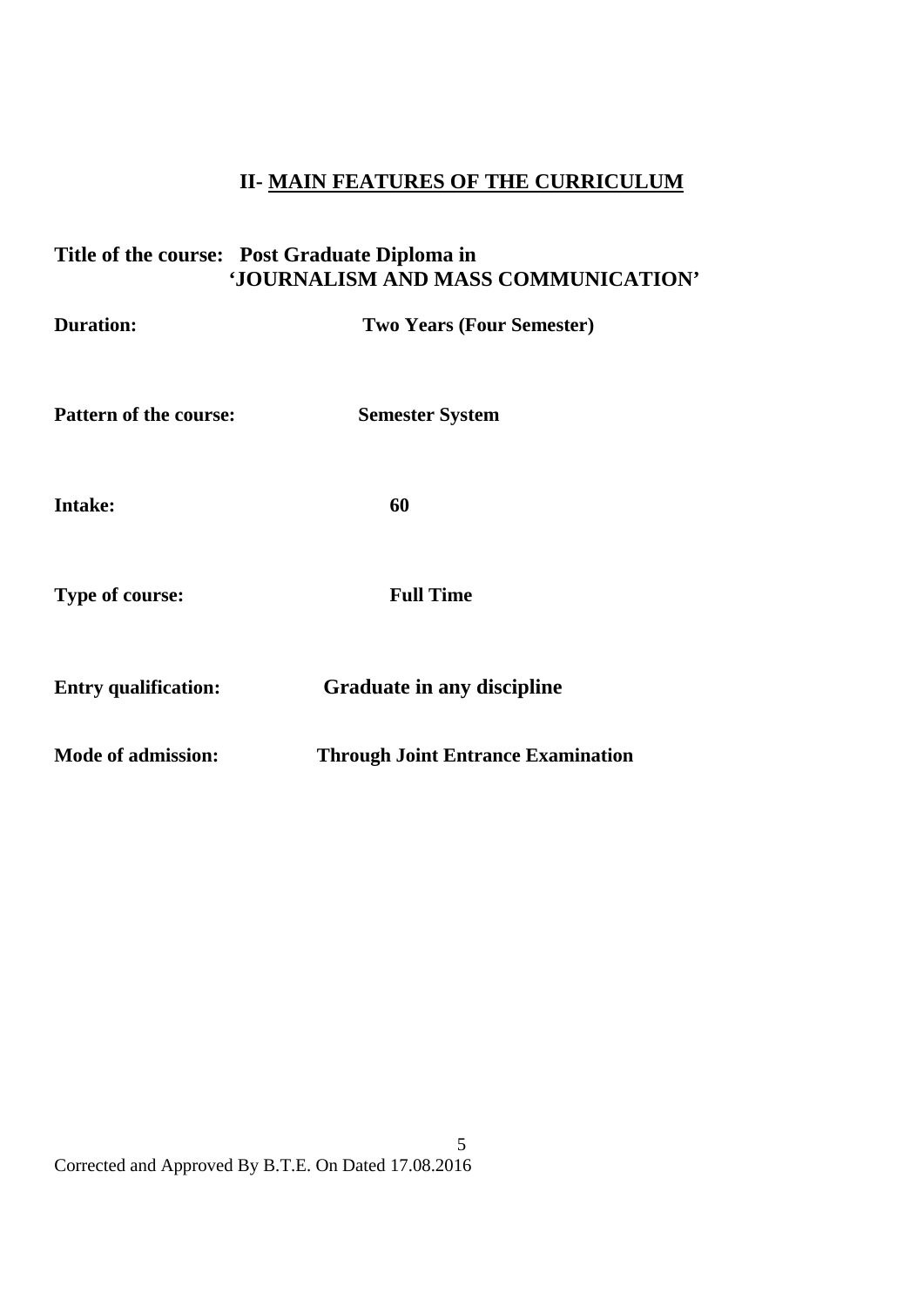## **III-LIST OF EXPERTS**

 List of Experts/Supports whose contribution helped the development of new named and redesigned curriculum for Two Year Diploma Course in **'JOURNALISM AND MASS COMMUNICATION'** are honorably named below –Workshop's held on Dated: 27-11-2014, 12-05- 2015

| Sr.No.           | Name of Expert & Designation                        | <b>Organisation/Address</b>             |
|------------------|-----------------------------------------------------|-----------------------------------------|
| 1.               | Dr.Dharmendra Singh, Professor and H.O.D            | LalitaDevi Institute of                 |
|                  | (Journalism and Mass Communication)                 | Management&Sciences, New Delhi          |
| 2.               | Dr. Arun Kumar Bhagat, Associate Professor          | Makhanlal Chaturvedi, National          |
|                  |                                                     | Journalism University, Noida, Ghaziabad |
| 3.               | Dr.Manoj Kr. Singh, Associate Professor             | Vivekanand Institute of Professional    |
|                  |                                                     | Studies, Delhi                          |
| $\overline{4}$ . | Dr. Pratibha Sharma, Journalism and Mass            | Producer(Ex.) Zee News Channel, Noida   |
|                  | Communication                                       |                                         |
| 5.               | Shri Surya Prakash, Assitant Professor              | Makhanlal Chaturvedi, National          |
|                  |                                                     | Journalism University, Noida, Ghaziabad |
| 6.               | Shri Rakesh Prakash, Journalism and Mass            | Zee News Network, Noida, Ghaziabad      |
|                  | Communication                                       |                                         |
| 7.               | Shri N.K.Mathur, Principal                          | Govt. Polytechnic, Ghaziabad            |
| 8.               | Shri Satish Chandra Jaisal, HOD, Mass Communication | Govt. Polytechnic, Ghaziabad            |
| 9.               | Smt. Nisha Yadav, Lecturer, Mass Communication      | Govt. Polytechnic, Ghaziabad            |
| 10.              | Shri.M.P.Singh Bhadauria, H.O.D. (Mech.Engg.)/      | I.R.D.T, U.P Kanpur                     |
|                  | Coordinator                                         |                                         |
| 11.              | Shri. Arvind Nath Mishra, Computer Programmer       | I.R.D.T, U.P Kanpur                     |
| 12.              | Shri. Ravindra Kumar, Research Assistant            | I.R.D.T, U.P Kanpur                     |
|                  |                                                     |                                         |
| 13.              | Shri. Vivek Kumar/Shri Sushil Kumar ,Draughtsman    | I.R.D.T, U.P Kanpur                     |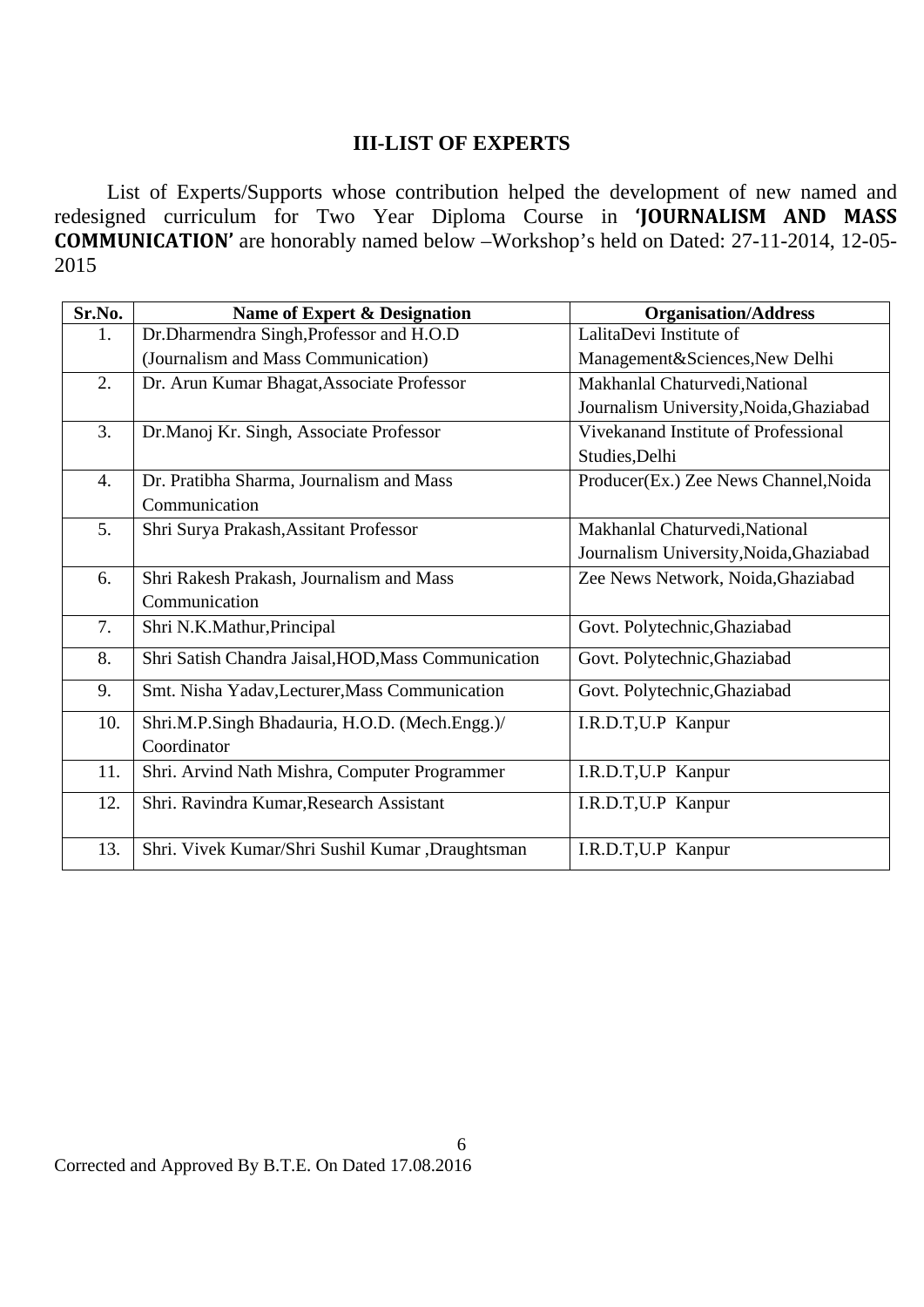#### PREFACE

 Keeping in view the vast potential of employment in the field of mass communication; Directorate of Technical Education, Uttar Pradesh decided to start one year diploma course in this field. This is the first time that such a course is being introduced in polytechnics.

 The task of designing this course was entrusted to Curriculum Development Centre of Technical Teachers' Training Institute, Chandigarh. The faculty of the centre visited number of organisations involved in the field of mass communication and obtained competency profile of middle level personnel in this field, which became the basis of designing this curriculum. A workshop was held from 14-16 February, 1996 in which experienced professionals and teachers were invited to workout curriculum details, which was done by adopting a scientific approach to curriculum development. This workshop resulted in preparing a report, which was further validated by experts in this field.

 This curriculum details out employment opportunities, competency profile, curriculum structure and contents, resources required for its effective implementation.

 It is hoped that this curriculum will be useful in producing right type of personnel in the field of mass communication.

7

 YK ANAND PROJECT COORDINATOR

> Dr LN MITTAL PROFESSOR AND HEAD CURRICULUM DEVELOPMENT CENTRE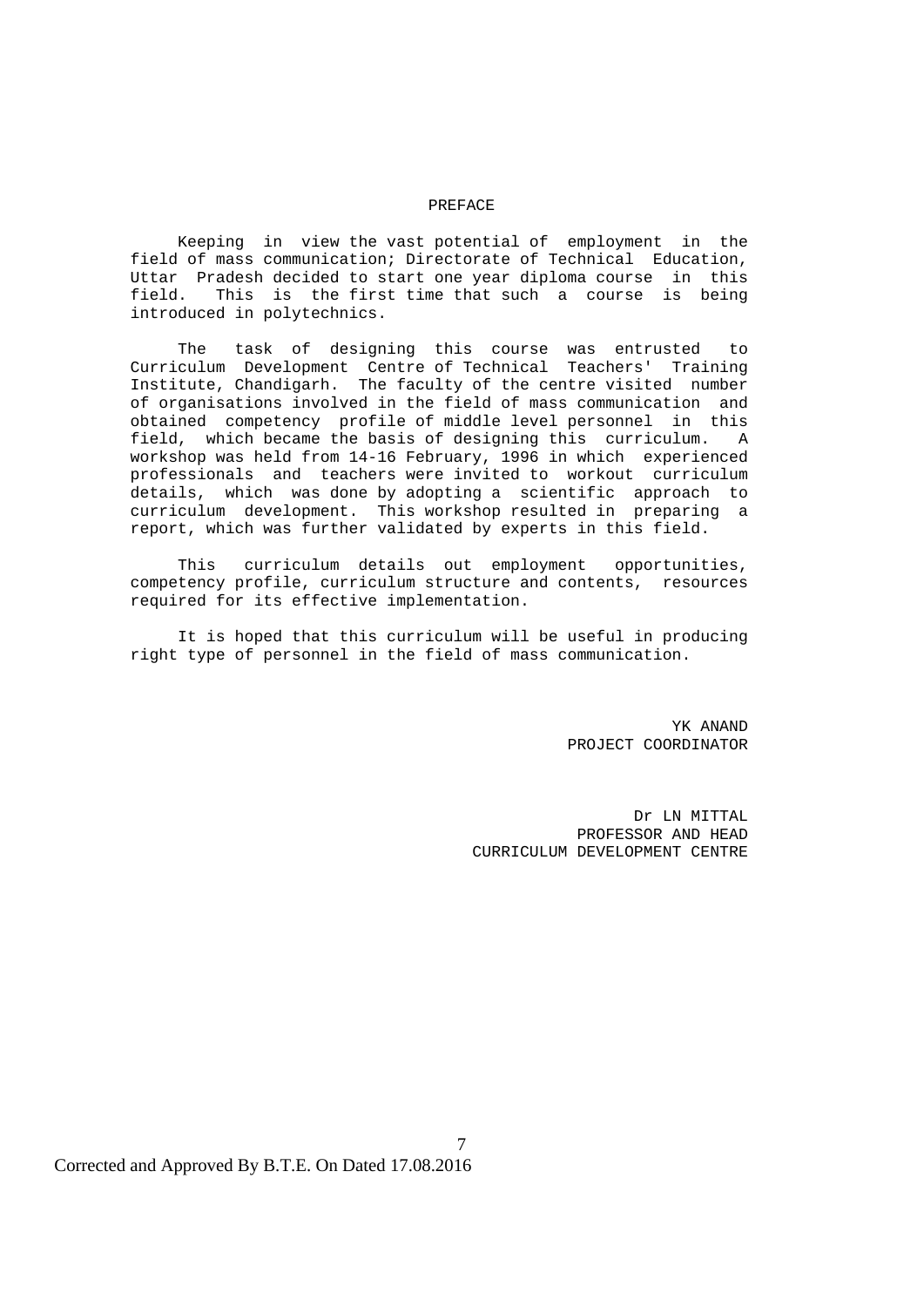#### ACKNOWLEDGEMENT

 We are grateful to the following for providing assistance effectively contributing in the design of curriculum for diploma course in Mass Communication.

- 1. Professor HS Dilgir, Nadiali P.O. Dharam Garh, Distt Ropar - 140306
- 2. Professor LR Naghpal, House No. 1047, Sector 21, Chandigarh
- 3. Chairman, Department of Mass Communication, Punjab Univesity, Chandigarh for deputing Shri Sanjay Wadwalkar
- 4. Management of Hindustan Machine Tools, Pinjore for deputing Shri Jatinder Vijh, Deputy Manager Public Relations
- 5. National Institute of Advertising, Mohammad Pur, Bhikaiji Cama Place, New Delhi 110 066 for deputing Ms Nina Sharma, Head of Faculty of Advertising
- 6. Projessor Jitender Mohan, Professor, Department of Psychology, Punjab University, Chandigarh
- 7. Chairman, Department of Journalism, Punjab Agricultural University, Ludhiana (Punjab) for deputing Dr Balwinder Singh, Assistant Professor
	- 8. Chairman, Department of Journalism and Mass Communication, Punjabi University, Patiala (Punjab) for deputing Shri Navjit Singh Johal, Lecturer
	- 9. Director, Technical Eduction, UP for deputing Shri MR Kurana, Assstant Professor, I.R.D.T., Kanpur (UP)

 We are also grateful to the following for providing expert opinion about requirement of computer education, video production and entrepreneurship development for this course:

- 1. Professor M. Radhakrishna, Professor and Head, Computer Science Department, TTTI, Chandigarh
- 2. Shri Ashutosh Kapila, Senior Production Assistant, ETV Department, TTTI, Chandigarh
- 3. Ms Laxmi M.V., Consultant, Computer Science Department, TTTI, Chandigarh

Corrected and Approved By B.T.E. On Dated 17.08.2016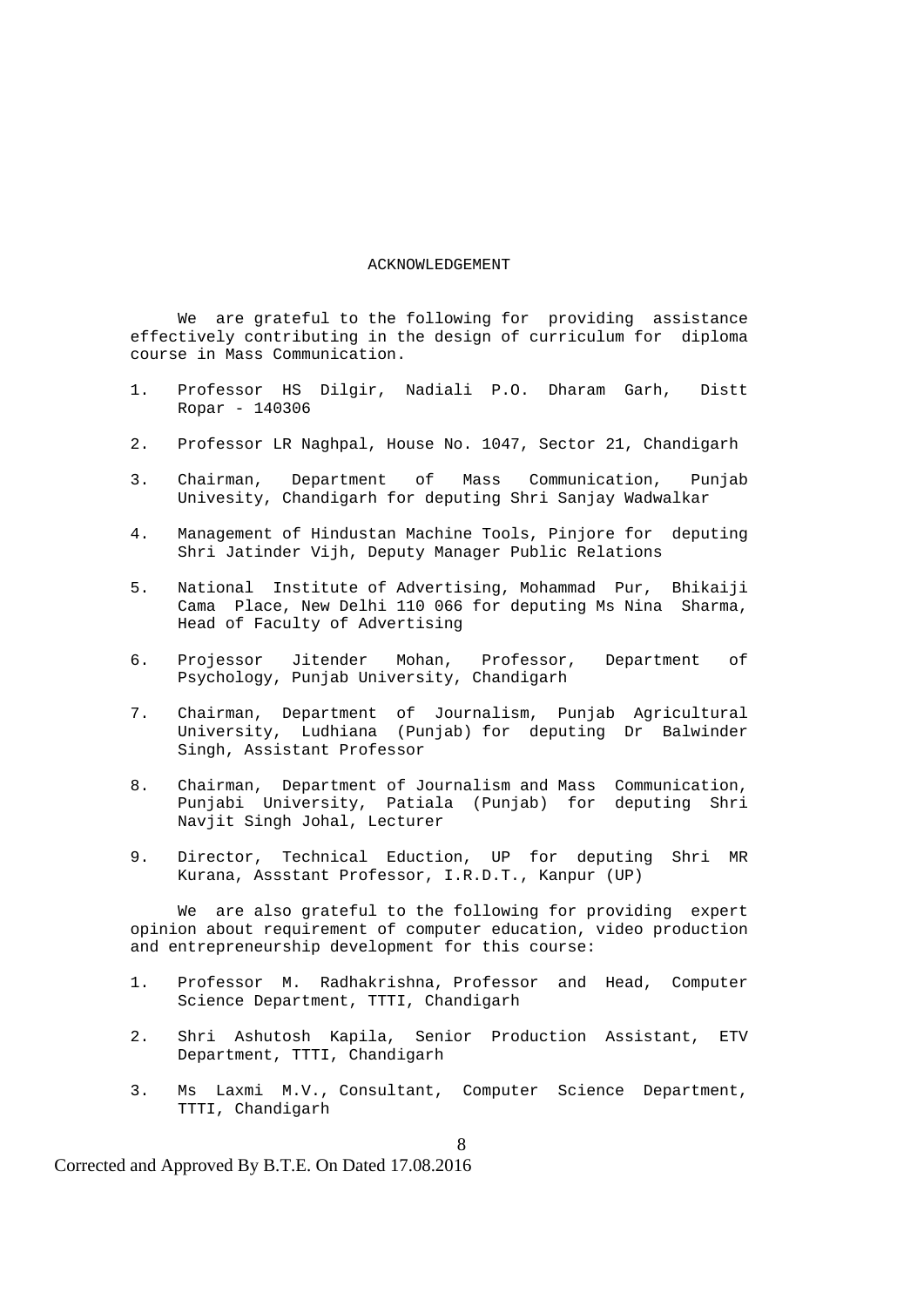4. Professor Rabi Bahl, Professor and Head, Educational Television Department, TTTI, Chandigarh

 (iii) The guidance provided by Dr MM Malhotra, Principal, Technical Teachers' Training Institute, Chandigarh in planning and implementing of this project is gratefully acknowledged. The assistance and support given by Dr LN Mittal, Professor and Head, Curriculum Development Centre in bringing out this curriculum document is also gratefully acknowledged.

> The help provided by Shri SK Aggarwal in preparing draft was quite significant and acknowledged.

> The secretarial assisance provided by Shri VK Bhandari, Shri Mohan Lal of Curriculum Development Centre, TTTI, Chandigarh is acknowledged.

> > 9

 YK ANAND PROJECT COORDINATOR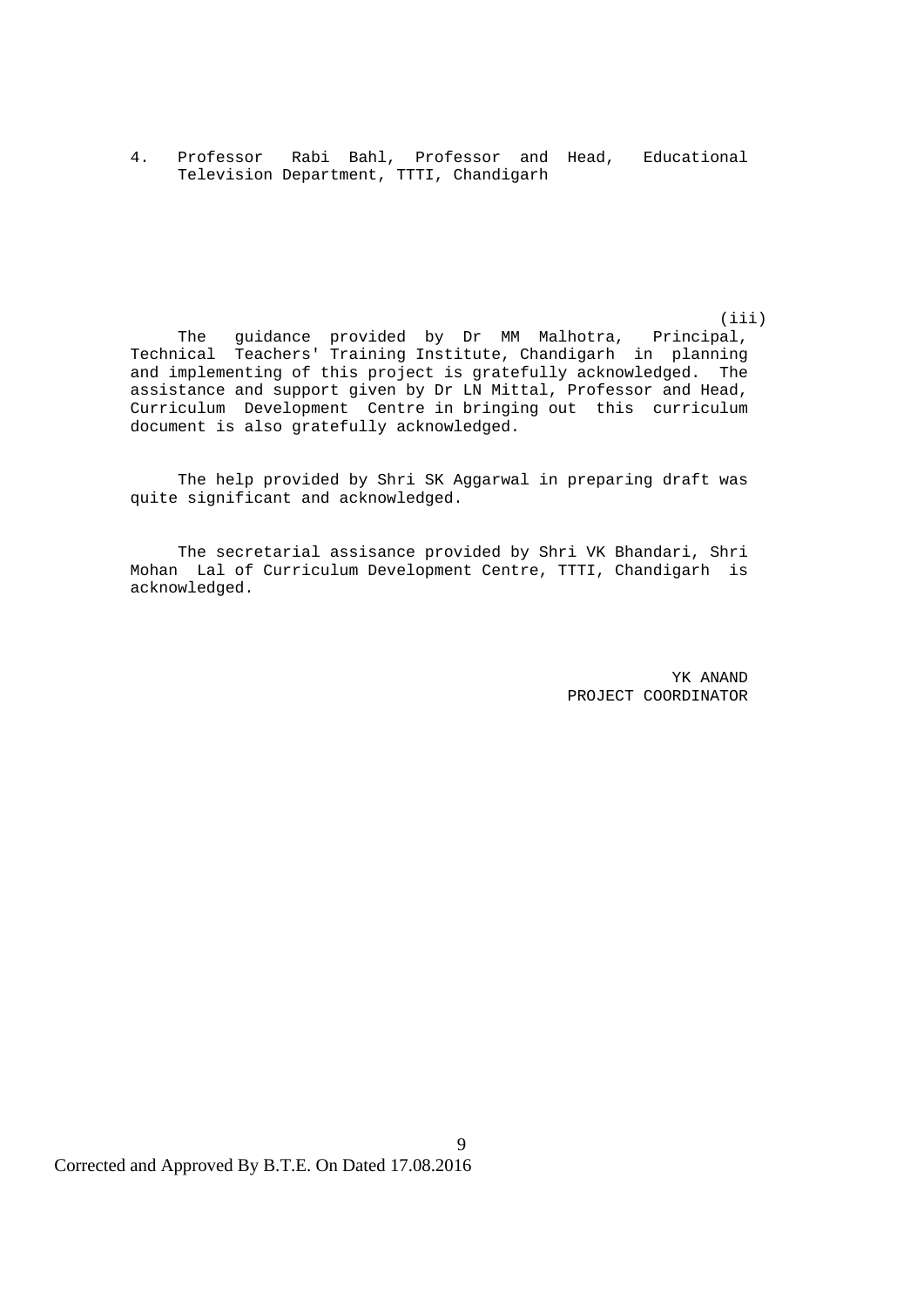LIST OF PARTICIPANTS OF CURRICULUM DESIGN

WORKSHOP HELD FROM 14 FEBRUARY TO 16 FEBRUARY, 1996

- 1. Professor HS Dilgir, Nadiali P.O. Dharam Garh, Distt Ropar - 140306
- 2. Projessor Jitender Mohan, Professor, Department of Psychology, Punjab University, Chandigarh
- 3. Shri Jatinder Vijh, Deputy Manager Public Relations, Management of Hindustan Machine Tools, Pinjore (Haryana)
- 4. Ms Nina Sharma, Head of Faculty of Advertising National Institute of Advertising, Mohammad Pur, Bhikaiji Cama Place, New Delhi 110 066
- 5. Dr Balwinder Singh, Assistant Professor Department of Journalism, Punjab Agricultural University, Ludhiana (Punjab)
- 6. Shri Sanjay Wadwalkar, Reader, Department of Mass Communication, Punjab Univesity, Chandigarh
- 7. Shri Navjit Singh Johal, Lecturer Department of Journalism and Mass Communication,

10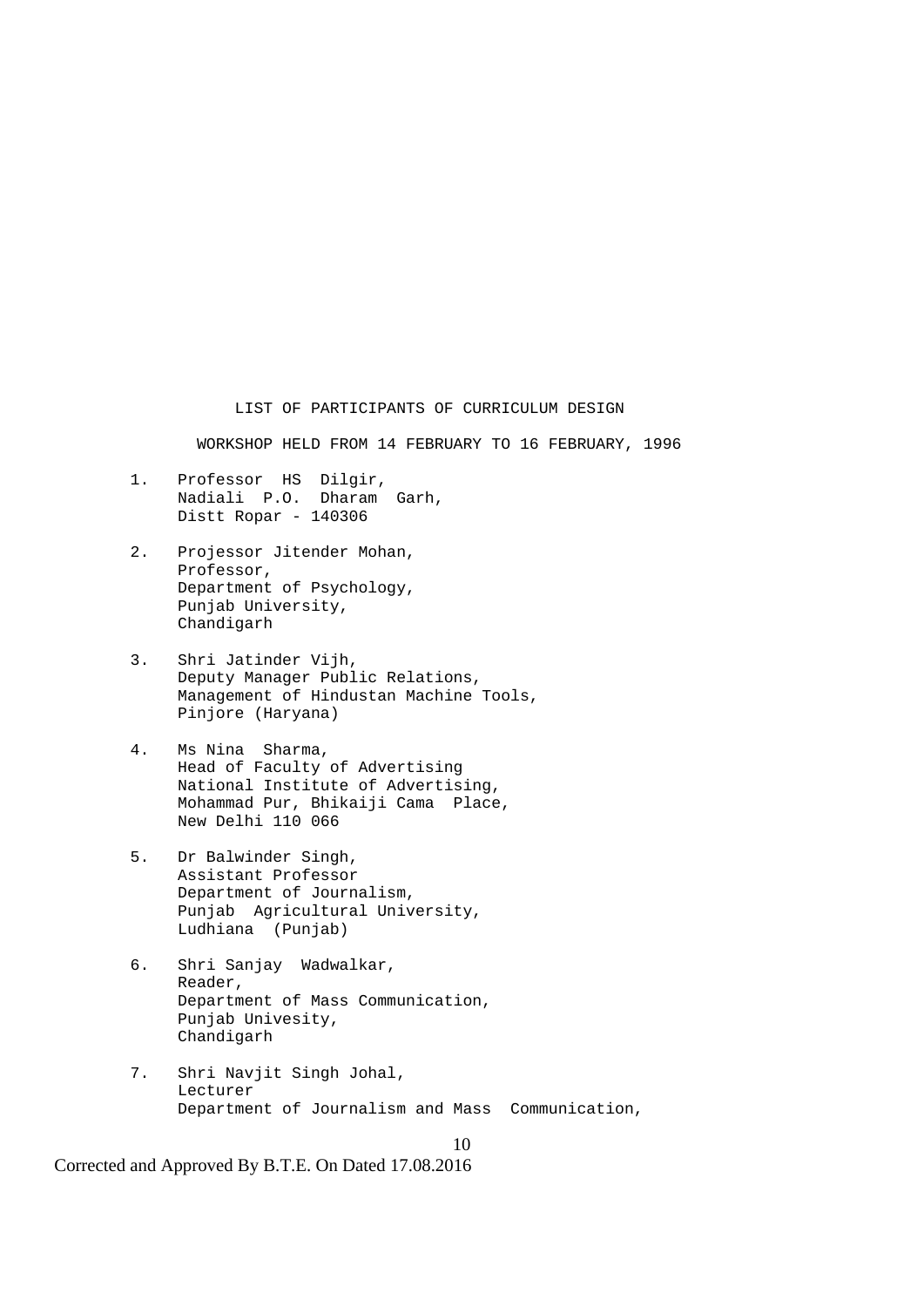Punjabi University, Patiala (Punjab)

 8. Shri MR Kurana, Assstant Professor, Institute of Research Development and Training, Kanpur (UP)

From TTTI, Chandigarh

- 1. Shri Ashutosh Kapila, Senior Production Assistant, ETV Department
- 2. Ms Laxmi M.V., Consultant, Computer Science Department
- 3. Dr LN Mittal, Professor and Head, Curriculum Development Centre
- 4. Shri YK Anand PROJECT COORDINATOR Professor Incharge, Continuing Education Centre

LIST OF EXPERTS

 List of experts who contributed in the workshop held on 09.09.09 and 15.9.09 to revise the curriculum of Two Year Post Graduate Diploma in Mass Communication.

- 1. Shri Ramesh Chandra Tripathi Lucknow Uni., Lucknow Professor, Dept of Journalism 2. Dr. K. B. Tripathi All India Radio, Lucknow Programme Executive 3. Dr. Mukul Srivastava Lucknow Uni., Lucknow Professor, Dept of Journalism 4. Dr. Anand Sharma Lucknow Uni., Lucknow Asstt. Prof, Dept of Journalism 5. Shri S. P. Tripathi Jagran Institute of Director Management, Kanpur 6. Shri G. P. Verma et al. Hindustain Times, Kanpur Correspondent
- 7. Shri S.M.H. Rizvi **I.T.S., Lucknow** Correspondent
- 8. Shri Anand Shanker Misra Times of India, Kanpur Correspondent

Corrected and Approved By B.T.E. On Dated 17.08.2016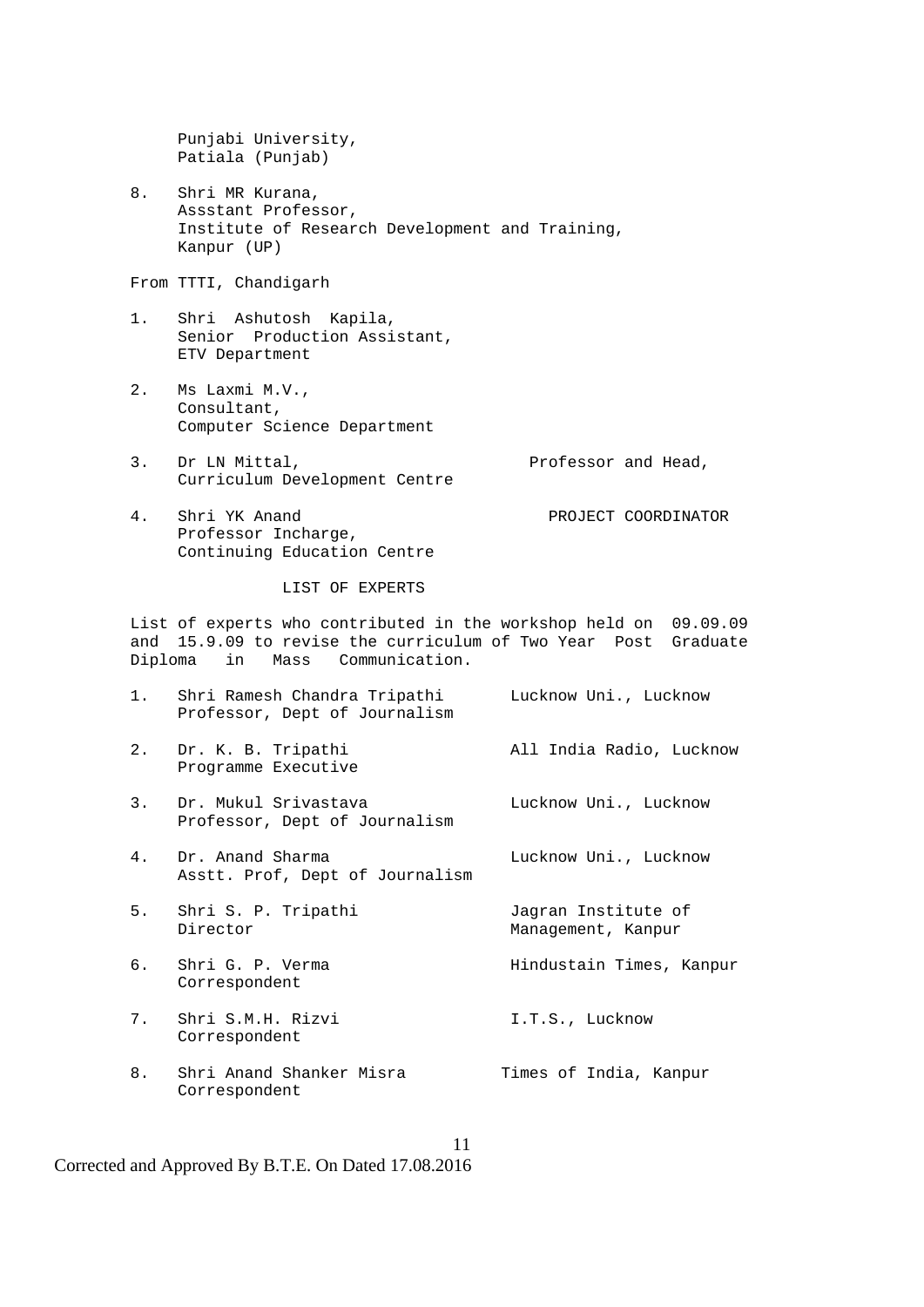T.B.O.

#### 2. JOB OPPORTUNITIES

 With the growing aspirations of the common man brought about by the new economic and industrial policy of Government of India, significant changes in the media and communication sector have been witnessed in recent times. With free entry of foreign capital, advanced technologies are making in roads in all sectors of this area. It is changing the scale of operation and sophistication, efficiency and productivity of the communicators. This calls for well trained manpower to use this new media and technology for designing and conveying print and non-print information to varied target population. The present era has been appreciated as the communication era.

> The globalization of economy has also resulted in greater competition among industries and services. It calls for greater sophistication in advertisement messages of the corporate world. A large manpower is needed to conceive, plan and execute advertisement compaigns information. Entertainment business has increased manifold in recent years. Newspapers and books, radio and television and multiple channels have open flood gates for employment for different types of media personnel such as journalist, script writer, reporters, camera man etc. In the emerging communication environment, media persons having understanding of basis of mass communication and skills of handling latest technologies and equipment for producing print and non-print media for specific target group are in great demand.

 The PG diploma holder in Mass communication may get employ ment in Television Networks Information and Broadcasting department; Advertising Agen-

12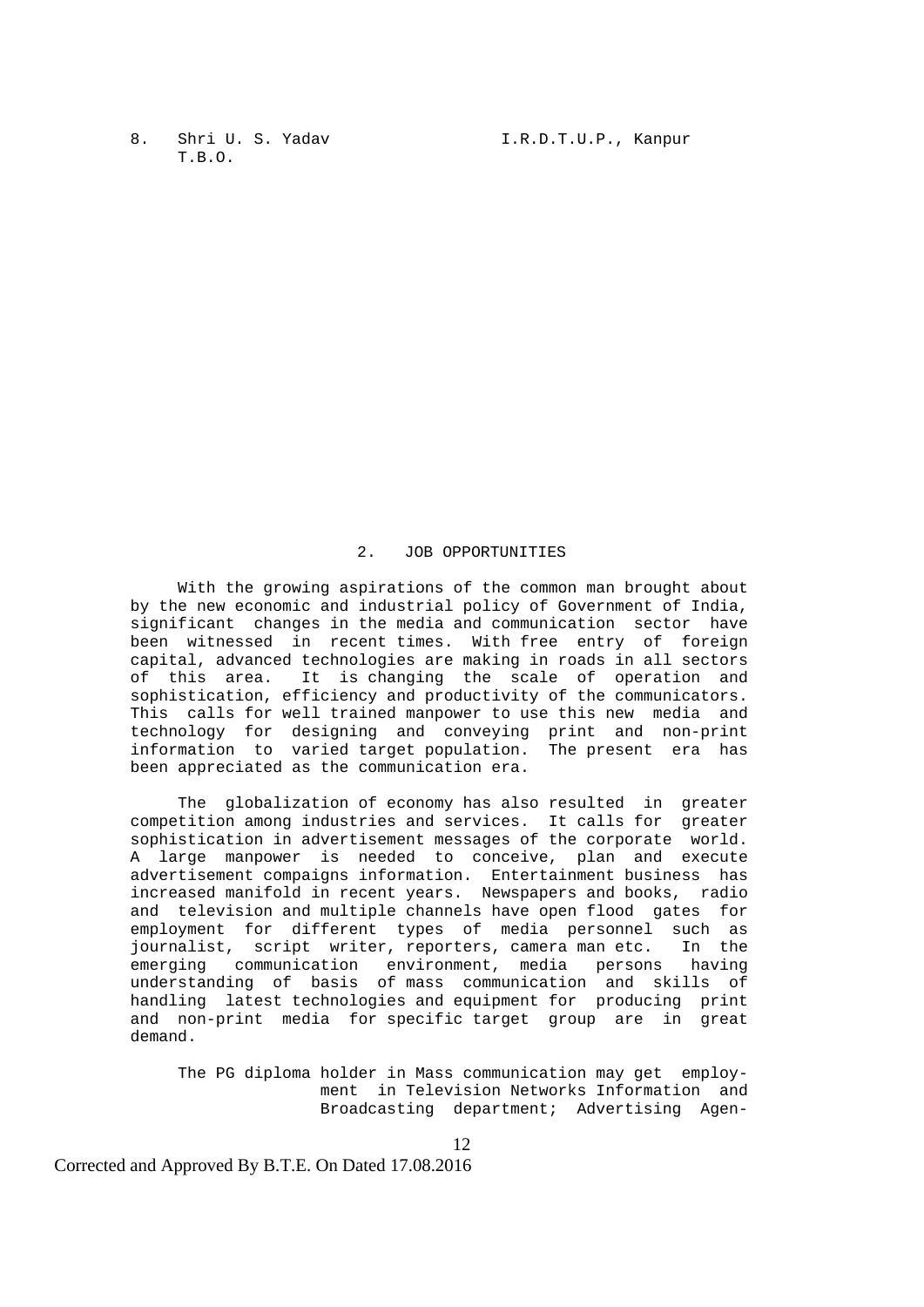cies, press and Newspaper; Public Relations Departments, Advertisement Department of Corporate World, Marketing and Advertisement Department of Newspaper and set up their own enterprise. Most of the positions likely to be occupied by diploma holders after gaining work experience for a certain period of time are as under:

- 2.1 Job Position in Television Networks; Information and Broadcasting Departments
	- 2.1.1 Radio/Television Announcer
	- 2.1.2 News Reader
	- 2.1.3 Video and Print Editor
	- 2.1.4 Programme Executor
	- 2.1.5 Researcher and Correspondent
	- 2.1.6 Script Writer
	- 2.1.7 Video Grapher
- 2.2 Job position in Advertising Agencies
	- 2.2.1 Copywriter
	- 2.2.2 Accounts Executive
	- 2.2.3 Media Executive
	- 2.2.4 Visualiser
	- 2.2.5 Public Relation Officer
	- 2.2.6 Research Executive
- 2.3 Job Position in Newspapers and Publishing Houses
	- 2.3.1 Reporter
	- 2.3.2 Sub-Editor
	- 2.3.3 Proof Reader
- 2.4 Job Positions in Public Relations Departments
	- 2.4.1 Assistant Public Relations Officer
	- 2.4.2 Corporate Affairs Officer
	- 2.4.3 Communication Officer

13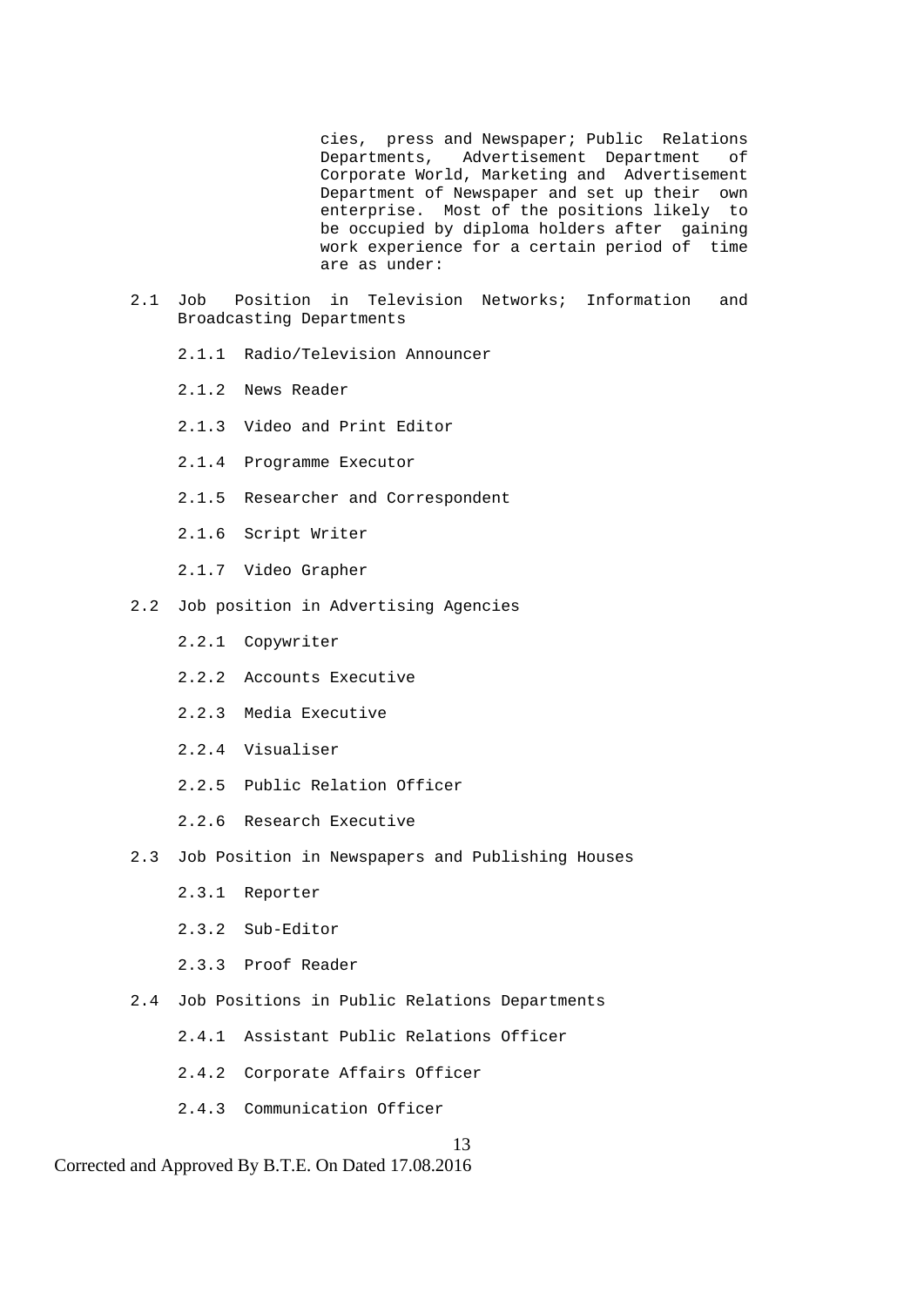- 2.4.5 Press Officer
- 2.4.6 Information Officer
- 2.4.7 House Journal Editor
- 2.4.8 Trade Journal Editor
- 2.5 Job Positions in Advertising Department of Corporate World
	- 2.5.1 Advertising Coordinator

2.5.2 Publicity Officer

- 2.6 Job Positions in Marketing and Advertisement Department of Newspapers
	- 2.6.1 Marketing
	- 2.6.2 Circulation and Space Selling Executive
- 2.7 Researcher in public opinion survey organisations
- 2.8 Self Employment in Advertising; Public Relations; Free Lancers; Event Management/Organiser and Commentators

#### 3. ACTIVITIES

 The activities done in various job positions in different organisations are:

- 3.1 While working in different positions in Television Networks; Information and Broadcasting Departments the pg dipiploma holders in Mass communication perform following activities:
	- 3.1.1 News gathering
	- 3.1.2 News editing
	- 3.1.3 News casting
	- 3.1.4 Compering/compere
	- 3.1.5 Script Writing
	- 3.1.6 Interviewing
	- 3.1.7 Video Camera handling

14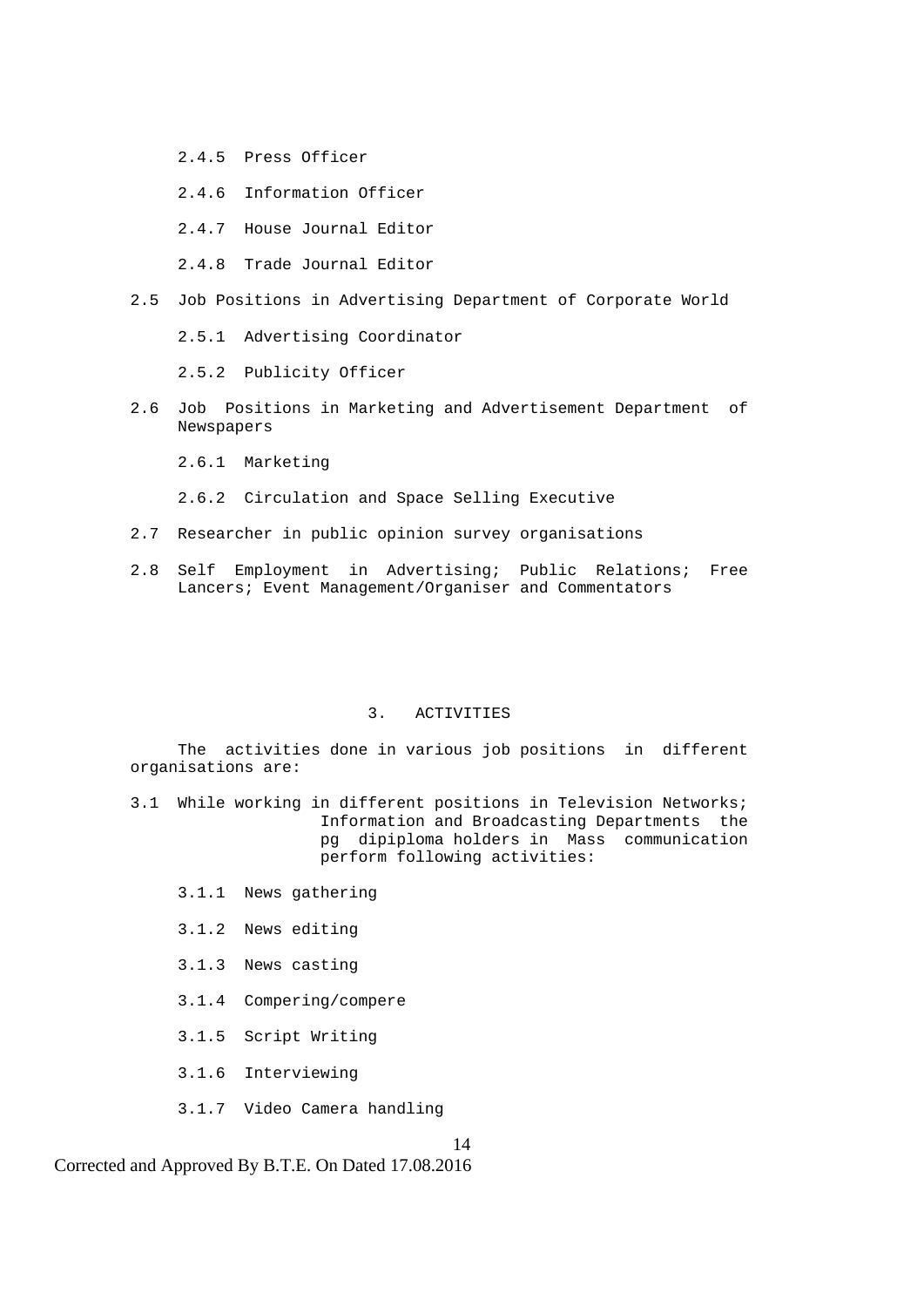- 3.1.8 Feature preparation
- 3.1.9 Production
- 3.2 While working on different positions in Advertising Agency the PGdiploma holders in Mass communication perform following activities:
	- 3.2.1 Planning the compaign strategy
	- 3.2.2 Identification of clients
	- 3.2.3 Presentation of agency profile
	- 3.2.4 Interaction with client
	- 3.2.5 Research
	- 3.2.6 Setting advertisement objective
	- 3.2.7 Media Planning and Budgeting
	- 3.2.8 Creating and Launching the compaign
	- 3.2.9 Pretesting and post-testing
- 3.3 While working on different position in Newspapers and Publishing House the PGdiploma holders per form following activities:
	- 3.3.1 Reporting
	- 3.3.2 Feature writing
	- 3.3.3 Editing
	- 3.3.4 Page making
	- 3.3.5 Interviewing
	- 3.3.6 Column writing
	- 3.3.7 Special article writing
	- 3.3.8 Proof reading
- 3.4 While working on different Positions in Public Relations Departments the PGdiploma holders perform following activities:
	- 3.4.1 Preparing Communication Policies of Company
	- 3.4.2 Developing Employer and Employee Relations
	- 3.4.3 Projecting Corporate Image

#### 15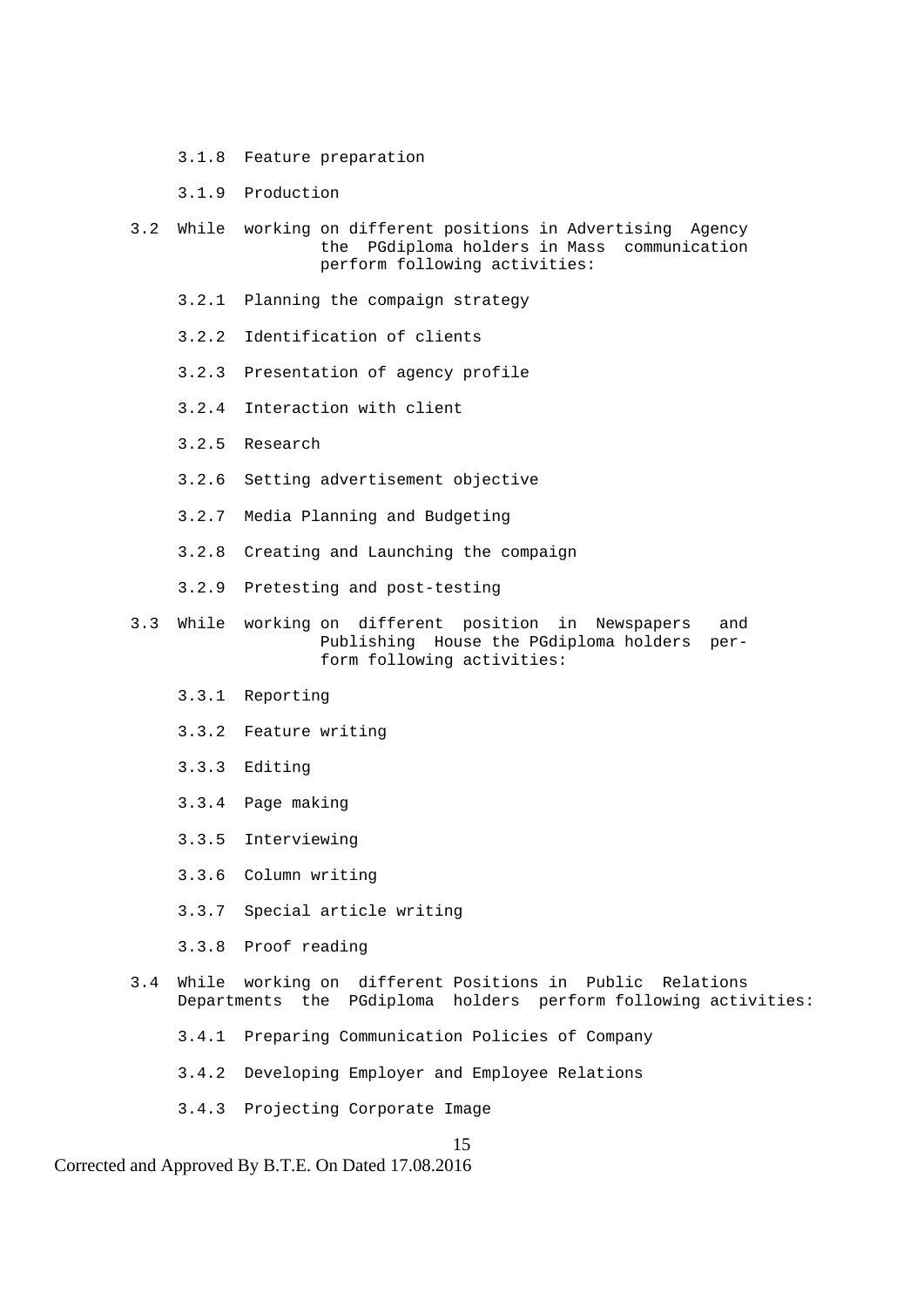- 3.4.4 Preparing Corporate Literature
- 3.4.5 Preparing and Launching of PR Campaigns
- 3.4.6 Managing Event, Exhibition and Display
- 3.4.7 Establishing relationship with internal and external publics
- 3.4.8 Scanning business environment
- 3.4.9 Auditing Communication
- 3.4.10 Establishing press relation
- 3.4.11 Organising Press Conference
- 3.4.12 Issuing Press release/Note
- 3.5 While working on different Positions in Advertising Department of Corporate World PG diploma holders perform following activities:
	- 3.5.1 Identifying and selecting agency
	- 3.5.2 Briefing of agency
	- 3.5.3 Advertising Budgeting
	- 3.5.4 Coordinating with agency and the organisation for preparation of campaign and advertisement material
	- 3.5.5 Direct mail advertising and point of purchase advertising material
	- 3.5.6 Deciding/Choosing distribution channels
	- 3.5.7 Settling of acounts with agency
	- 3.5.8 Record keeping of publicity material
	- 3.5.9 Synchronising advertisement plan with marketing plan
- 3.6 While working in Marketing and Advertisement Department of Newspaper, PG diploma holder in Mass Communi cation will perform following activities
	- 3.6.1 Deciding circulation strategy
	- 3.6.2 Appointing distributors
	- 3.6.3 Establishing liasion with advertising agencies

16

3.6.4 Coordinating with editorial department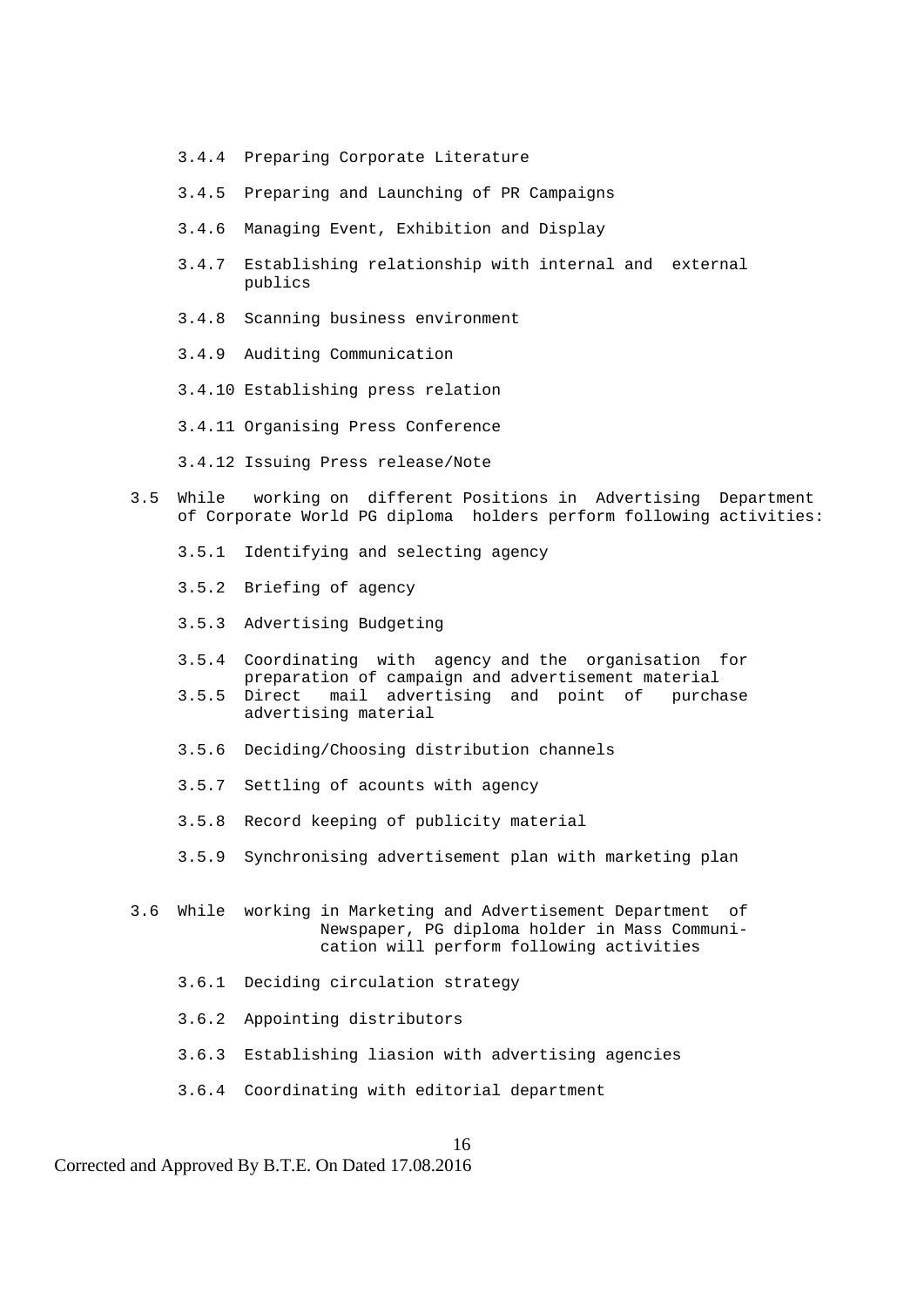- 3.6.7 Preparing dummey for specifying space
- 3.6.8 Preparing adverstisement text
- 3.6.9 Generating awareness of special equipments/events

3.6.10 Visualising

- 3.7 While working as a Researcher in public opinion survey organisations PGdiploma holders in Mass Communication will peform following activities:
	- 3.7.1 Deciding research strategy and methodology of collecting information
	- 3.7.2 Conduct survey including interviewing persons
	- 3.7.3 Prepare research report
- 3.8 While planning for setting self enterprise and its manage ment, PG diploma holders in Mass Communica tion will perform following activities:
	- 3.8.1 Identifying opportunity areas
	- 3.8.2 Procuring resources and infrastructure
	- 3.8.3 Performing activities relating to advertising or public relation, event manager etc for setting up enterprise
	- 3.8.4 Managing effectively new enterprise

#### 4. CURRICULUM OBJECTIVES

Keeping in view the job opportunities and related activities performed by PG diploma holders in Mass Communication in different positions, following objectives of curriculum of this course are derived:

- 4.1 Development of understanding of communication theory and process
- 4.2 Development of knowledge and skills in verbal non-verbal and

17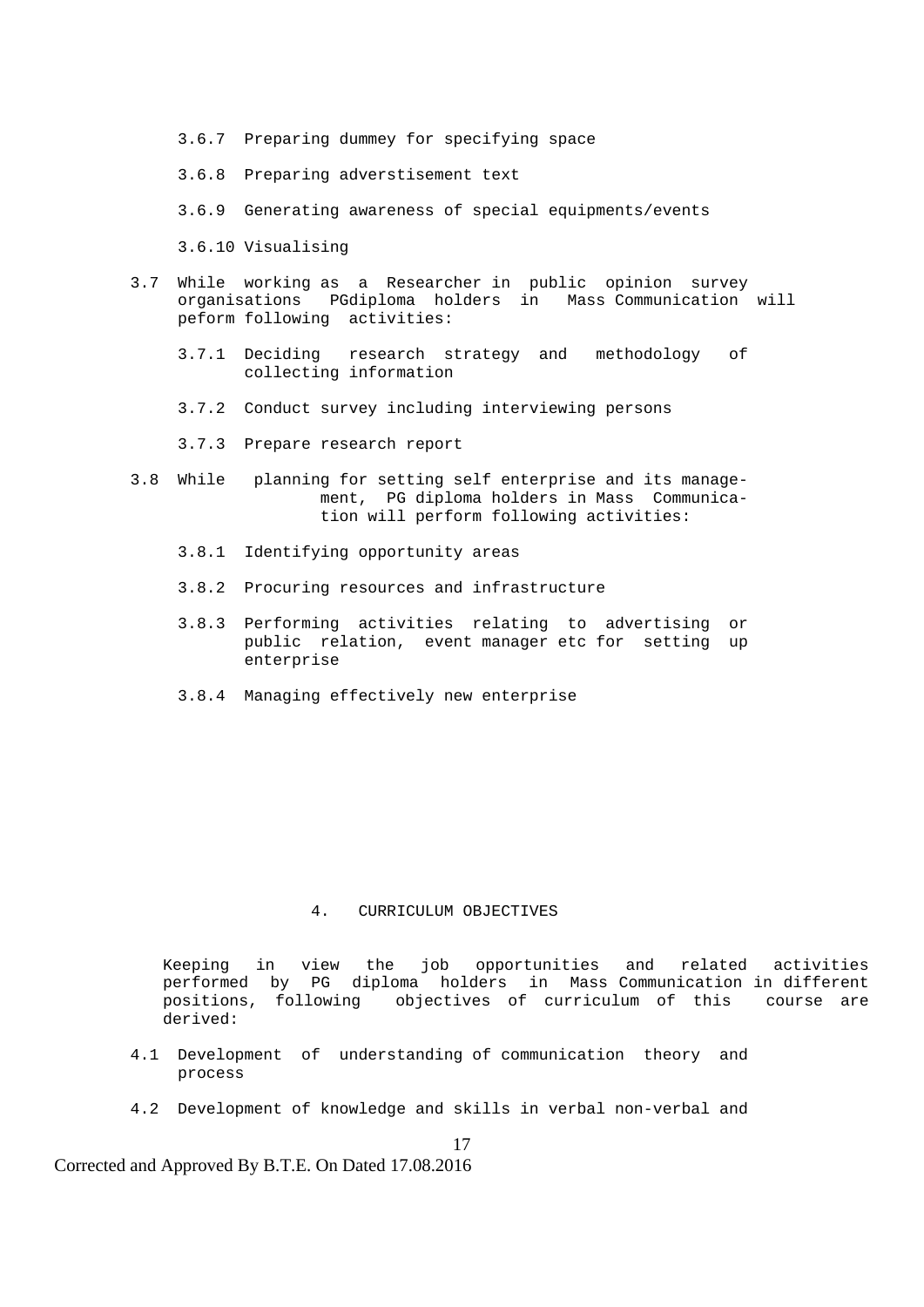written communication for Television/radio and print media

- 4.3 Development of presentation skills
- 4.4 Development of skill of research and analysis
- 4.5 Development of knowledge and skills of various tages in editorial process
- 4.6 Development of creative skills
- 4.7 Development of interpersonal relations, human relations and management skills
- 4.8 Exposure and working understanding of communication equipment
- 4.9 Development of practical knowledge and use of computer
- 4.10 Development of planning and budgeting skills
- 4.11 Development of skill in production of communication material
- 4.12 Development of understanding of social, cultural, psychological aspects of system for which communication messages are being produced
- 4.13 Development of knowledge and skill in preparing and launching advrtising campaign
- 4.14 Development of understanding of laws relating to media
- 4.15 Development of understanding of ethics relating to media
- 4.16 Development of understanding of origin and development of different media

5. DERIVING CURRICULUM AREAS FROM CURRICULUM OBJECTIVES

| Sr.<br>No. | CURRICULUM OBJECTIVES                                           | CURRICULUM AREAS                                      |
|------------|-----------------------------------------------------------------|-------------------------------------------------------|
|            | 5.1 Development of understanding<br>of communication theory and | -Principles of Communication<br>-Communication Models |

18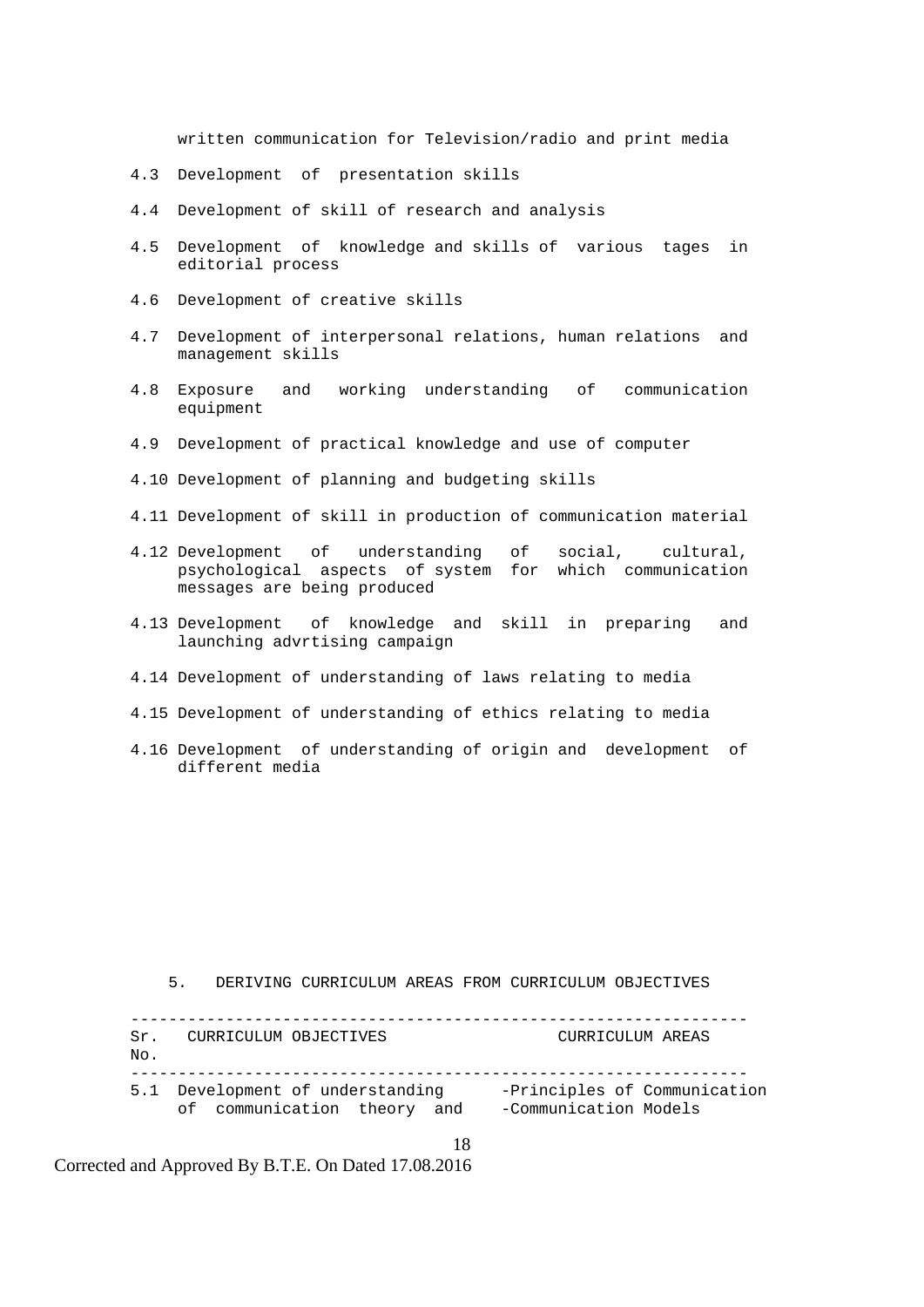process

- 5.2 Development of knowledge and -Writing Styles for different skills in verbal non-verbal Media and written communication -Public Speaking for Television/radio
- 5.3 Development of presentation -Public Speaking skills -Debate
	- 5.4 Development of skill of -Research Methodology<br>research and analysis -Statistics and Data research and analysis
	- 5.5 Development of knowledge and -News gather process skills of various tages in -Reporting editorial process -Editing
	-
	- relations, human relations and management skills
	- understanding of communication Equipment equipment
	- knowledge and use of computer -DTP
	- 5.10 Development of planning and -Financial strategy for<br>budgeting skills budgeting stills
	- 5.11 Develpment of skill in the print Production<br>production of communication -Audio Production production of communication material  $-V$ ideo Production

19

 -Group Discussion -Interviews Analysis -Feature Writing -Editorial Writing -Proof Reading etc 5.6 Development of creative skills -Elements of Creativity -Writing -Designing -Producing 5.7 Development of interpersonal -Organisational Behaviour 5.8 Exposure and working -Use of Communication 5.9 Development of practical -Use of Word Processor -Computer Graphics -Multi Media -Economics of Advertising Equipment, Personnel, Media and Resources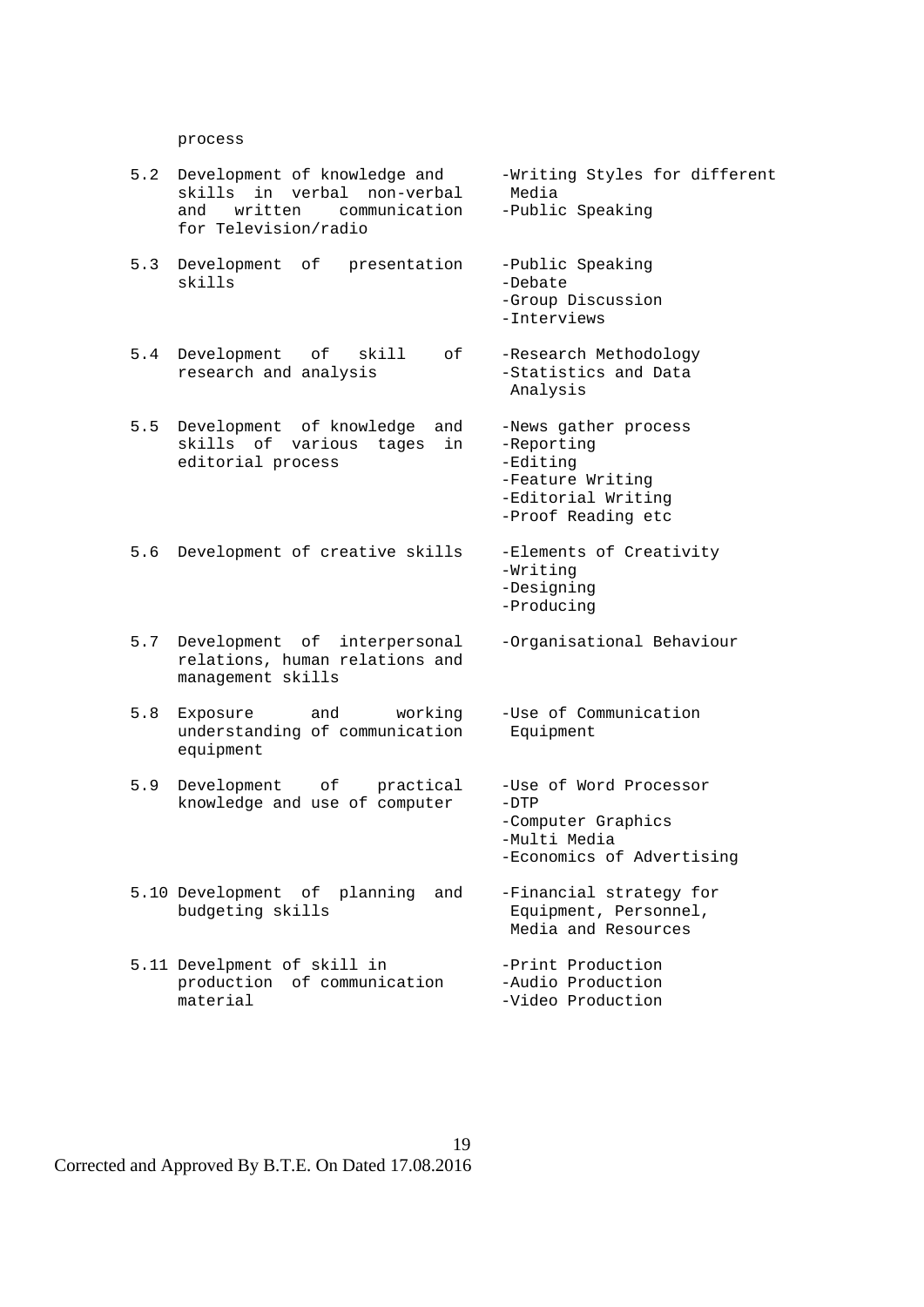| No. | Sr. CURRICULUM OBJECTIVES                                                                                                                                    | CURRICULUM AREAS                                                                            |
|-----|--------------------------------------------------------------------------------------------------------------------------------------------------------------|---------------------------------------------------------------------------------------------|
|     | 5.12 Developments understanding of<br>social, cultural, psychological Profile<br>aspects of system for which<br>communication messages are being<br>produced | -Audience and Readership<br>-News Gathering                                                 |
|     | 5.13 Development of knowledge and<br>skill in preparing and<br>launching advrtising campaign                                                                 | -Role of Advertising<br>-Creating and Executing<br>Advertisement<br>-Concept of Advertising |
|     | 5.14 Development of understanding<br>of laws relating to media                                                                                               | -Press Laws<br>-Advertising Laws                                                            |
|     | 5.15 Development of understanding<br>of ethics relating to media<br>and advertising                                                                          | -Code of Ethics for Media<br>Personnel                                                      |
|     | 5.16 Development of understanding<br>of origin and development of<br>different media                                                                         | -Historical Perspective                                                                     |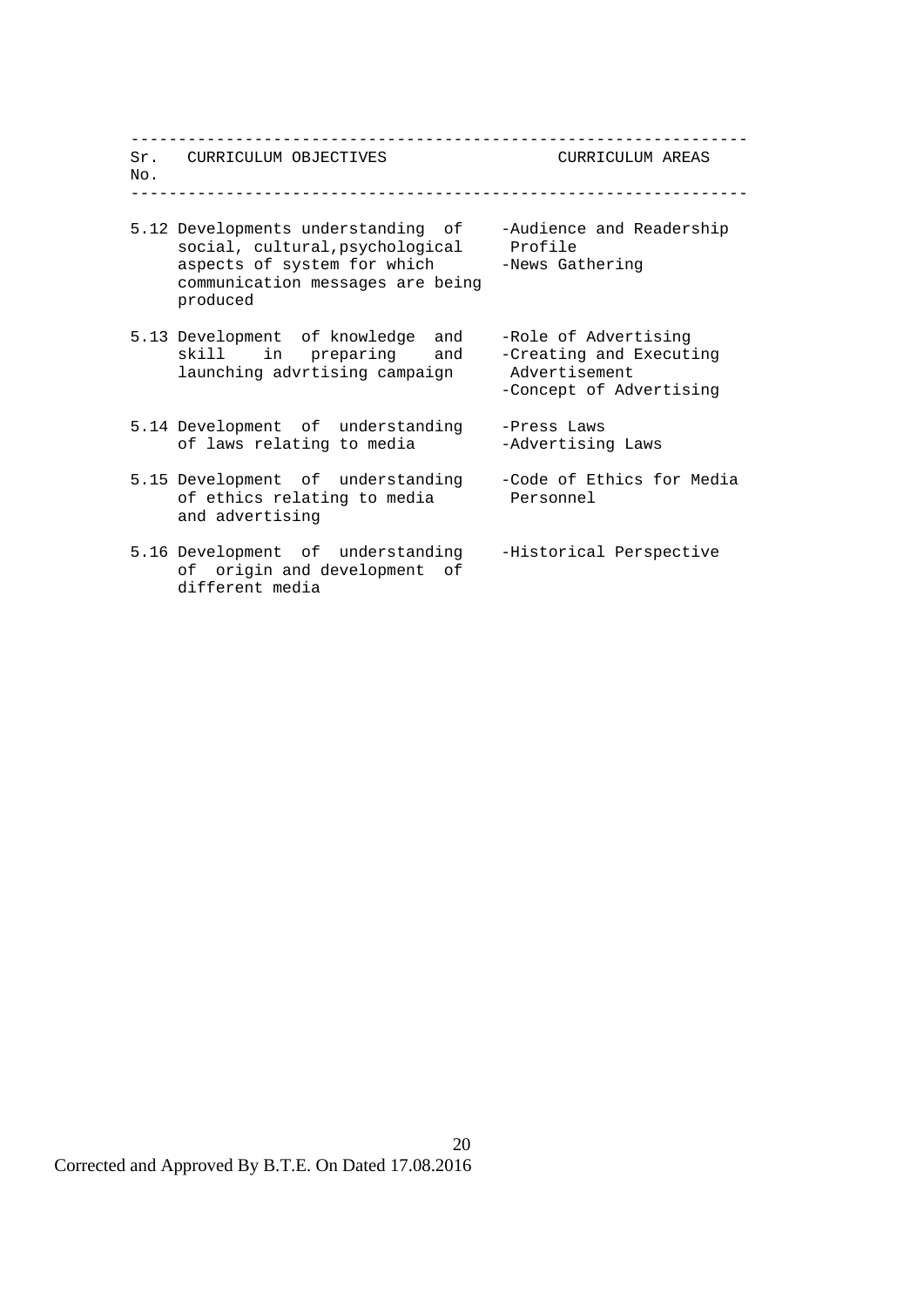- 6. CURRICULUM AREAS
- The curriculum of PG Diploma Course in Mass Communication with specialisation in Advertising Journalism has following curriculum areas:
- 6.1 Principles of Communication
- 6.2 History, Law and Ethics of Media
- 6.3 Media Writing and Editing
- 6.4 Print Journalism
- 6.5 Advertising Principles and Practices
- 6.6 Computer Applications
- 6.7 Radio and TV Journalism
- 6.8 Public Relations
- 6.9 Research Methods
- 6.10 Project
- 6.11 Business Management and Entrepreneurship
- 6.12 Lab Journal (Student Centred Activities)
- 6.13 Professional Exposure and Attachement
	- Professional/Industry Expsore for 1 week during Session
	- Professional/Industry Attachement for 4 week During Summer Vacation

NOTE: The workshop group recommended the followiing:

- I. There should be a strong linkage between the polytechnic and Professional organisations and Industry, to develop professional capabilities in students. For this purpose following activities are required to be planned and implemented
	- Professional exposure for one week to different organisations relating to Mass Communication
	- Professional attachement of four weeks during summer vacation after first year examination to provide structured professional experience.
	- This specific experience shall be planned in consultation with students, faculty and professional organisation and

Corrected and Approved By B.T.E. On Dated 17.08.2016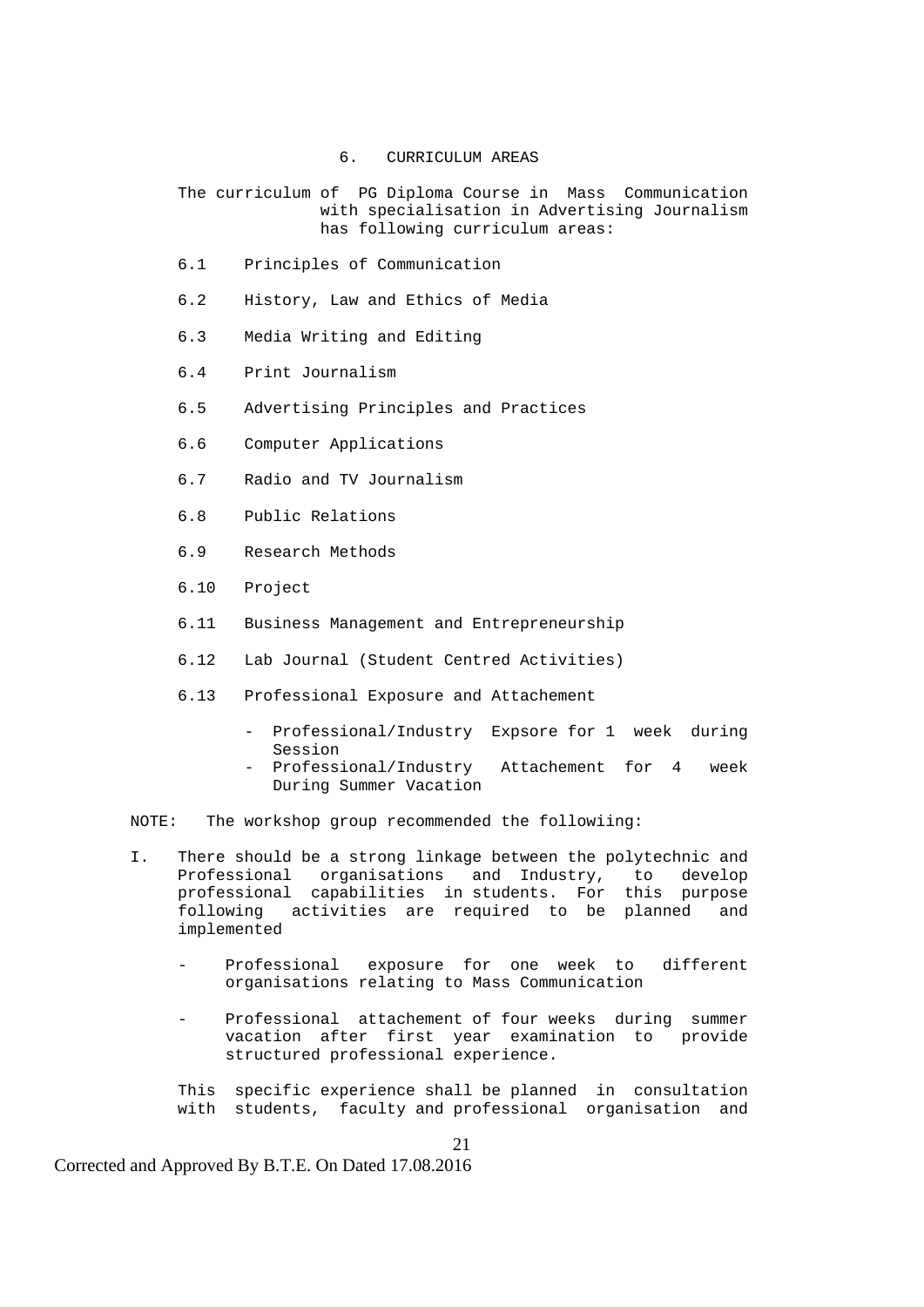industry. This programme will be supervised by faculty. Students may be given option to select out of following organisations for professional attachement according to their interest:

- Directorate of Audio Visual Publicity (DAVP)
- News Agency
- Doordarshan
- All India Radio (AIR)
- Adverstising Agency
- Printing Press
- Industry

 Students shall prepare a report of the work done by them in a professional industry/organisation. This will be evaluated by industry and faculty jointly.

- II. Students should write and prepare lab journal for the polytechnic. This may be published monthly/quarterly
- III. Expert lectures may be arranged from related professional fields during the session
- IV. Extra curriculum activities shall be arranged during the session in games, sports, debates, specific discussion competitions and paper reading etc.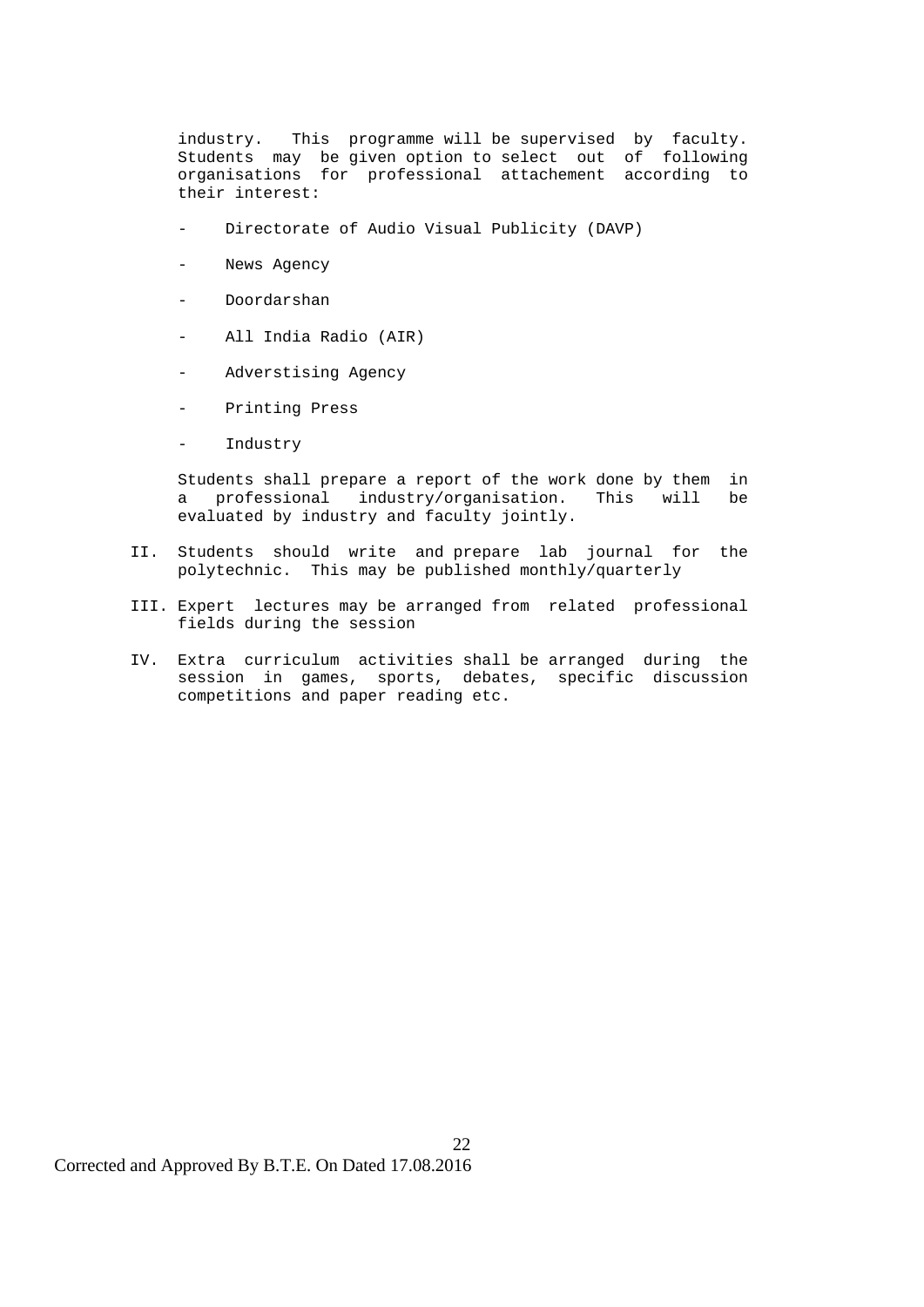## **I Semester**

# **1.1 PRINCIPLES OF COMMUNICATION**

#### **1.1 Unit-1 (Defining communication)**

- 1. Historical Background of communication .its evaluation development in the West and the East and Definitions
- 2. Concept of communication element process and function of communication and Barrier of communication
- 3. Kinds of communication intra personal communication or interpersonal communication, Group communication and mass communication compare and content.
- 4. Journey of communication from Non-verbal to verbal Oral communication in India.

## **Unit-2 (mass communication)**

- **1**. Historical background of mass communication Meaning concept definitions functions and tis elements
- 2. Origin of mass media in the west and the east (in brief) special focus in media contents.
- 3. Relevance of Traditional media in the era of post- moderation of Media
- 4. Adieus communication visual communication new media.

## **Unit-3 (models of communication)**

**1.**Concept of communication model meaning and definitions and need in modern high tech society .its developments the concept of west and east.

2.Haroid D.Lasswels model (1948) shannan and warren weavers modal (1948) Charles E osgoods model (1954) wilbesseranmsmodel (1971) bruce H.westhy and M.S.Macleams modal and gate keeping (1957)

## **Unit-4 Theories of communication**

**-**Hypodermic or Bullet theory, Physical or Individuals difference theory of communication ( selective exposure perception and retention)

-Personal influence theory :- Two step flow of communication theory, Multi step flow of communication theory,.

- Sociological theory of mass communication , cultivation theory, Agenda Setting Theory, The use and gratification theory, dependency theory,

-Normative theory of mass communication , Authoritarian , libertarian, Carl Marx's communist theory, social responsibility theory, development communication theory and Democratic participant media theory,

## **Unit-5 Mass communication and culture**

‐ Communication and culture, Frankfurt school and critical cultural theory, Mass culture, popular culture, communication technology and culture, Indian culture and post Modern society of west.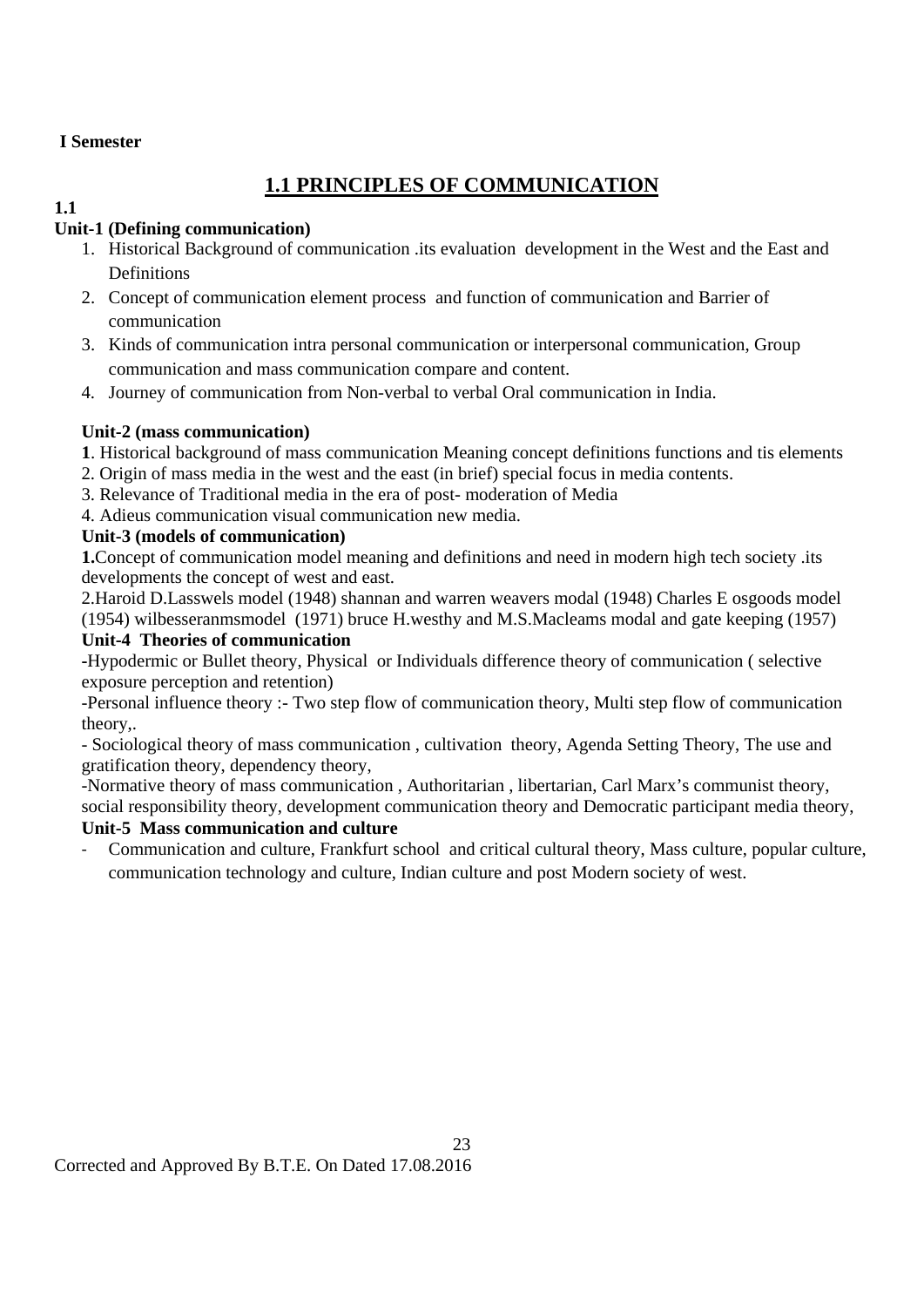# **1.2 Reporting and Editing**

## **Unit -I(News)**

- 1- What is Journalism?
- 2- Brief history of world Journalism(U.S.A, Britain, USSR, Egypt, France, china, Japan, SAARC and detail of Indian Journalism and its pool with NAM
- 3- Who is Journalist, role and responsibilities?
- 4- What is News, its elements, value, Timeliness, proximity size, importance, conflict and Human Interest, Novelty.
- 5- Types of news, news vs information, hard news and soft news.

## **Unit- II (News Writing)**

- 1- Traditional structure of news writing (Inverted Pyramid) and chronological structure.
- 2- 5 Ws and 1H
- 3- Types of Intro/leads
- 4- Importance of headline in print

## **Unit -III(News Reporting)**

- 1- Wht is news reporting, types of reporting, reporting for magazine, news agencies and news papers, problems in news reporting.
- 2- News reporting staff and their role and responsibilities(From stringer to bureau chief)
- 3- Reporting for different beats, specialized reporting (politics, finance, local authorities, entertainment, sports reporting, travel and holidays, fashion reporting, the women's pugs, critical reporting of films, books and theatre.

#### **Unit-IV(Basics of editing)**

- 1- What is editing, its objective, editing for news papers, magazine and journal.
- 2- Editing style, spelling and grammar, attribution and editing symbols.
- 3- Specialized editing, functions and responsibilities of editors and sub editors.
- 4- Editorial writing and its importance in modern techno era.
- 5- Reference of letter's to editor.

#### **Reference.**

|      | 1- Journalism : Made simple             | Wainw Eight, David                          |
|------|-----------------------------------------|---------------------------------------------|
|      | 2- The professional Journalist 1BH and  |                                             |
|      | <b>Oxford Publishing</b>                | Hoohberg John                               |
|      | 3- Art of modern Journalism, Akashdeep  |                                             |
|      | Publishing House, New Delhi             | Aster, J.J                                  |
|      | 4- News agencies pool of Nonaligned     |                                             |
|      | Countries, IIMC, New Delhi              | Co-ordinating committee Indian Institute of |
|      |                                         | Mass Communication, New Delhi               |
| $5-$ | आधुनिक पत्रकारिताः आलोचनात्मक विश्लेषणए |                                             |
|      |                                         | 24                                          |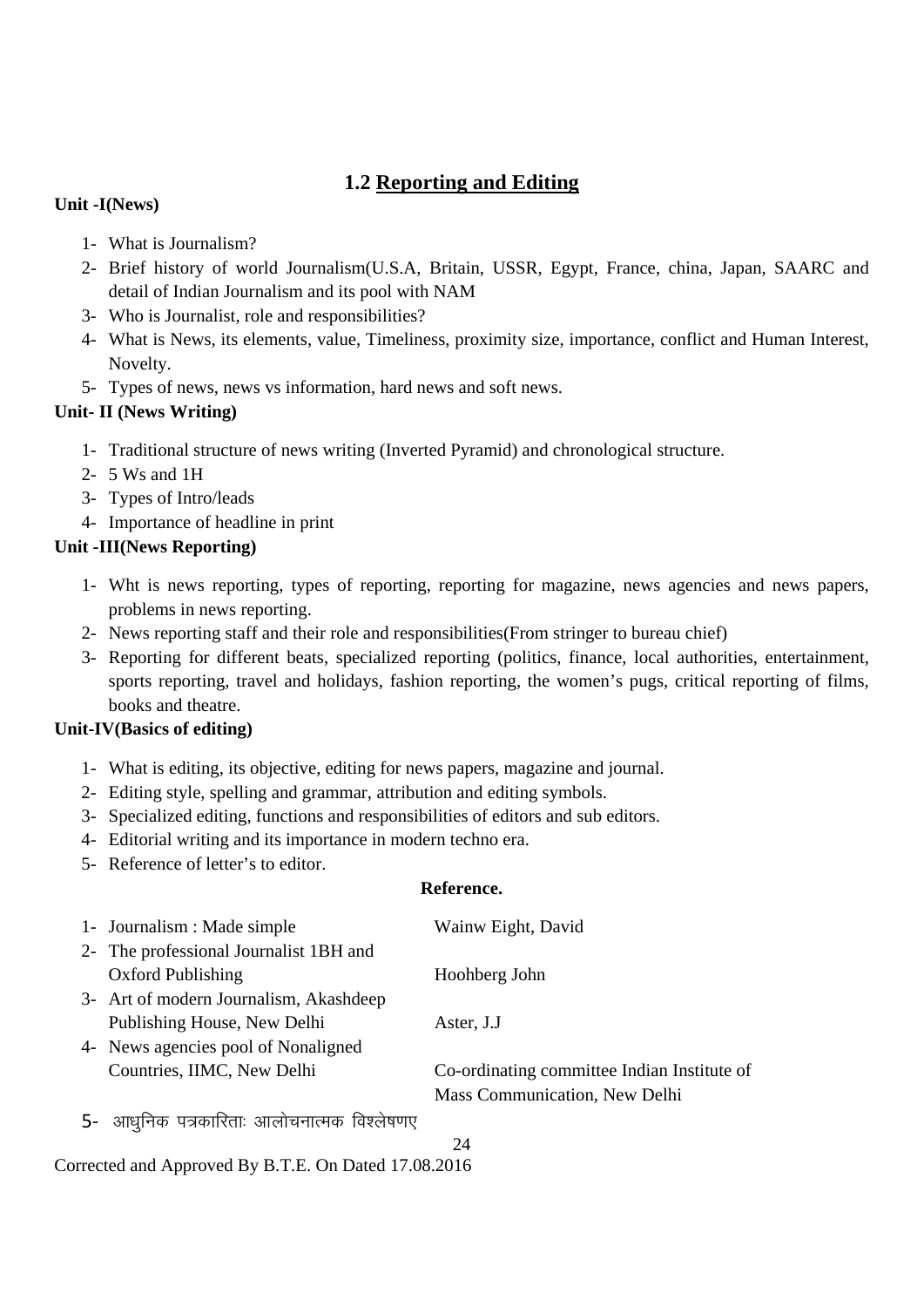| अध्ययन पब्लिकेशन, नई दिल्ली                        | सिंह, धर्मेन्द्र |
|----------------------------------------------------|------------------|
| 6-  स्चनाए  समाज और  संचार,  नेहा  पब्लिकेशन  एण्ड |                  |
| डिस्ट्रीब्यूटर्स, नई दिल्ली                        | सिंह, धर्मेन्द्र |
| $Practical \_$                                     |                  |

## **Practical** –

Writing letter to editor. Preparing press releases. Taking interviews. News writing on different beats. Organizing press conferences. Editing different types of news. Writing headlines. Writing features and articles. News translation and other related activities. Use of computer in news writing or other practical activites as directed and guiede by teachers.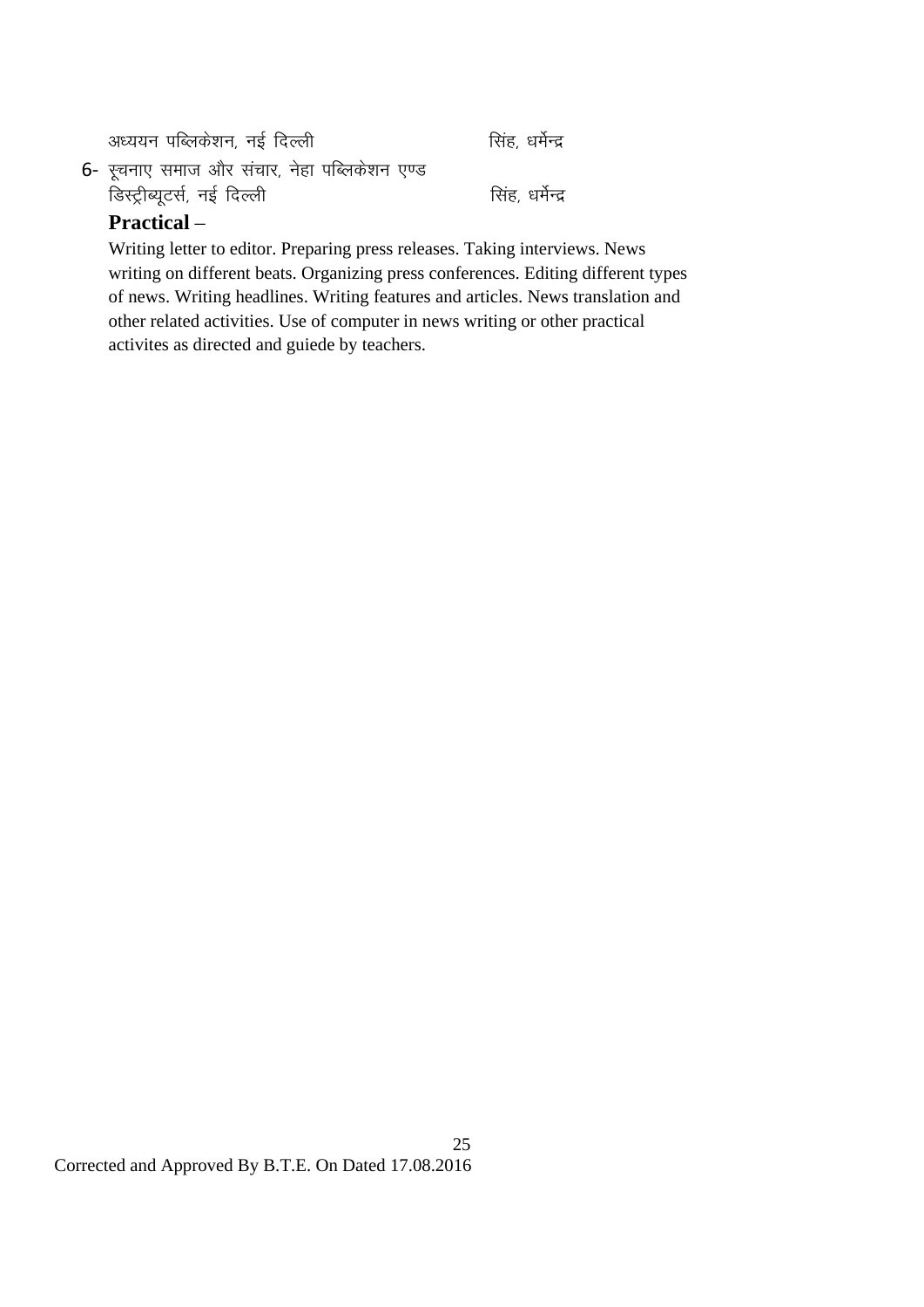# **1.3 COMPUTER APPLICATION IN MEDIA**

#### **Computer Basics:**

Introduction: Introduction to computers, parts of computer system, hardware, software, difference between hardware and software, user, data, processor, memory, input devices, output devices.

Generations of Computers: 1st, 2nd, 3rd, 4th, 5th generation. Basic computer organization: C.P.U, A.L.U. Keyboard, Mouse, OMR, OCR, Bar Code Reader, Scanner, Light pen, Cameras etc. Output Devices: Monitors (CRT, FST and LCD). Impact and non-impact printers (Dot matrix, Inkjet, LaserJet), Plotters. Storage Devices: Hard Disk, Floppy disk, CD's, DVD's.

#### **2 Operating System:**

Introduction: Introduction to Operating System, its need and Operating System services; Operating System classification – single user, multi-user, simple batch processing, Multiprogramming, Multitasking, Parallel system, Distributed system, Real time system.

#### **3 Office Automation Tools: -**

Introduction to Office suits**,** Microsoft Word environment and interface, tools**,** and menus, document formatting, mail merge and other tools, e-mail handling, Creating spreadsheets, creating charts and graphs, using functions. Microsoft presentation software environment and interface, creating slides, inserting multimedia objects,

transition and custom animation.

#### **Practical**:

Preparation of different letters in word using mail merge, News letter,

Block diagram of computer on chart paper. Preparation of different sheets

in excel. Making slide presentations in Power Point on given topics.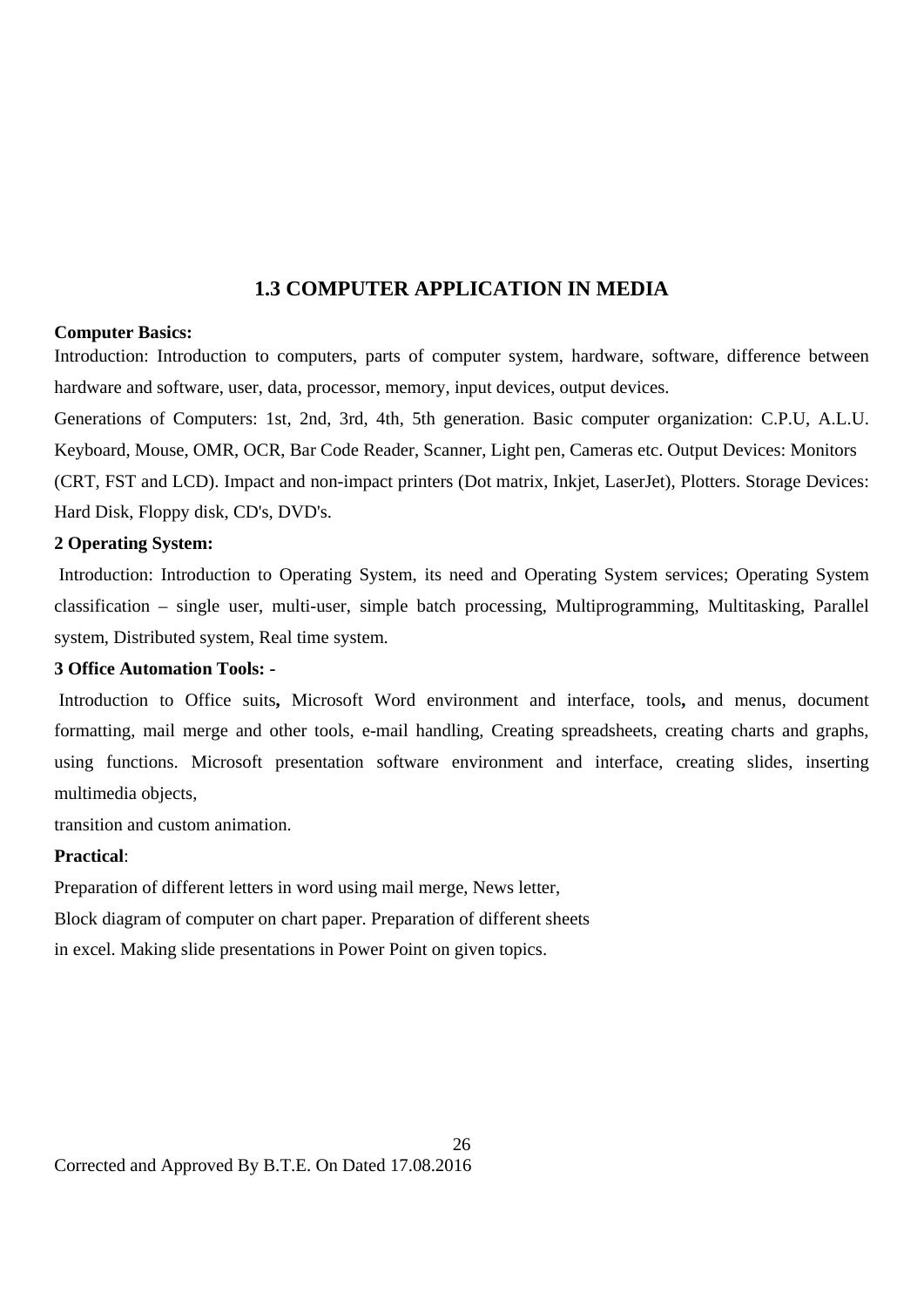# **1.4 History of Journalism**

#### **Unit -I- Colonial and Post-colonial press in India**

- 1- Origin of newspaper in Indian historical background, Hikky Gazette and after.
- 2- Indian languages press(Malyalam, Tamil, Kannada, Gujarati, Marathi and others
- 3- Origin and growth of national press (Hindi and English)\
- 4- Press in the era of Raja Ram Mohan Roy(Period of reformation)

#### **Unit -II-Newas agencies aand contemporary trends in press**

- 1- News agencies :A world view, AP, UPI, AFP Reuters, Sttar, Tass and others.
- 2- News agencies in Indian, its set up, role and functions- UNI, PT, Bhasha, Varta.
- 3- Feature services and its syndicates.
- 4- Government media organizations PIB, DAVP, RNI, Photo Division their role and responsibilities.
- 5- Other media related agencies ABC, INS, editor's Guild, IFWJ, NUJ, PII, NBA(News Broadcaster Associations.

#### **Unit- III Freedom movement period press and the contribution of freedom fighter**

- 1- Ranade, Tilak, Gokhle's role in Indian Journalism
- 2- Gandhi and his Harijan and Young India's contribution in the awakening of the sloping medium

#### **Unit -V – Era of Modern expansion of Indian Journalism**

Hindi, Urdu, Bengali, Gujarati, Asssamese, Punjabi, Malayalam, Marathi, Kannada and others

#### **References**

| 1- Natrajan, J       |                   | History of Indian Journalism, Publication division, Ministry of |
|----------------------|-------------------|-----------------------------------------------------------------|
|                      |                   | Information and bradcasting Govt. Media, 1997                   |
| 2- IIMC Publication  | $\mathcal{L}$     | News agencies pool of Nonaligned countries, Delhi-110067,1983   |
| 3- Singh, Dharmendra | $\sim$ 100 $\sim$ | Mass communication and social development, Adhyayan             |
|                      |                   | Publications Delhi-2004                                         |
| 4- Wainwright, David | $\mathcal{L}$     | Journalism Media Simple, Rupa Delhi                             |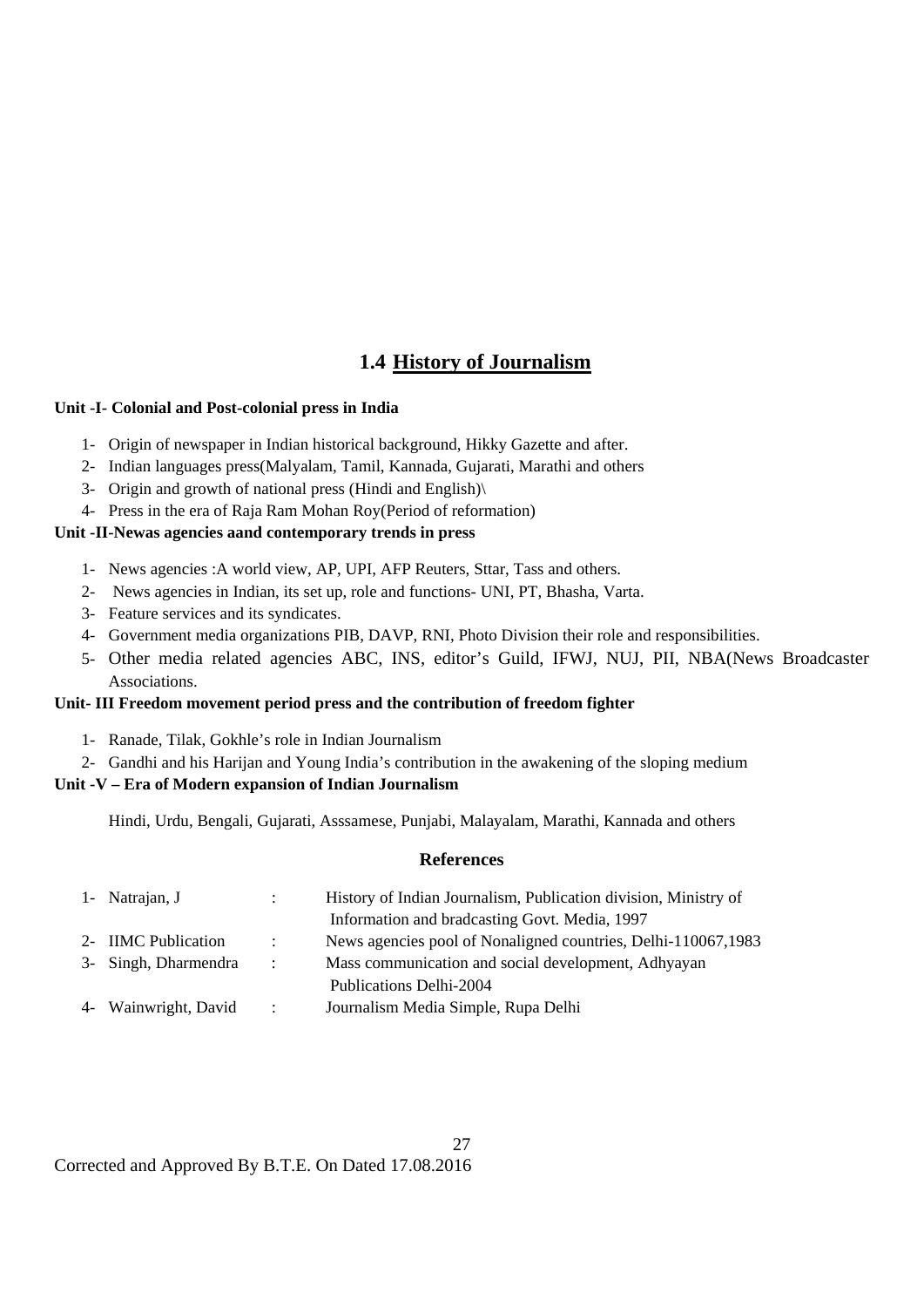## **II Semester**

## **2.1 Media Laws and Ethics**

#### **Unit 1**

Freedom of the press an overview in international perspective Freedom of press in india Article 19(1) a of indian constitution, article 19(1) 2 restrictions Supreme court of India's decision on freedom of press First press commission in india and its relevance Press council act and its relevance **Unit 2**  Defamation (IPC 499 &500) Civil and Criminal defamation- libel and slander Contempt of court article 361A, Parliamentary privilege act 105 and 194 Media ethics and need of ethics in journalism in postmodern society **Unit 3**  Role and function of RNI(registrar of newspaper for India) Intellectual property right  $RTI - 2005$ Official secret act 1923 Press registration book act 1867/1955 **Unit 4**  Emergence of electronic media laws Commercial code of AIR and Doordarshan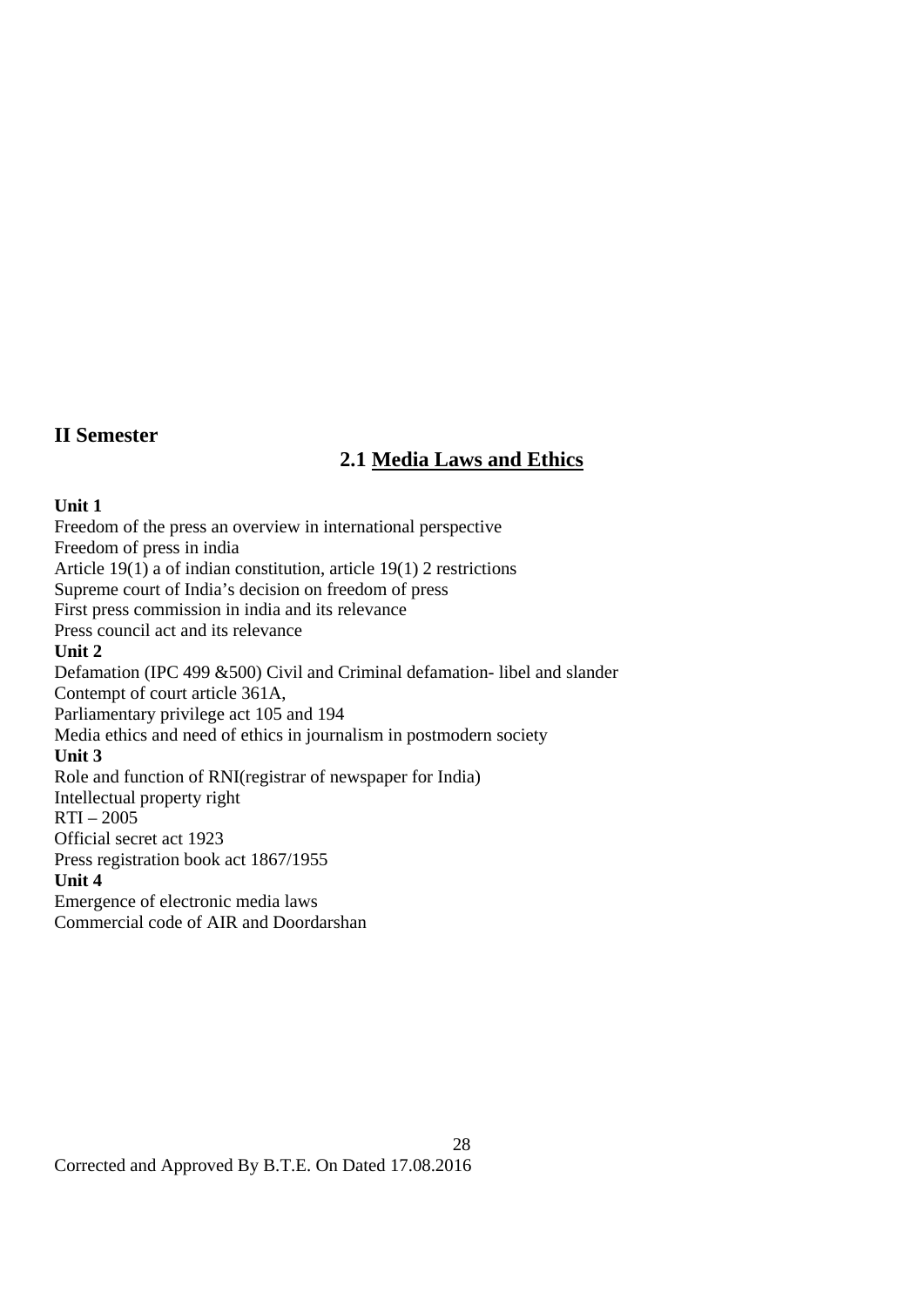# **2.2 Principle of Advertising and Public Relations**

#### **Unit‐I Advertising**

- 1‐ Advertising, definition, meaning, its role and functions, nature and scope
- 2‐ Growth and development of advertising in India
- 3‐ An overview of Advertising in International perspective, Brief History of its origin.

#### **Unit‐II Advertising as Tool**

- 1‐ As communication tool (Print and electronic media)
- 2‐ AIDA, DAGMAR and A.H. maslow's model of hierarchy of advertising
- 3‐ Advertising creativity and its application in traditional as well as modern media, advantages and disadvantages.

#### **Unit III‐ Ad Agencies and its functions**

- 1‐ Ad agency‐ Role, type, function and structure
- 2‐ The Advertisers: consumers and agency relations, criteria to select and ad agency

#### **Unit‐IV Public Relations**

- 1‐ Definition, need, nature and scope functions of public relations and ethics of PR‐IPRA code‐ Professionalism, PRSI.
- 2‐ Tools and techniquesCorporate communication, press release, media relations, external and internal PR media, PR campaign
- 3‐ Role of PR in media in rural, defense, political party, educational institute and other sectors

#### **References**

| 1- Jefkins and Yadin           |               | Advertising practice Hall, 2000 Delhi                    |
|--------------------------------|---------------|----------------------------------------------------------|
| 2- C.O .Guinn Thomas, T.Allen, |               |                                                          |
| Chris and J. Semenik Richard   | $\mathcal{L}$ | Advertising, South western college publishing ITP2000    |
| 3- Jethwaney, Jaishri          | $\mathcal{L}$ | Advertising Phoenix publishing House pvt. Ltd, New Delhi |
|                                |               | 29                                                       |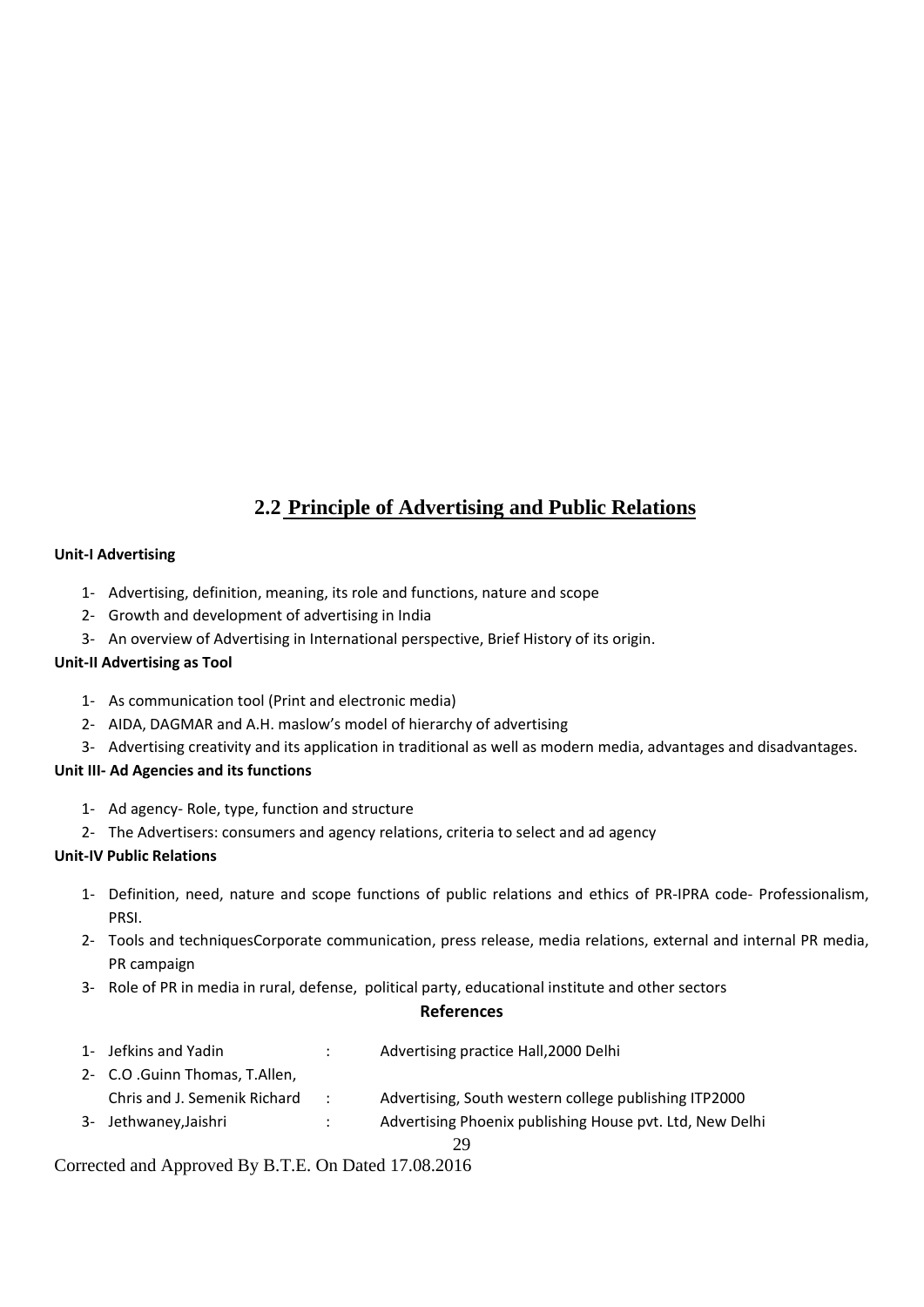| 4- Douglas Torin | The Complete Guide to Advertising MacMilan, London |
|------------------|----------------------------------------------------|
| 5- Mehtaa. D.S   | Public Relation in India New Delhi                 |
| 6- Jefkin. Frank | Public Relation Techniques Oxford.                 |

#### **Practical:**

Preparing various types of PR materials - press release, backgrounder, publicity materials, house journal, newsletter. Organizing press conferences and other PR events.

Preparing classified and display advertisements for newspaper and magazines. Copy writing. Preparing audio-visual commercials. Preparing corporate presentations or as directed by teacher.

# **2.3 Web Journalism**

Unit-1.

 Internet –Introduction, History, evolution and development, Services of internet: e-mail, chatting, newsgroups,, Chat rooms, bulletin board servicesetc, Fundamentals of internet: WWW, IP, Web page, website, search engines. Working of internet : networking and its classification

 $Unit-2$ .

 The Fundamentals of Web Design: The web we know today, working of web, history of web, evolution of world wide web, now days the use of internet, sample web pages, how did they are constructed, function and stand point, hands on good web sites ,browsing good websites, analyzing a sample site from a function standpoint.

#### Unit-3.

 The Principal of web Design: Well designed site from a poorly conceived one, difference between web and print design, focusing on those issues a web designer, discover top tem web design, and critique a sample site from an aesthetic perspective.

 $Unit-4$ .

Networking topologies, types of servers, server software ,Internet protocols (TCP/IP, FTP, HTTP)

 $Unit-5$ 

 Illustrations & Web Imaging, Planning a website using a structured document. Site Navigation Types. Creating web illustrations like buttons, banners & Bars. Typography for Web. HTML/DHTML & HTML Editor tools : Dream weaver

30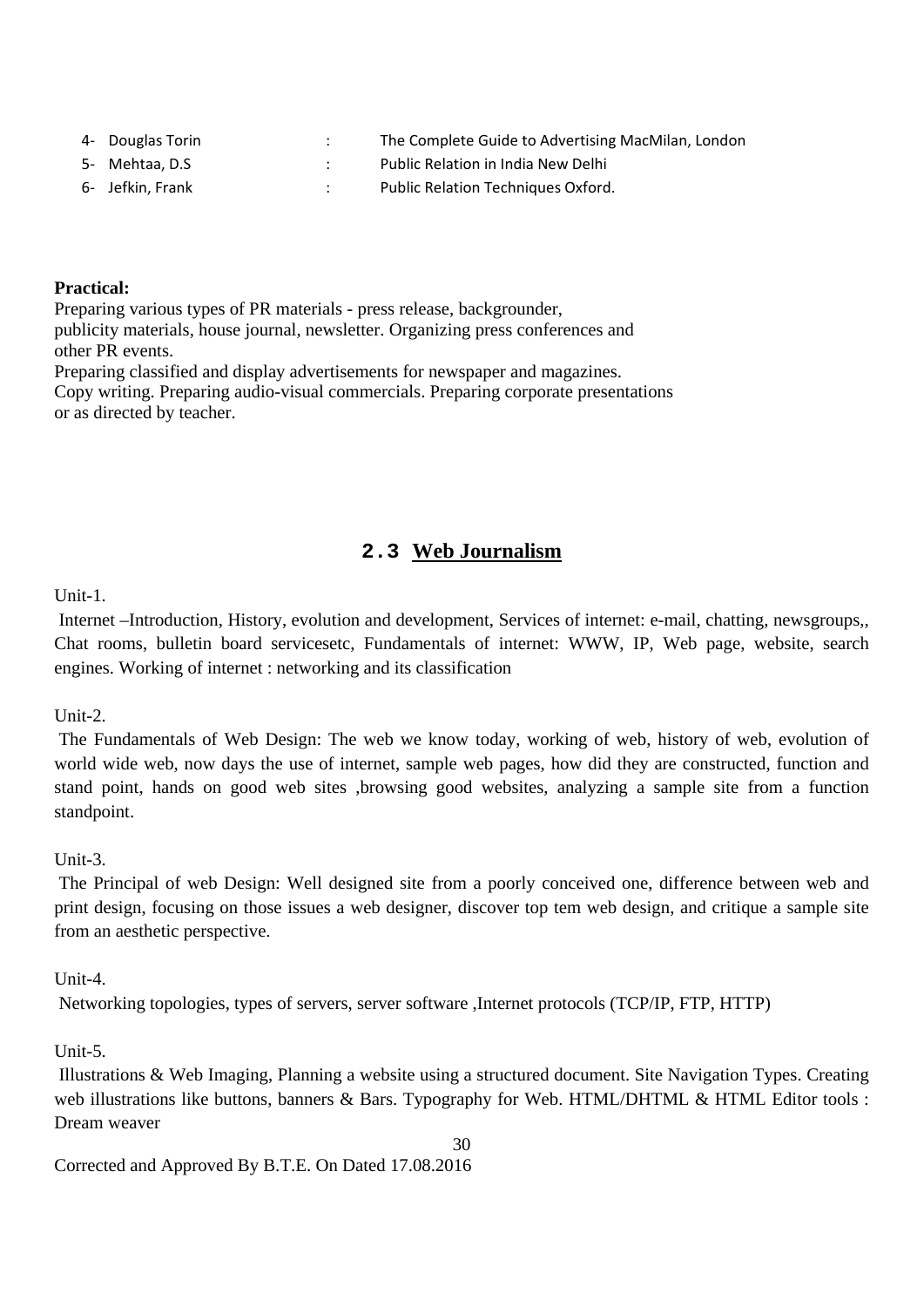#### **Practical**:

• Subscribing to Internet, searching and downloading of information. Sending, receiving and forwarding e-mail. Writing for websites and homepages, designing web page for various purposes or as directed by teachers.

## **III Semester**

## **3.1 Development Communication**

**Unit 1** Introduction to communication, Development and empowerment in third world.

Concept and meaning of the third world, communication development, empowerment, development communication in media.

**Unit 2** Indicators of development

Process of development, theories and models of developments (Unilineae and nonUnilineae Model)

Basic needs models and developments, HDI (Human Development Index), Human Rights, GDP/GNP Social relation, democracy and happiness index of lord Buddha. The millennium development Goals (MDCS).

**3.**Development communication, definition and concept

Approaches: Trickle down and Trickle up approach,

Diffusion and Innovation, E. Ragers Magic multiple and logical approach

Development support communication: extension approach, Health, family welfare, women emprowerment , RTE (Right to education), save the environment.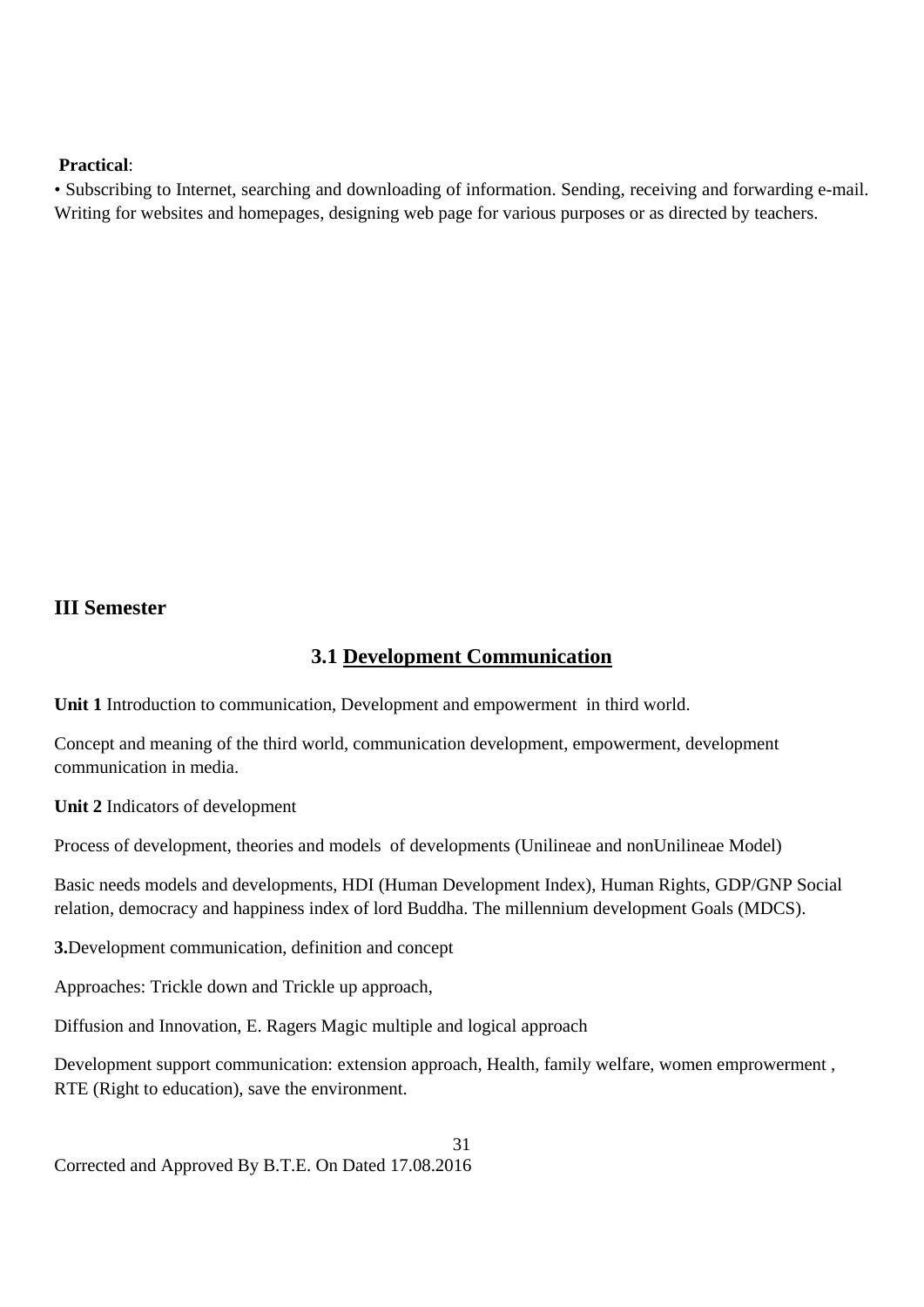4. Development communication in the Indian perspective:-

For rural development

Panchayati raj

Rural culture

Consumer awareness

Save wild life

**Tribes** 

**Transport** 

Urban sanitation

# **3.2 Radio Journalism and Production**

#### **Unit-I Radio as Mass Medium**

- 1- History of Radio in the east and west
- 2- Radio as a medium of mass communication, its characteristics, types, Benefits and limitations
- 3- Mode of transmission :AM, SW, FM

## **Unit-II Radio format**

- 1- Format and its need in radio in contemporary Indian Society
- 2- Radio Announcements, Talks, Commentaries, comments, interviews, discussions, running commentaries
- 3- Radio feature and its importance, documentaries, advertisements and commercial programme, phone in programme.
- 4- How the characteristics of radio differ from the other modes of mass communication.

#### **Unit-III Writing for Radio**

- 1- Introduction, use pictorial words, target audience, style of script for radio
- 2- How radio writing formats differ from the other mode of mass media.

#### **Unit IV-Radio Production**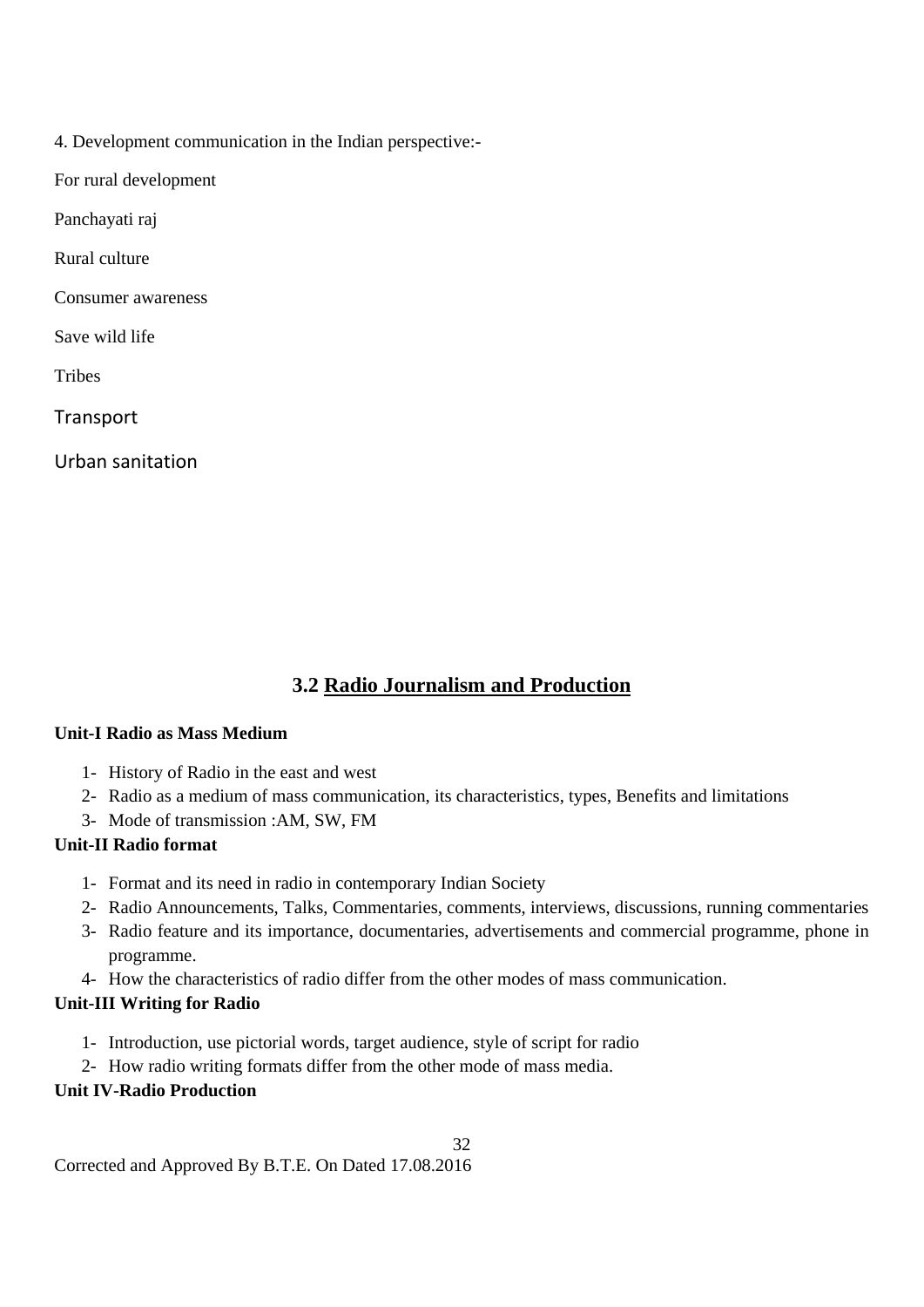- 1- Introduction
- 2- Elements of Radio Productions
- 3- Acoustics, perspective, sound effect in making of radio programmes
- 4- Music and it use, distort/filter
- 5- Different types of microphones and its uses
- 6- Editing of radio programme

#### **References**

- 1- H.R.Luthra : Indian Broadcasting, publication division
- 2- Robert Mc liesh :Radio Production, Focal press
- 3- James R. Alburger :The Art of Voice Acting, Focal Press

#### **Practical:**

Writing for different programmes of radio. Taking interview. Organizing discussion progrmmes. Radio programme production. Comparing for radio. Other related activities. Producing various radio programmes including educational programme and as directed by teachers.

#### **3.3 Media management and entrepreneurship development**

#### **Unit 1**

Media management: concept, function, principles and its needs in contemporary societies.

Authority, responsibility and accountability of media manager,

Planning: concept, meaning, definition, process, its importance and directing controlling and organising

#### **Unit 2**

Leadership: its importance type and qualities of leadership,

Foundation of behaviour, attitudes, personality and learning, motivation and conflicts of media management

#### **Unit 3**

#### **Media organization**

Its meaning, nature, process and importance of ownership pattern of media organisation.

33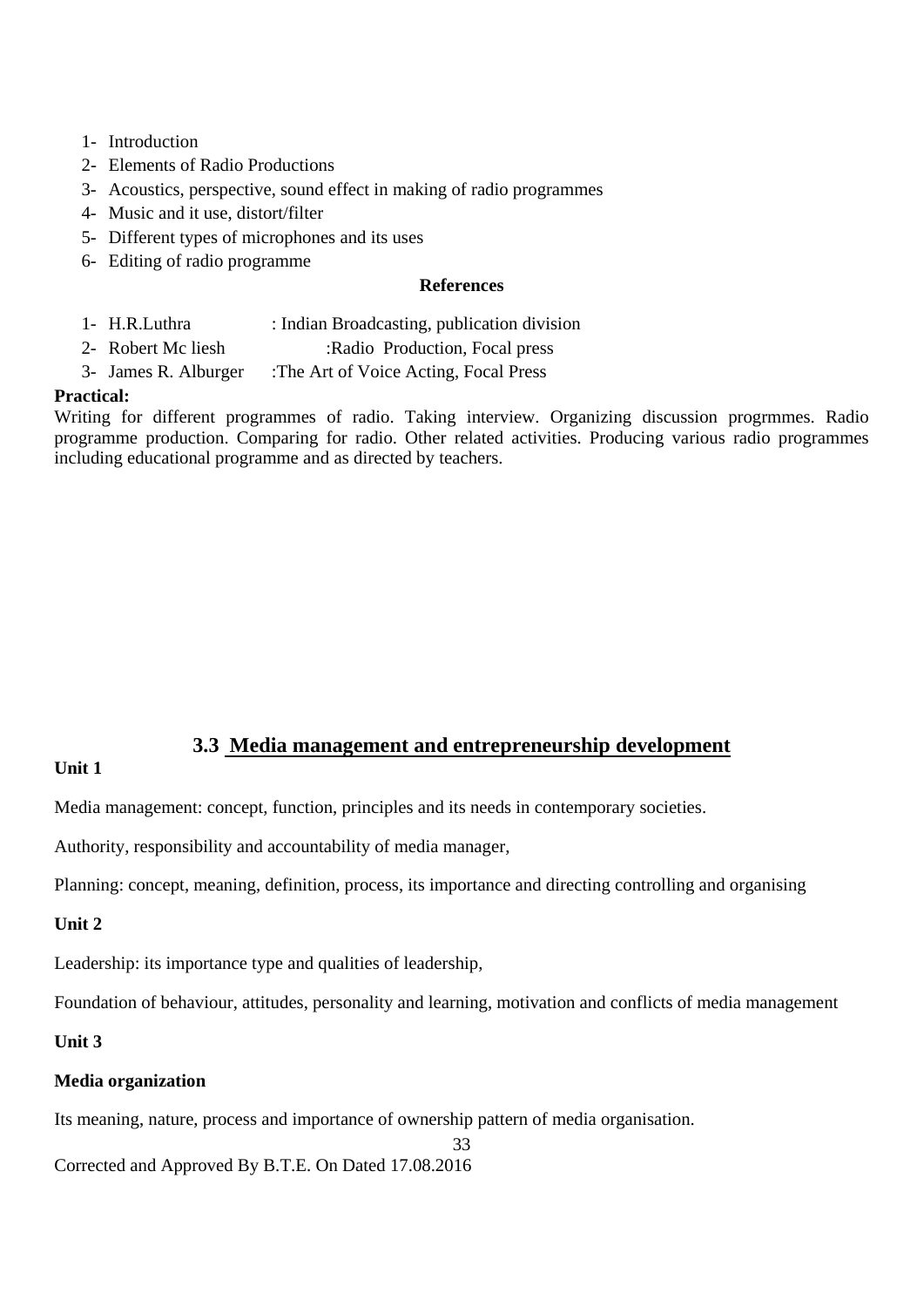Organisational structure of media organization of both print and electronic

#### **Unit 4**

Economics of media organisation

Economics of news papers

Electronic and print media organisations: cost and revenue generation relationship

# **3.4 Television Journalism and Production**

#### **Unit-I Television as mass medium**

- 1- Brief history of T.V. in media and the rest.
- 2- Characteristics, nature and its languages
- 3- Types of programme of television and its format
- 4- Script for non fiction/fiction and the format of news of television.

#### **Unit-II News Gathering in TV**

- 1- Basics of TV reporting, writing and reporting for TV
- 2- Importance of interview in TV Journalism and its types
- 3- Anchoring-Live shows and packaging

#### **Unit-III- TV programme production**

34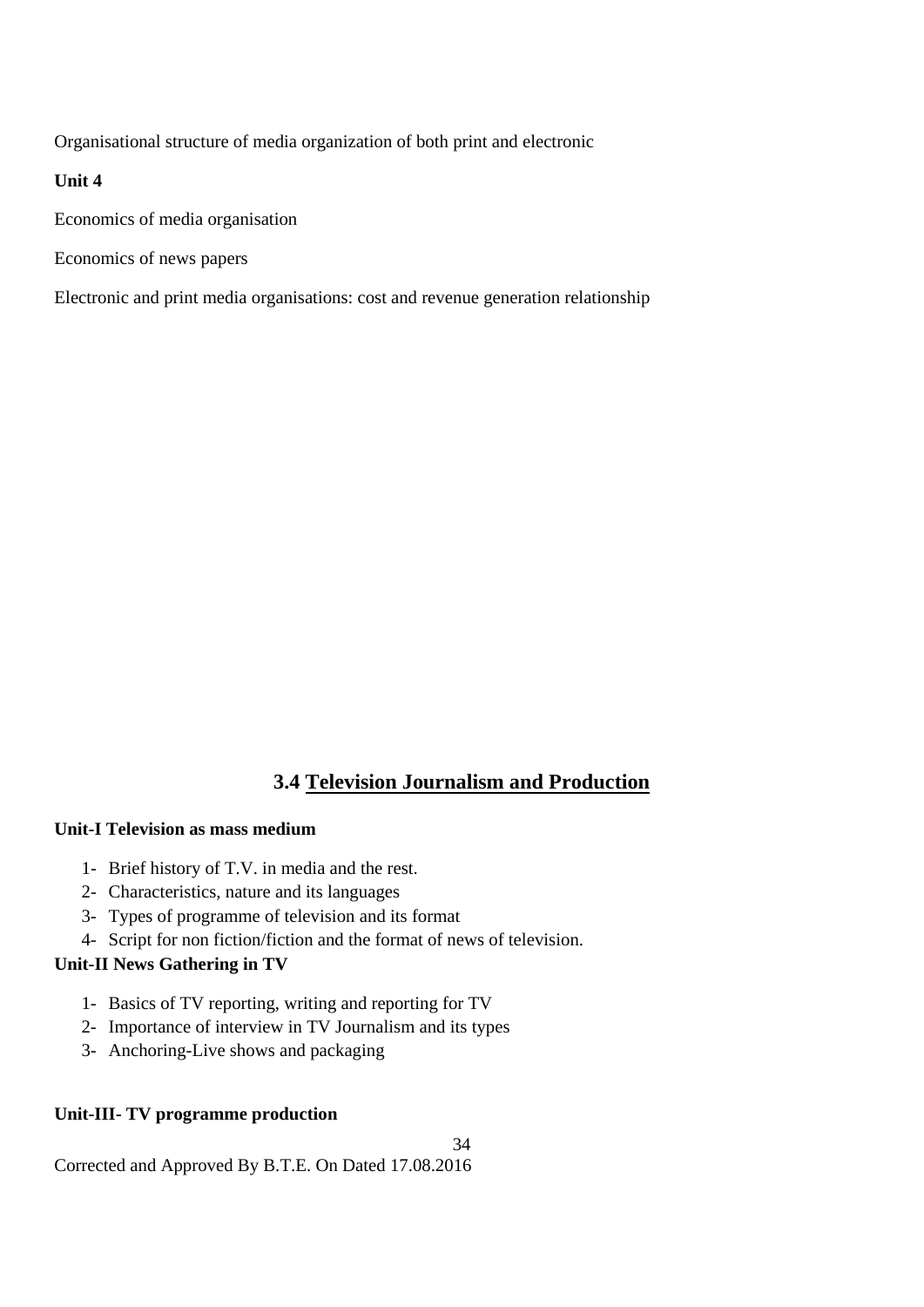- 1- Basics of Pre-production- India Generation to post production-editing
- 2- Production experts and uses of techniques-camera, light, graphics , sound effect and developing a video brief

#### **Unit IV- Fundamentals of Video Editing**

- 1- Aesthetic some application video editing, its types-non linear editing, cut to cut, assemble and insert, online, offline editing.
- 2- Designing the tv programme, testing of the TV programme.

#### **Reference**

- 1- Herbert,Zettle : Handbook of Television production, wadsworth
- 2- Thomas D Burrows and lynne, S : Video production publisher, MC Graw Hill 3- Jan R, Hakemuller : Broadcast Journalism, Anmol Publication, Delhi

#### **Practical:**

Script writing for different programmes. Field shooting - Taking interview etc. Short demonstration. Anchoring for different progammes. Production of small documentaries or as driceted by teacher.

#### **IV Semester**

## **4.1 Contemporary media issues and Global information flow**

#### **UNIT 1**

#### **India and foreign relations**

- 1. India with UNO, SAARC, NAM, BRICS, G-20
- 2. Gender issues in india, consumerism, naxalism and criminalization of indian politics, corporate interference in media

## **Unit 2**

#### International communication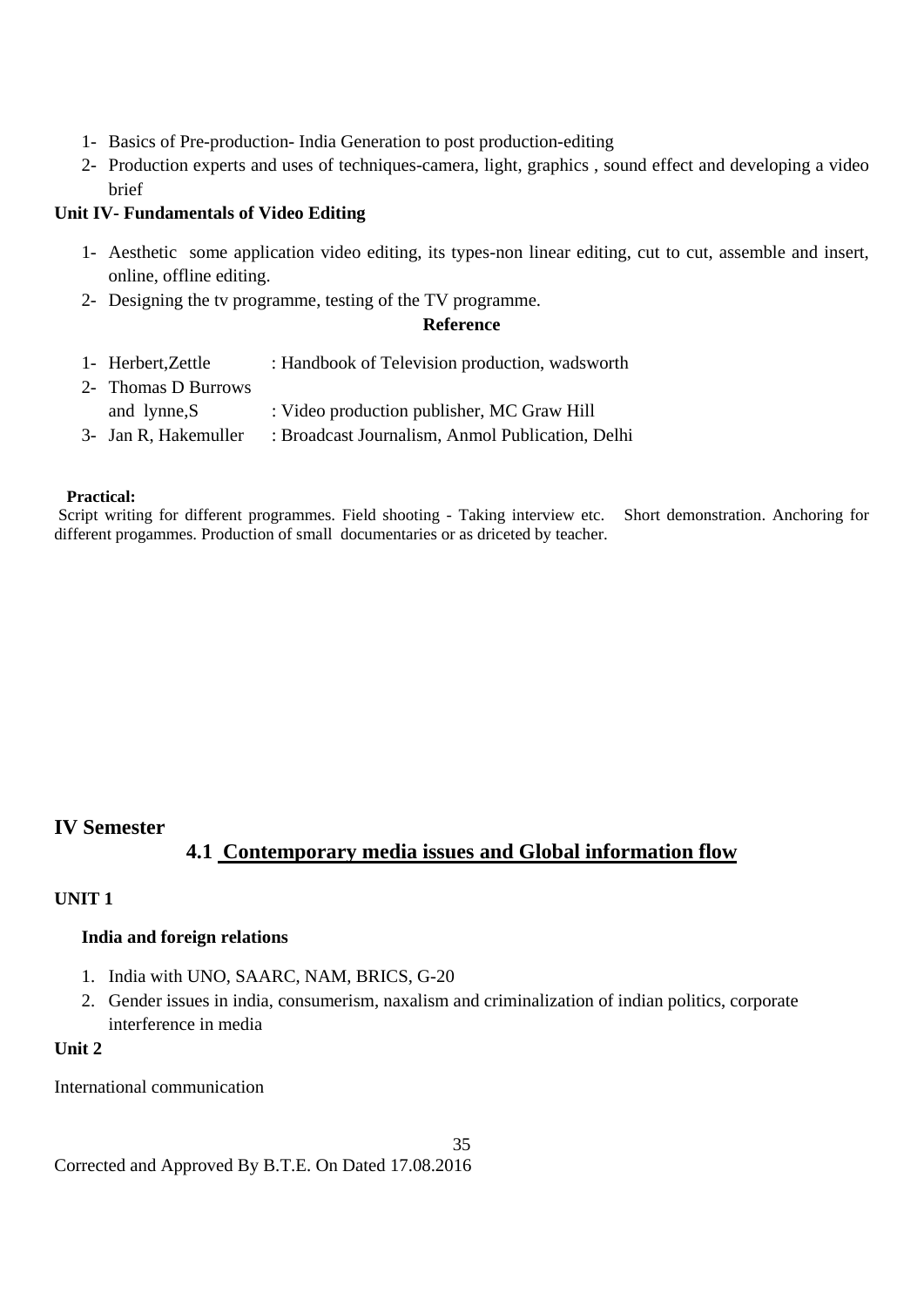Dominant north and dependent south

Monopoly of transnational news agency

International information flow and its barriers

#### **Unit 3**

Voices for balance of information flow

Mac Bride commission and its brief history, demand of new world information and communication order, recommendation of mac Bride commission, continuation of UN Agencies to remove the gap between the haves and have-nots countries.(case studies)

#### **Unit 4 contemporary trends**

Global communication and meta culture

Democratization of communication system

Hegemony of media owners

# **4.2 New Media**

Unit 1 Introduction to New Media 8 Lectures New media‐ Mapping, Meaning and Characteristics Principles of New Media The New Media Interface‐ Cultural interfaces, printed word, Cinema The User & The Screen‐ issues of representation & reproduction New Media Economy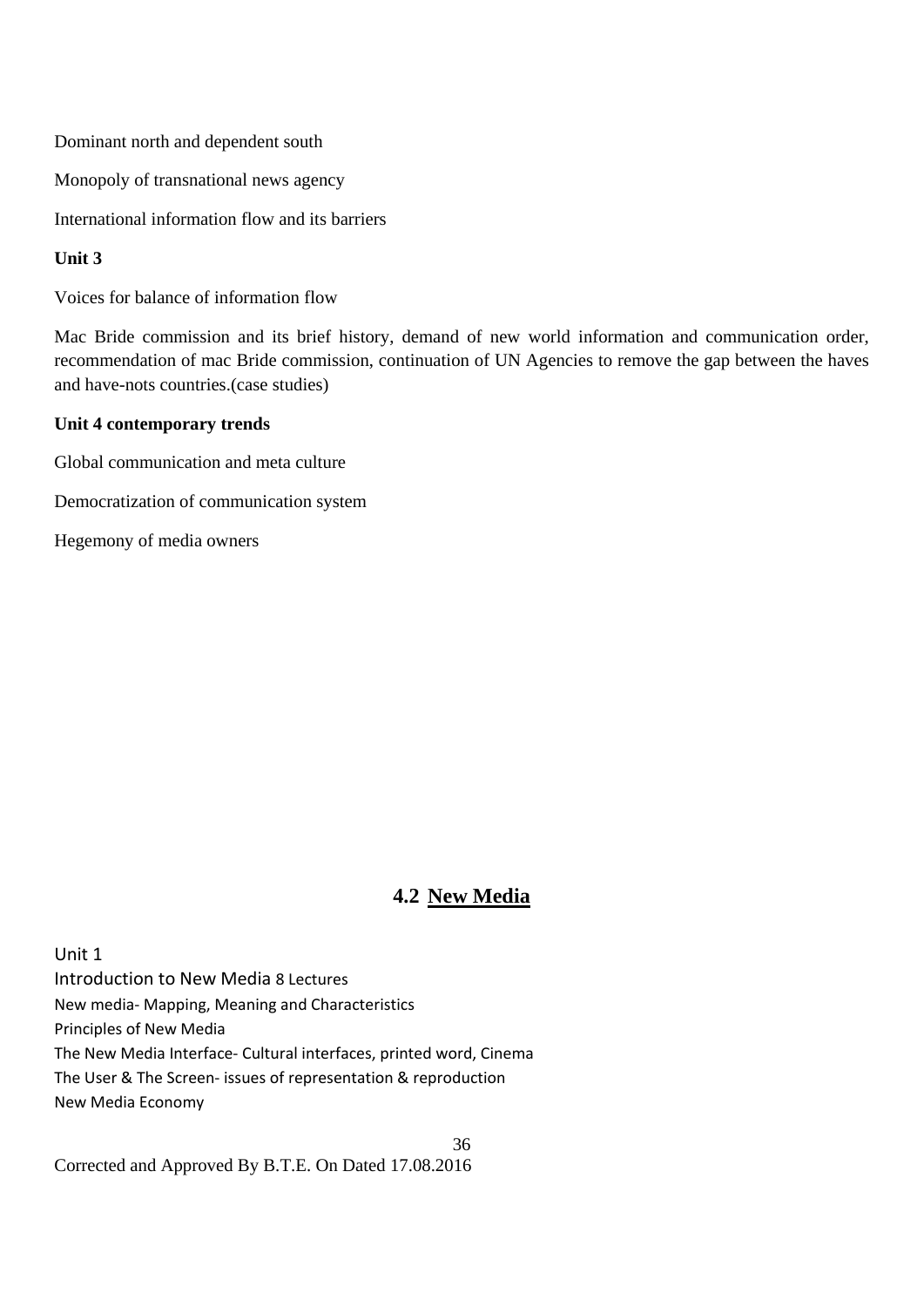#### Unit II

Understanding New Media Technologies & Applications 18 Lectures Introduction to New Media Technologies Differentiating between Analogue and digital technology Digitization of media‐ media convergence Encoding and compression standards Constituents of new media‐ Web 2.0‐3.0, Blogs, Micro Blogs, Wikis, Social Media Constituents‐ Facebook, Twitter, Word press, Blogger & What to use when YouTube, Docs, Drive, Hangouts, social bookmarking, slide share, Skype Building communities‐pages & channels ICT‐scope and role Introduction to Gaming and counter narratives Unit III Impact of New Media on Journalism & 14 Lectures Mass Communication Characteristics & New roles of Journalists in the Internet age & the Digital Era Creating &Managing a Blog Trends in web/online Journalism & Communication Writing for the screen vs. writing for print Audience analysis Content planning Structure Visual Design Web page elements Storytelling structures that work on the Web Basic Programming for Web Design‐HTML Unit IV New Media Social Engagement and Ethical issues 16 Lectures

Journalism ethics and restraint in new media, Copyright & Legal issues in cyber space, Using social media to engage public, Community Informatics, Activism in Cyber space, CT's and Gender; ICT and Social Inclusion, Globalization & Emerging Cyber cultures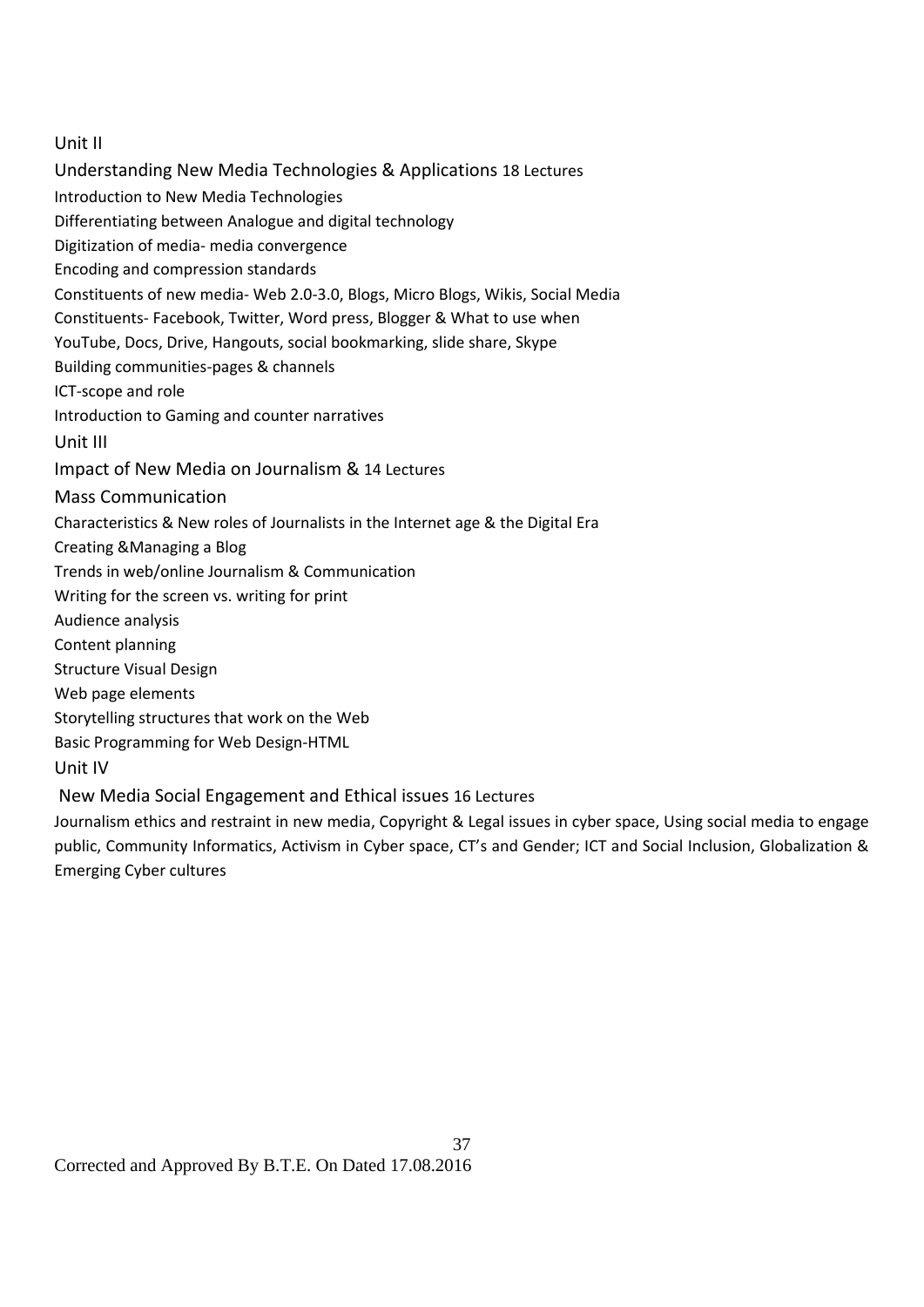# **4.3Communication Research Methods**

#### **Unit 1 Principle of communication research**

**-**Meaning, objectivity and types of communication research.

- Areas of communication research,

Communication/ Source analysis

Message/ content analysis

Channel analysis

Audience analysis

Processcer effect analysis

Stage of communication research

Choosing the research problem and stating the hypothesis.

Formulating the research design

Gathering the data

Coding and analysing the data

Interpreting the result

#### **2. Survey Research Methods**

Survey sampling, sampling efficiency, Probability sampling and non-Probability sampling, simple size. Questionnaire construction and its importance open and closed response categories: closed ended questions, opendened questions, open and close questions compared, Interview studios in communication research.

3. Non Survey Data Collection techniques

#### **a. Observation technique**

b content analyse

c case study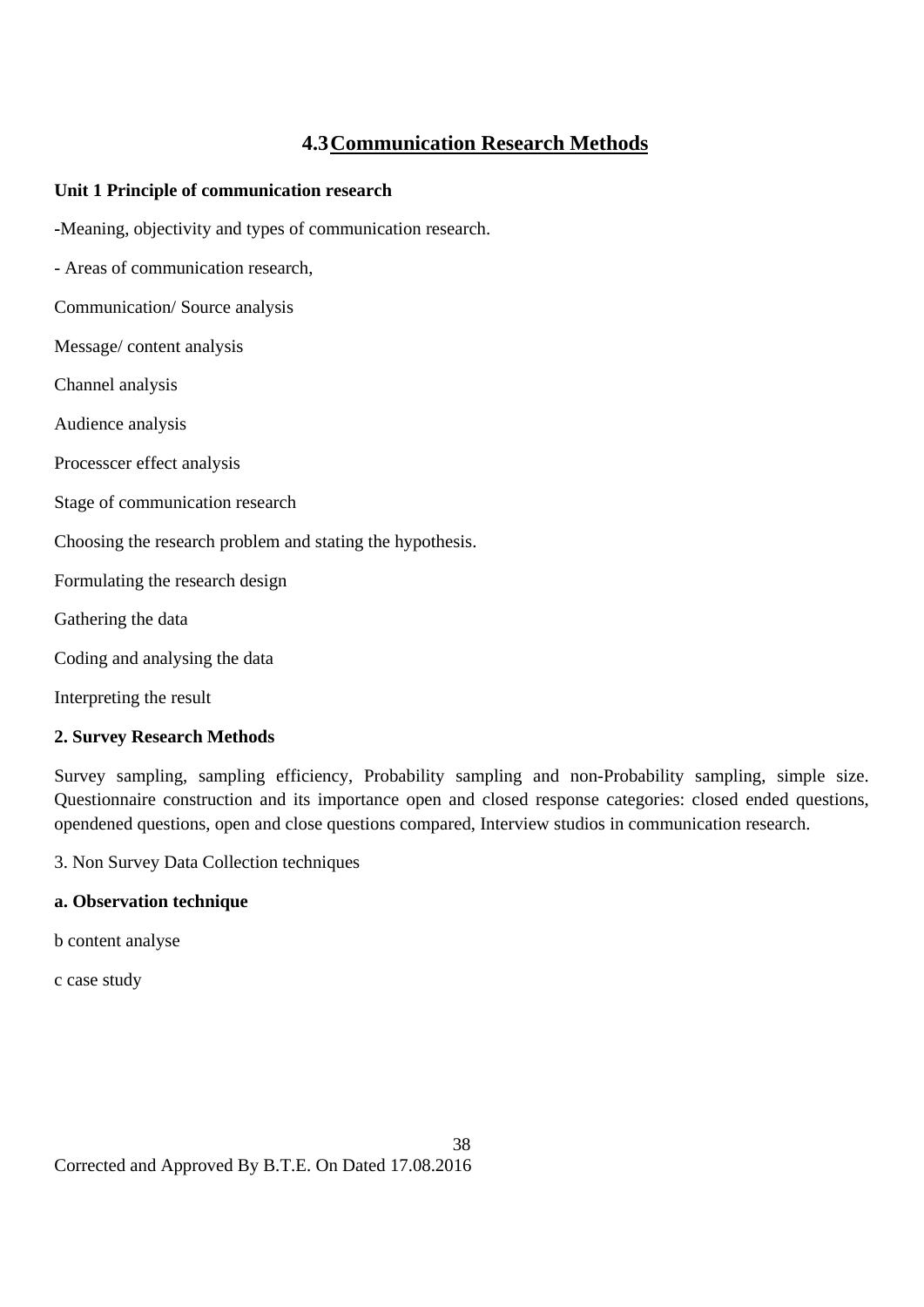4.4 PROJECT

 L T P  $-$  - 2

> Project study is the pursuit of truth with the help of study, observation, comparison and experiment. It is intend to apply the learning of research methodology to any issue/problem concerning marketing/advertising/public relations/communication and make recommendations based in their findings. The main objective of the project report is to prepare the students to look beyond their course books and lectures sessions. It is also intended to inculcate in them an independent, critical and analytical thinking and deeper insight into the subject opted for. The project report should have relevance to the course content, biblilography and should have minimum 25 pages.

> The students shall decide their topis in consultation with the respective faculty member of the institute who would also supervise their work. The topics shall be selected in view of their relevance in terms of the conceptualised expectation of curricula.

> The students shall appear for final viva-voce examination before the external examiner appointed by the Board of Technical Education, Uttar Pradesh. The project work will carry 100 marks for external examiner and 50 marks for internal sessional work.

Some projects in this field are:

- a) Field Survey/Content Analysis Project/Impact Study
	- Impact of television advertising on different target population
	- Development of polytechnic in Uttar Pradesh
	- Analysis of public relation functions in organisation
	- Analysis of the literature on certain areas
- b) Development Projects
	- Documentary (10 minute) preparation
	- Audio CD preparation
	- Photo story exercises
	- Use of internet in multimedia.

Corrected and Approved By B.T.E. On Dated 17.08.2016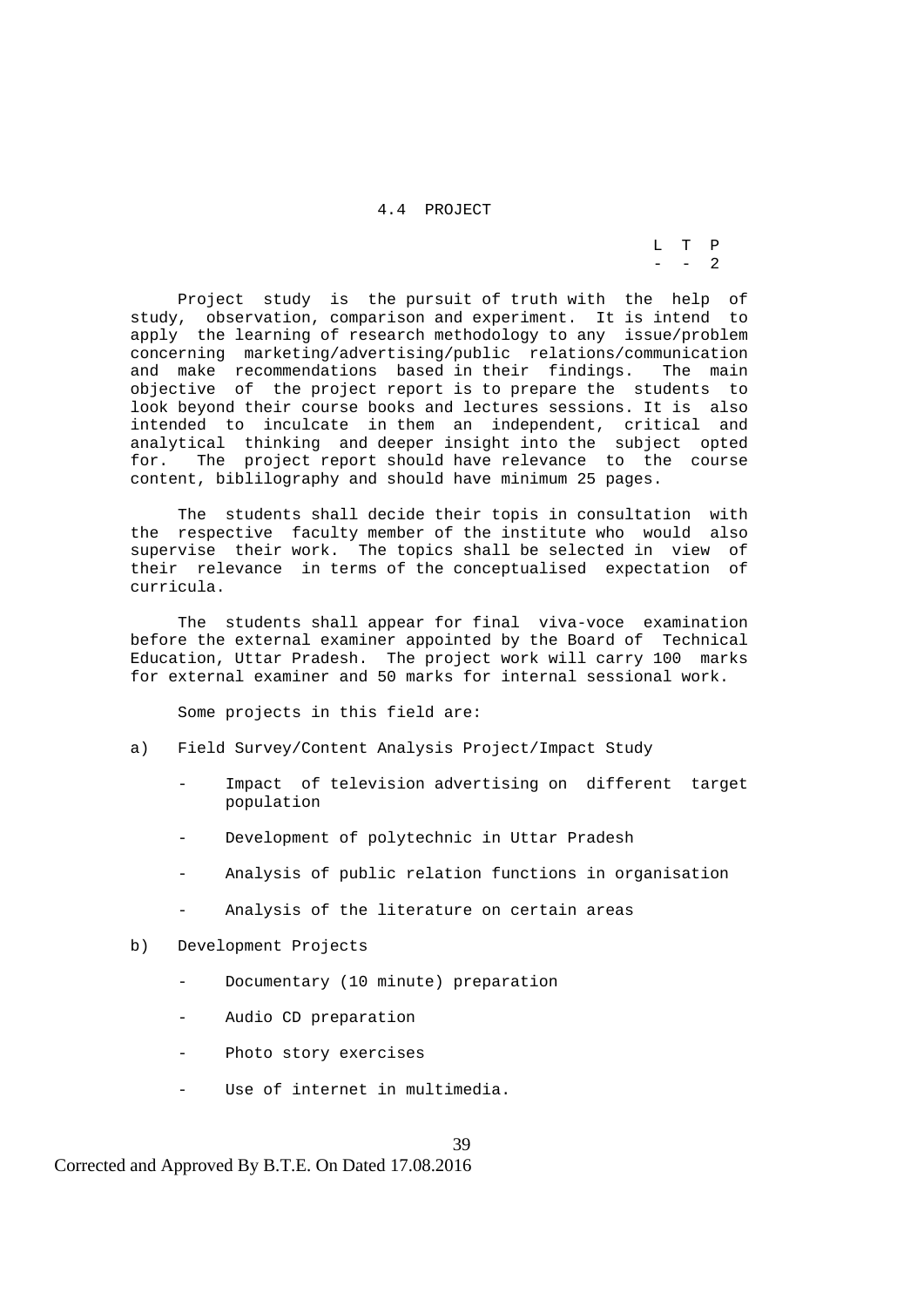NOTE: The above will be accompanied by a complete script

#### RESOURCE REQUIREMENT FOR IMPLEMENTING THE COURSE

 Staff Structure Intake of Course 60  $-$ Post Nos Nos Qualifications  $-$  Head of Department 1 Master's degree in Mass Communication with 5 years experience Lecturers (4) - New Media/Multimedia 1 Master in Mass Communication(Spl.In Multimedia) - Advertising 1 Master degree in Mass Communication or Bachlor degree in Mass Communication and the contract of the contract of the contract of the contract of the contract of the contract of the contract of the contract of the contract of the contract of the contract of the contract of the contract of the contra P.G. Diploma in Advertising and visual publicity or Post graduate with P.G.Diploma in Advertising - Print Journalism 1 Master's degree in Mass communicatiom or Post Graduate with Bachelor's degree in Mass Communication - Radio and Television 1 Master degree in Mass Journalism Communication with specialisation in Radio and Television Supporting Staff Computer Operator/ | Programmer  $1 \mid$  Graduation with one year Spl. Video | Editing from recognized organization and with two years field experience Photographer/Cameraman 2 | As per State Government Norms | Assistant 1 | Peon 1 Video Editor 1 Graduation with one year Spl. Video Editing from recognized organization Production Assistant 1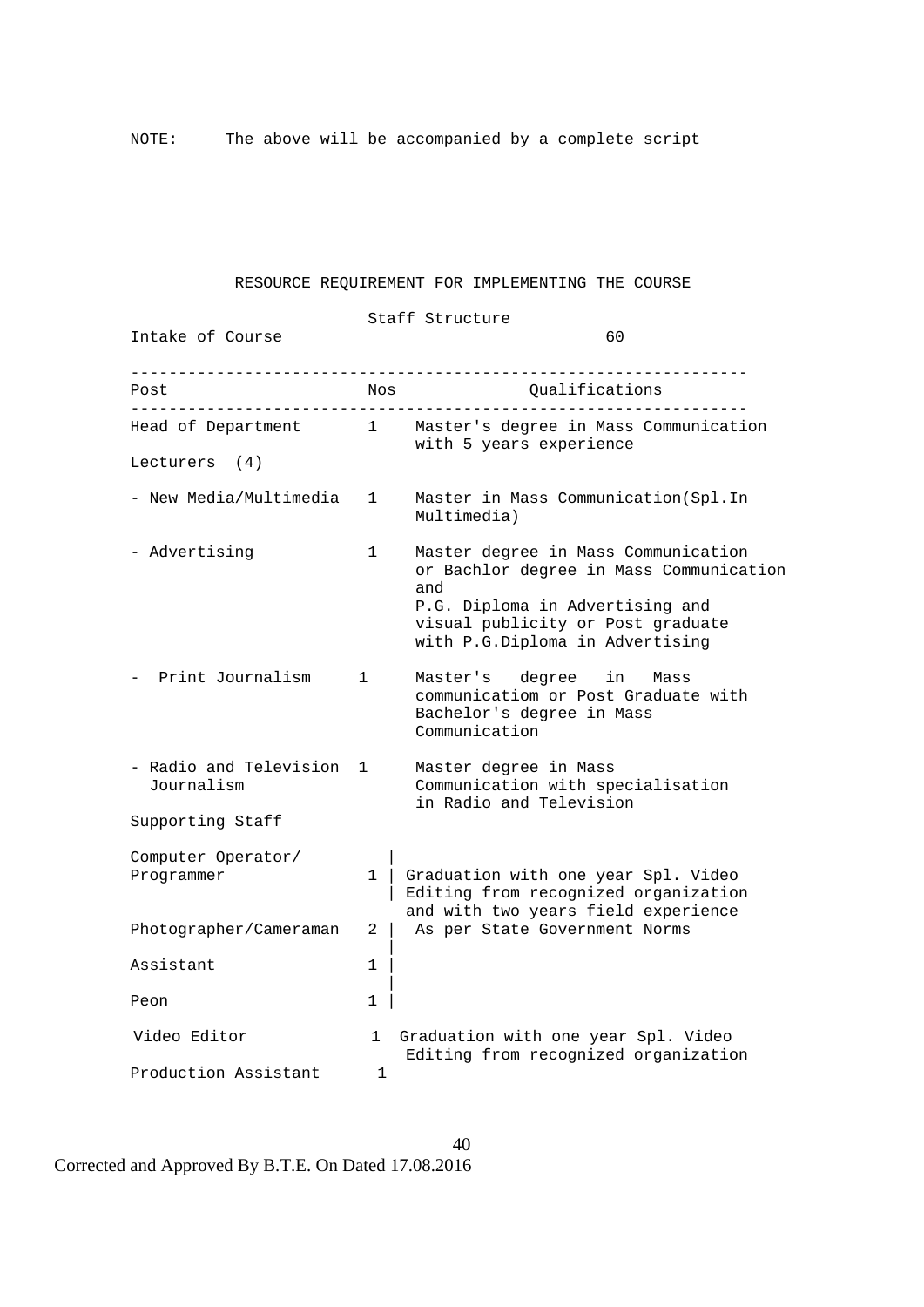#### 22.2 SPACE REQUIREMENT

 Following space is recommended for the department of Mass Communication

|       |                                                        |         | Particulars                             |  | Qty                                                                                            |  | Space     |
|-------|--------------------------------------------------------|---------|-----------------------------------------|--|------------------------------------------------------------------------------------------------|--|-----------|
|       | Class Room<br>Head of Department Room<br>Faculty Rooms |         |                                         |  | 2 Nos                                                                                          |  | $60$ sq.m |
|       |                                                        |         |                                         |  | 1 No                                                                                           |  | $15$ sq.m |
|       |                                                        |         |                                         |  | 4 Nos                                                                                          |  | $40$ sq.m |
|       |                                                        |         | Computer Centre                         |  | 1 No                                                                                           |  | $60$ sq.m |
|       |                                                        |         | Media Laboratory comprising of          |  |                                                                                                |  |           |
|       |                                                        | Section | Library and newspaper                   |  | 1 No                                                                                           |  | $50$ sq.m |
|       |                                                        |         | Computer Lab                            |  | 1 No                                                                                           |  | $30$ sq.m |
|       |                                                        |         | Photo lab(Studio) and<br>Advertising    |  | 1 No                                                                                           |  | $30$ sq.m |
|       |                                                        |         | Electronic Media<br>Studio(Audio/Video) |  | 1 No                                                                                           |  | $50$ sq.m |
| NOTE: |                                                        | $\pm$ ) |                                         |  | The facility of Library and office space available<br>in existing polytechnic will be utilised |  |           |
|       |                                                        | ii)     | Audio Visual Aid                        |  | It is presumed that the polytechnic will have                                                  |  |           |
|       | It                                                     |         |                                         |  | is suggested that a media laboratory-cum-Advertising                                           |  |           |

 Agency equipped with the equipments given in the next section may be set up for providing practical training to students. The equipment will be arranged in an integrated manner, so as to

41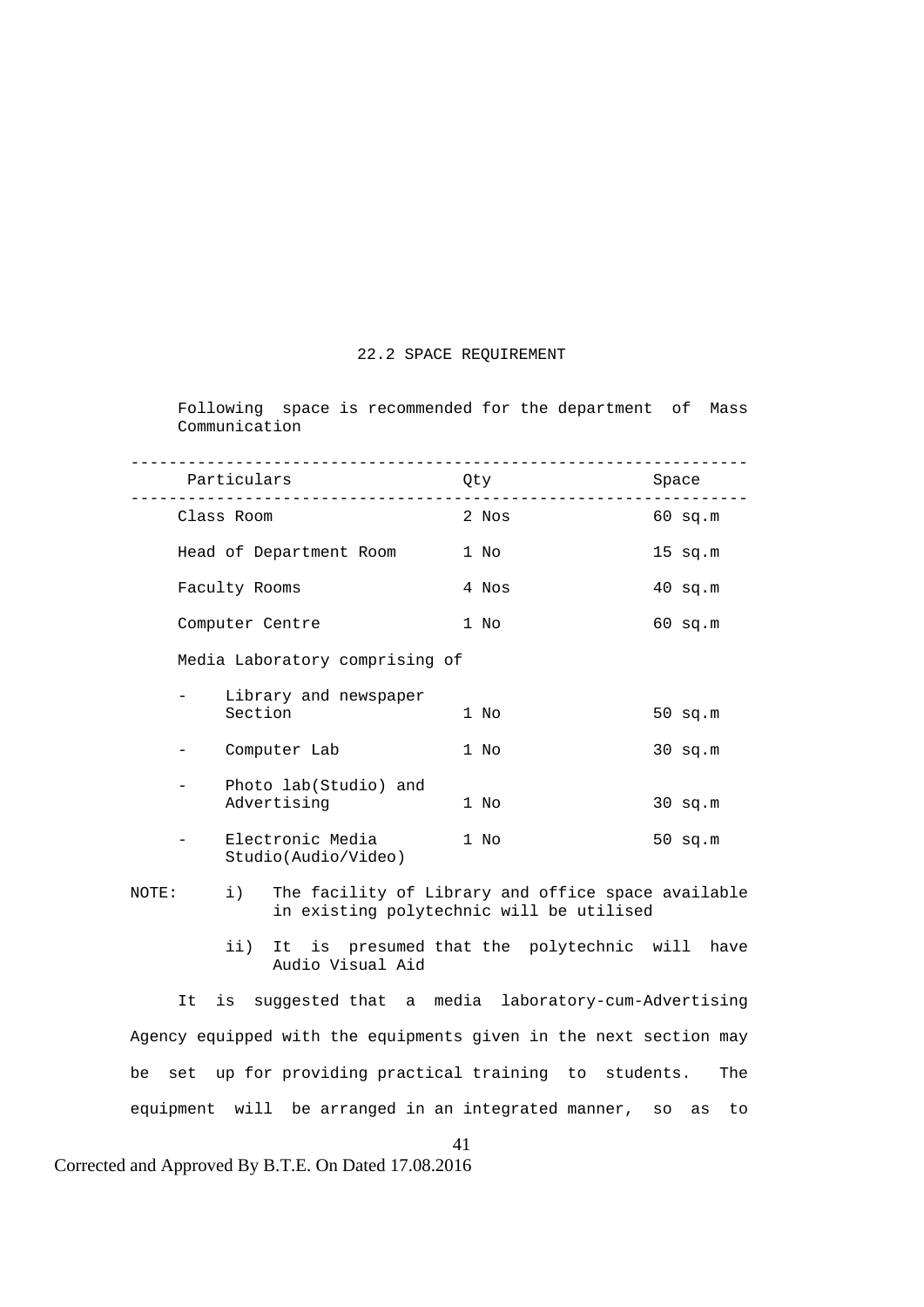present a picture of a Advertising Agenciy and media laboratory in which the students will be able to perform varied activities. These facilities may be utilised for providing media services to others on payment basis. This will be managed by students themselves.

#### **LIST OF EQUIPMENTS**

| No.               | Sr. Items with Specification                                                                                                                                                                                                                                                                                                                                                                                            | Qty Cost         |          |
|-------------------|-------------------------------------------------------------------------------------------------------------------------------------------------------------------------------------------------------------------------------------------------------------------------------------------------------------------------------------------------------------------------------------------------------------------------|------------------|----------|
| $1 \qquad \qquad$ | PENTIUM-IV 2.4 Ghz or latest 10 4,000,00=00<br>RAM-256 MB or latest<br>HDD-80 GB latest<br>MONITOR COLOUR 17" AGP 16 MB<br>52X MM KIT( 52x CD Drive, Speaker, sound card)<br>$FDD - 1.44 MB$<br>Key Board - 107 Keys Multimedia<br>Mouse - Optical Fibre Mouse<br>32 Bit PCI ETHERNET CARD(10/100) Mbps<br>Pre loaded Windows XP OR WINDOWS 2000<br>Pre loaded Norton Anti Virus with licence media and<br>manual<br>0R |                  |          |
|                   | Computer of latest Specification                                                                                                                                                                                                                                                                                                                                                                                        |                  |          |
| 2.                | Lanyfax935or equivalent LCD Projector 1                                                                                                                                                                                                                                                                                                                                                                                 |                  | 50,000   |
| 3.                | Photocopy machine<br>with enlarging andreducing facility 30 to<br>40 pages output per minutes                                                                                                                                                                                                                                                                                                                           | $1 \quad \cdots$ | 1,40,000 |
| 4.                | Photography Digital Still camera, NikonFM-2 4<br>or equivalent with wide angle, normal,<br>telephoto lens and zoom lens F-35 mm to<br>70 mm                                                                                                                                                                                                                                                                             |                  | 1,00,000 |
| 5.                | Video Digital 3 CCD Camera Soney(PD-170) 1 1,25,000<br>or equivalent quality with standard<br>accessories like battery, battery<br>charger, character generator, stand etc.                                                                                                                                                                                                                                             |                  |          |

42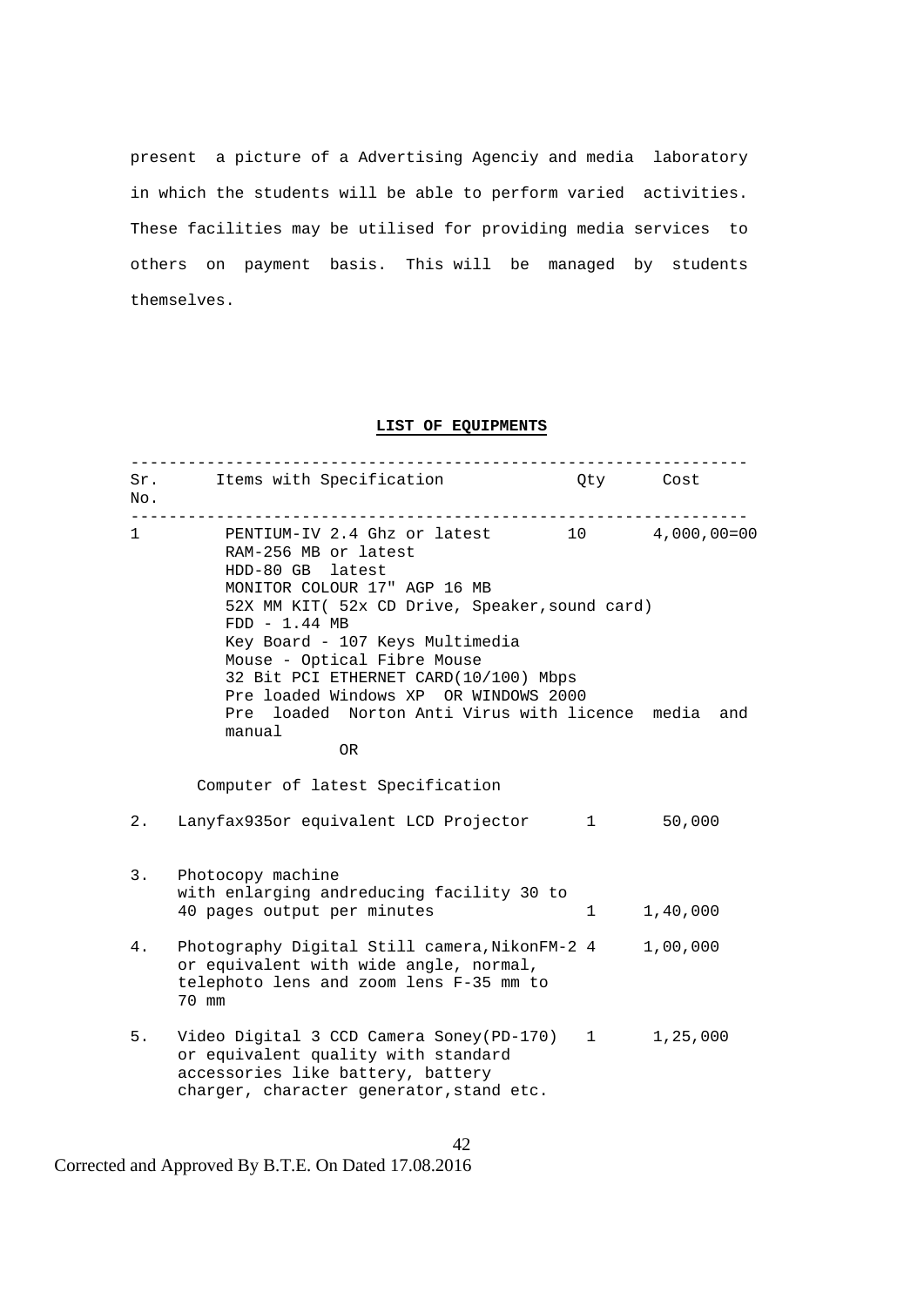| б.                       | Colour TV, 74", sony or<br>equivalent                                                           | 1            | 75,000             |
|--------------------------|-------------------------------------------------------------------------------------------------|--------------|--------------------|
| 7.                       | Fax Machine Minolta 161 or equivalent<br>transmission time 12 sec with auto<br>dialing facility | $\mathbf{1}$ | 50,000             |
| 8.                       | MAC operating system with FCP Software                                                          | $\mathbf{1}$ | 1,00000            |
| $\overline{\phantom{0}}$ | Sound Blaster Kit(includes CARD, S/W,<br>Microphone, Speakers etc)                              | LS           | 12,000             |
|                          | Laser Printer (300 dpi)preferably<br>laser jet model                                            | LS           | 30,000             |
| NOTE:                    | Editing equipment may be hired from any production<br>house<br>LIST OF EQUIPMENT                |              |                    |
|                          | AUDIO VEDIO LAB                                                                                 |              |                    |
| 1.                       | Delay Unit                                                                                      | 01           |                    |
| 2.                       | Sungum Simpex                                                                                   | 02           |                    |
| 3.                       | Tape Recorder 4 Track                                                                           | 01           |                    |
| 4.                       | Tape Recorder 2 Headk                                                                           | 01           |                    |
| 5.                       | Soney TV 14"                                                                                    |              | 02 (Recent TV)     |
| б.                       | Gun Mic.                                                                                        | 02           |                    |
| 7.                       | Camera Stand                                                                                    | 02           |                    |
| 8.                       | Dimma                                                                                           | 02           |                    |
| 9.                       | Head Phone                                                                                      | 04           |                    |
| 10.                      | Path 5 tip 20 lines                                                                             | 01           |                    |
| 11.                      | Path Box 4 Mic                                                                                  | 01           |                    |
| 12.                      | Servo Stablizer 2 KVA                                                                           | 01           |                    |
| 13.                      | Audio Mixer                                                                                     | 01           |                    |
|                          | 14. Cam Corder 9500                                                                             | 01           |                    |
| 15.                      | Battery                                                                                         | 04           |                    |
| 16.                      | Head Phone Box                                                                                  | 02           |                    |
| 18.                      | 17. Head Phone<br>Satilite Receriver                                                            | 01           |                    |
| 19.                      | Samsung TV 51 Cm.                                                                               | 01           |                    |
| 20.                      | Samsui TV 51 Cm.                                                                                |              | 01 (01 Remote)     |
| 21.                      | Samsui TV 14"                                                                                   |              | 02 (02 Remote)     |
| 22.                      | Panasonic 3500                                                                                  | 01           |                    |
|                          | 1 Battery, 1 Charging Power Pack                                                                |              |                    |
| 23.                      | Still Stand                                                                                     | 01           |                    |
| 24.                      | Video Stand                                                                                     | 01           |                    |
| 25.                      | Spot Light                                                                                      | 03           |                    |
| 26.                      | Wodden Speaker                                                                                  | 02           | (Small Size)       |
| 27.                      | Metal Speaker                                                                                   | 02           |                    |
| 28.                      | Carsett Deak(Ahuja)                                                                             | 01           |                    |
| 29.                      | Video Mixer                                                                                     | 01           |                    |
| 30.                      | Videocon Tape Recorder                                                                          |              | 01 (01 Carok Mic.) |
| 31.                      | Amplifiers                                                                                      | 01           |                    |
| 32.                      | Stablizer                                                                                       | 01           |                    |

43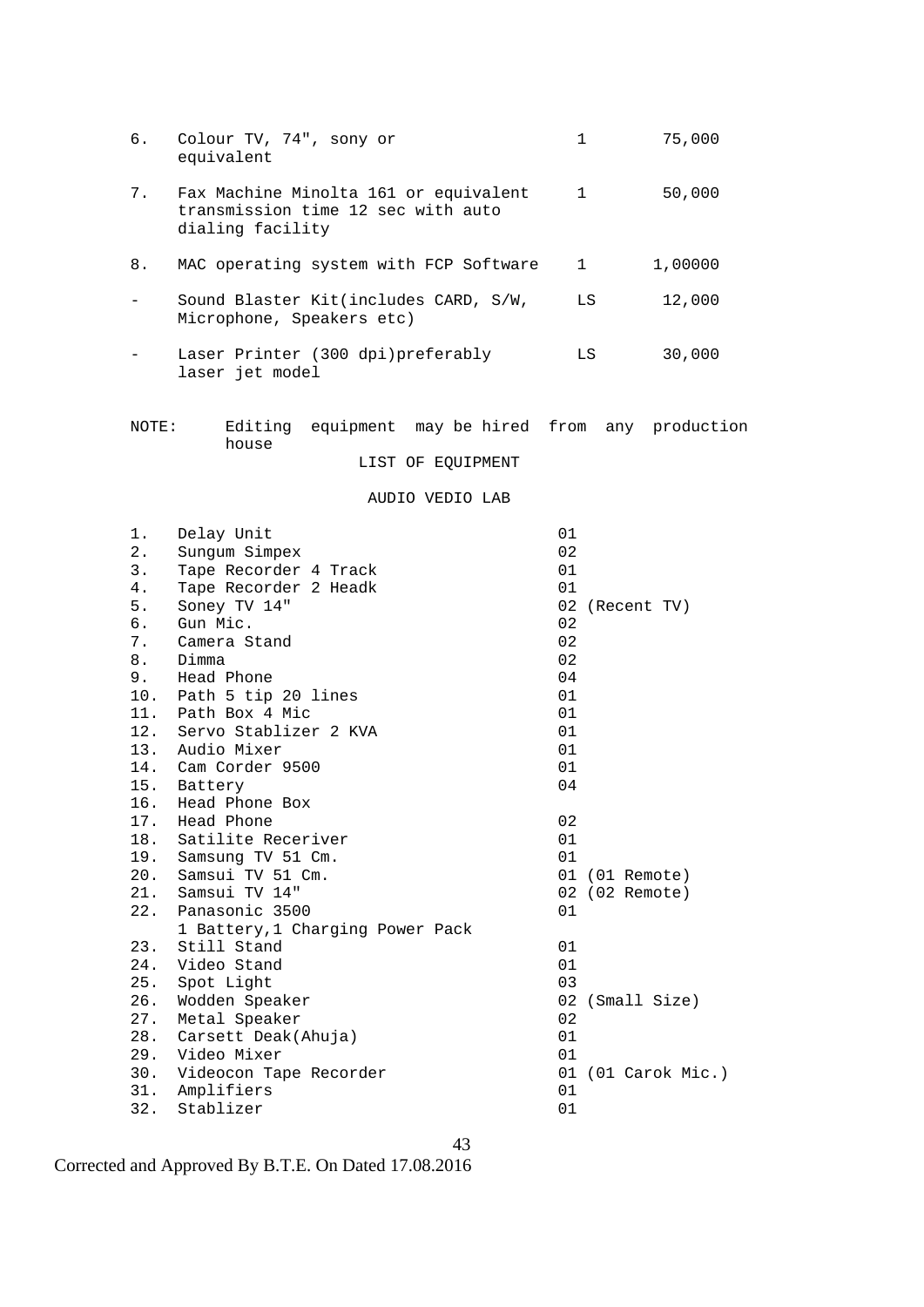RECOMMENDATIONS FOR EFFECTIVE IMPLEMENTATION OF CURRICULUM

 The workshop group strongly recommended following for effective implementation of curriculum

- a) While imparting instructions, stress should be laid on the development of practical skills in the students. For this purpose, as far as possible, classes should be conducted in the media laboratory-cum-advertising agency itself.
- b) Professional organisation/Field visits be organised as and when required to clarify the concepts, principles and practices involved. For this purpose, time has arleady been provided in student centred activities
- c) Extension lectures from professionals should be organised to impart instructions in specialised areas
- d) There is no need of purchasing very costly equipment. Efforts may be made to establish linkages with local professional organisations/field organisations for providing experiences to students on these equipment
	- e) Teachers should generate competitiveness among the students for the development of professional skills

44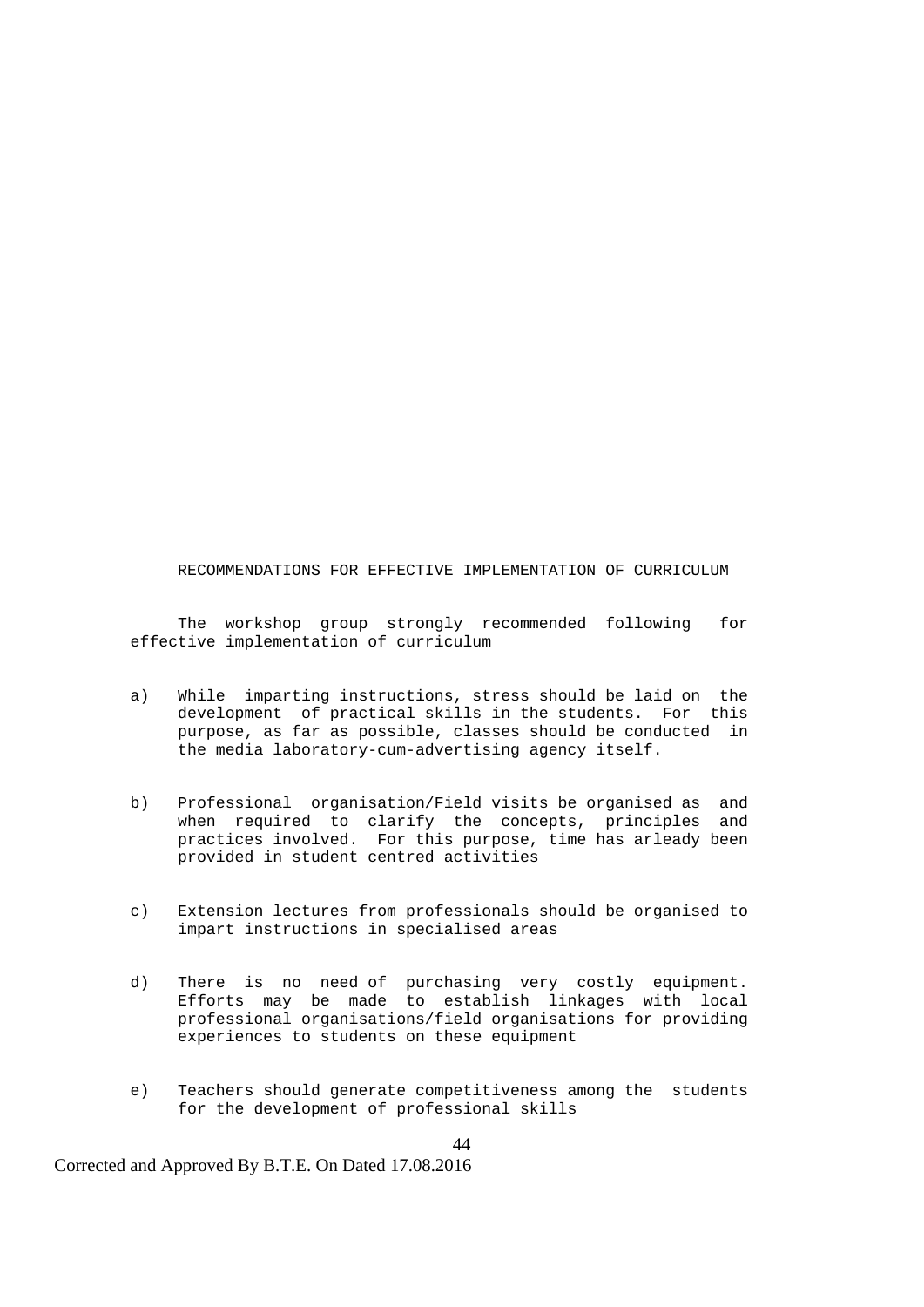- f) Teachers should take examples from the fields and provide practices in evaluating these and come out with innovative solutions
- g) Hobby clubs and other co-curricular activities be promoted to develop creativity in the students

#### REFERENCE BOOKS

- 1. Experiences in interpersonal communication : Prentic Hall Publication, New Jersy. 2. Introduction to human communication : Devito Joseph L 3. Sampreshan : Pratiroop Evam Sidhant : Dr. Shrikant Singh.
- 4. Communication Theories, Origins, Methods and Uses in the Mass Media : Warner J Severin.<br>5. Mass communicaiton in India :K
- 5. Mass communicaiton in India :Kevel J Kumar : Kaico Mumbai
- Mass Communicaiton Theory An Introduction : Denis McQuail :Sage Delhi.
- 7. Bjarat Men Sanchar Aur Jansanchar : J. V> Vilanilam : M.P. Hindi Granth Academy, Bhopal.
- 8. Mass Communication : Concept and Issues : D.V.R. Murthy : Olive Green : Kochi
- 9. Mass, Culture, Language and Arts in India : Mahadev L. Apte : Polular Prakshan, Mumbai
- 10. Towards Sociology of Mass Communication : Denis McQuail : Collier - Macmillan
- 11. Introduction to communication studies : John Fiske : Methuen London
- 12. The process and effects of mass communication : wilbur schmm and donald.
- 13. News writing : George A. Hough: Boston Hough Miffin Company.
- 14. News culture : Allen Stuart : Buckinghem open university press.

45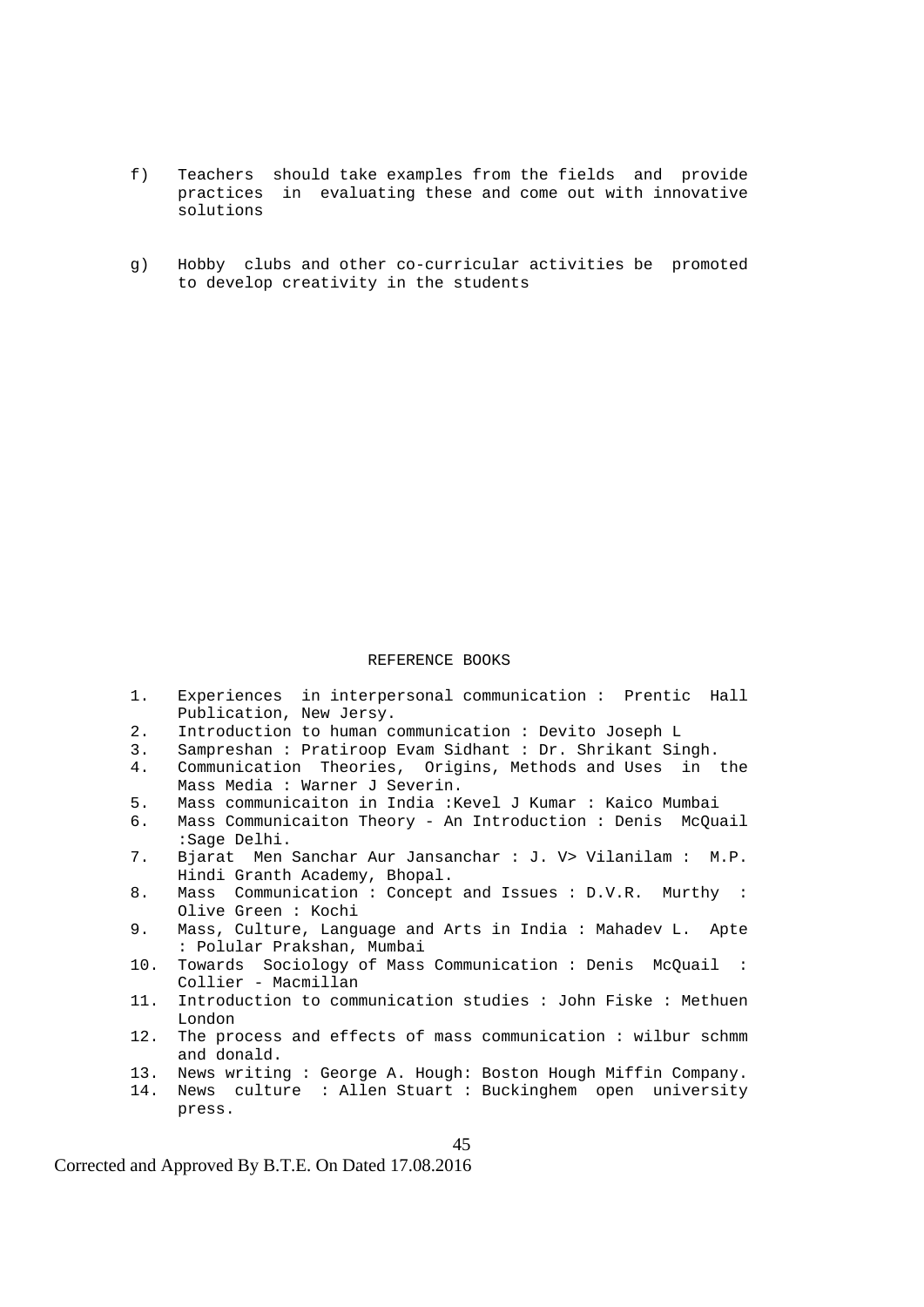- 15. Modern Journalism adn News writing : Savita Chadda.
- 16. Basic Journalism : Rangaswami Parthasarthi, Macmilan India Ltd.
- 17. Samachar Feature Avam Sampadan Kala : Harimohan: Takshila Prakashan, New Delhi.
- 18. Suchana Sanchar Aur Samachar : Mukul Srivastava : New Royal Book Company, Lal Bagh Lucknow.
- 19. Media Aur Manavadhikar, Mukul Srivastava, Autlantik Publication, Rajuari Garden, New Delhi.
- 20 Photography Arts & Technique : Alferd A. Blaker
- 21. Broadcast Journalism : S. C> Bhatt : Har Anand Publications, New Delhi.
- 22. Writing News For Broadcast : Edward Bliss and M. John Patterson.
- 23. Indian Broadcasting : H. R> Luthra : Publication Division, New Delhi.
- 24. Radio Drama theory and Practice : Tim Crook London.
- 25. Writing with power Techniques for mastering the writing process : Elbow Peter, New York.

#### ANNEXURE - I FIELD EXPOSURE - I

After first Yr. exam. in the summer vacation students of P.G.D. Mass Communication will have a four week Industrial Exposure in related mass communicaiton and journalism field. They will work and focus their attention there on following points to incorporate them in their reports.

- 1. Name & Address of the organisation
- 2. Date of
	- i. Joining.
	- ii. Leaving.
- 3. Nature of Industry
	- i. Product.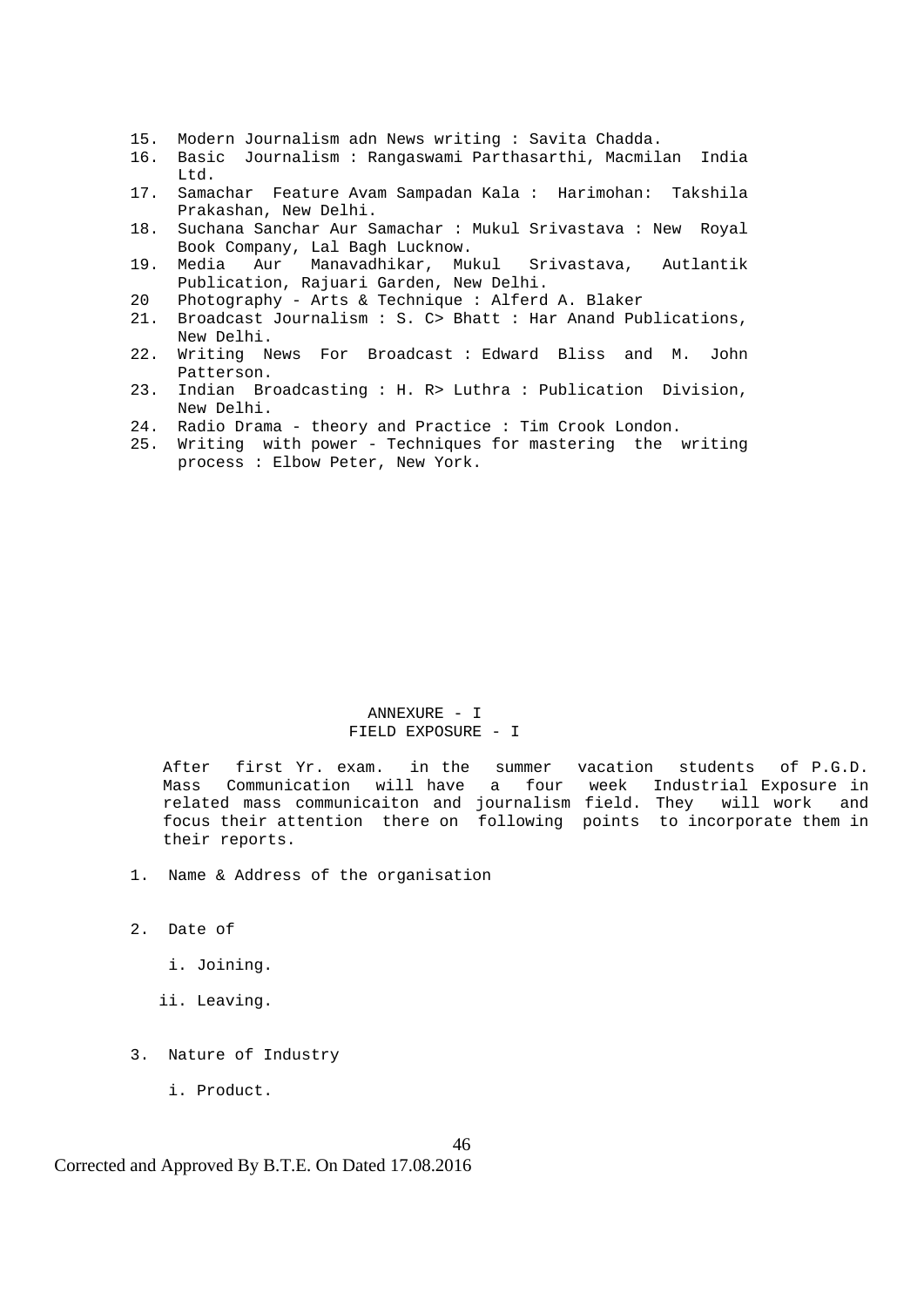- ii. Services.
- iii. Working Hrs.
- 4. Sections of the unit visited and activities there in.
- 5. Details of machines/Tools & instruments used in working in the section of the unit visited.
- 6. Work procedure in the section visited.
- 7. Specifications of the product of the section and materials used.
- 8. Use of computer if any.
- 9. Visit of units store, Manner of keeping store items, Their receiving & distribution.
- 10. Safety measures on work place & working conditions in general comfortable, convenient & hygeinic.

ANNEXURE - II

#### TRAINEES ASSESSMENT

This Institution invites the comments on the training of its students (work & behavior) from their immediate supervisors on the following points.

- 1. Name of the trainee
- 2. Date of
	- i. Joining.
	- ii. Leaving.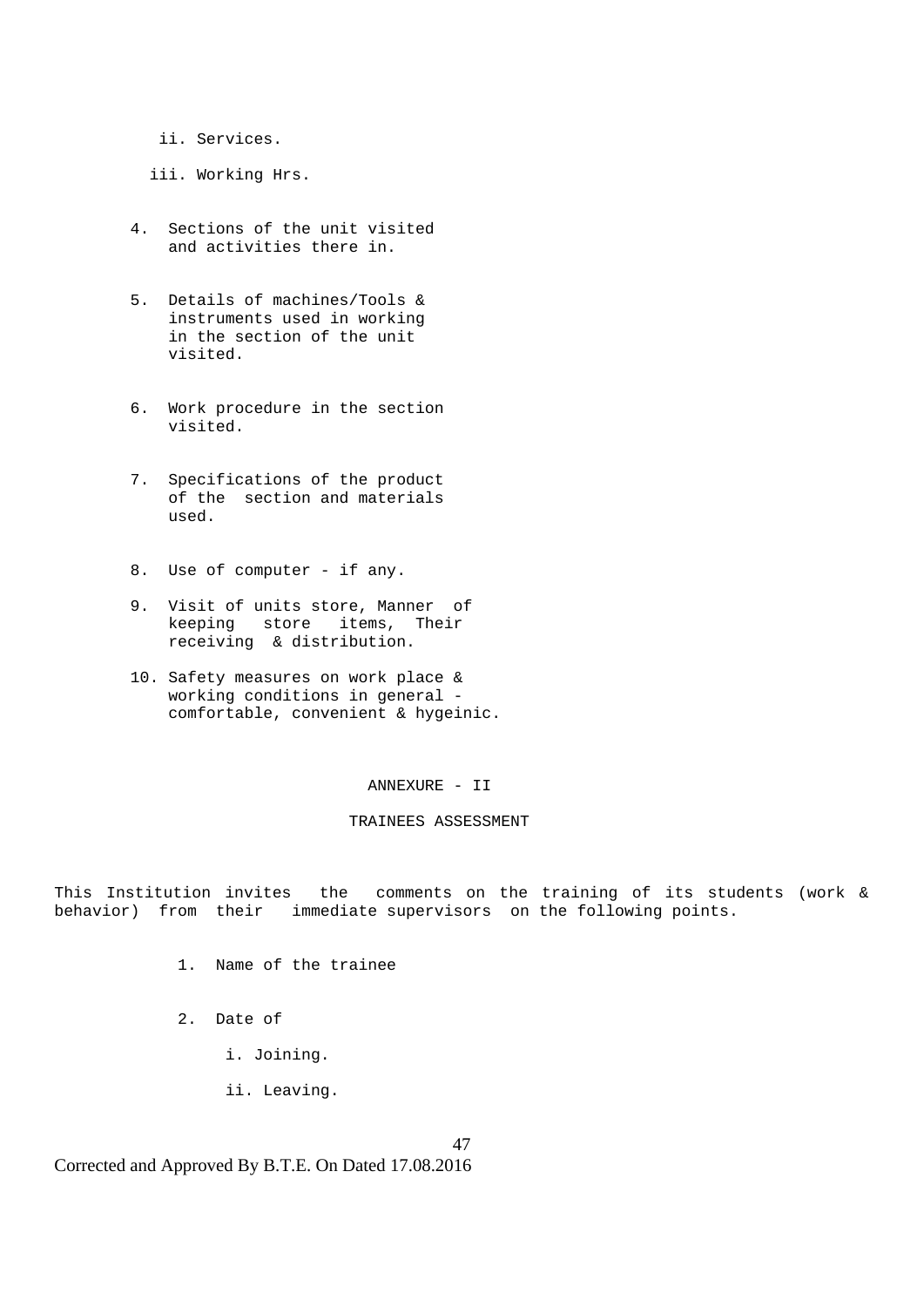- 3. i. Regularity & Punctuality ii. Sense of responsibility iii. Readiness to work/learn iv. Obedience v. Skill acquired
- 4. Name of the sections of the unit he attended during his stay. His activities/worth of being there.
- 5. Any thing specific

Sinnature of the Assessor

Date :-<br>
Designation

 # There will be 60 marks for this exposure. These marks will be awarded by the project examiner in final year (Examination Marks :40, Sessional Marks: 20).

#### **QUESTIONNAIRE**

#### **INSTITUTE OF RESEARCH, DEVELOPMENT AND TRAINING U.P.KANPUR -208002**

**SUBJECT**: Questionnaire for ascertaining the job potential and activities of P.G diploma holder in **JOURNALISM AND MASS COMMUNICATION**..

**PURPOSE**: New development of Two Year P.G Diploma in **JOURNALISM AND MASS COMMUNICATION**.

 NOTE: (1).Please answers the questions to the points given in the questionnaire. (2). Any other point or suggestion not covered in thisquestionnaire may bewritten on a separate paper andenclosed with the questionnaire.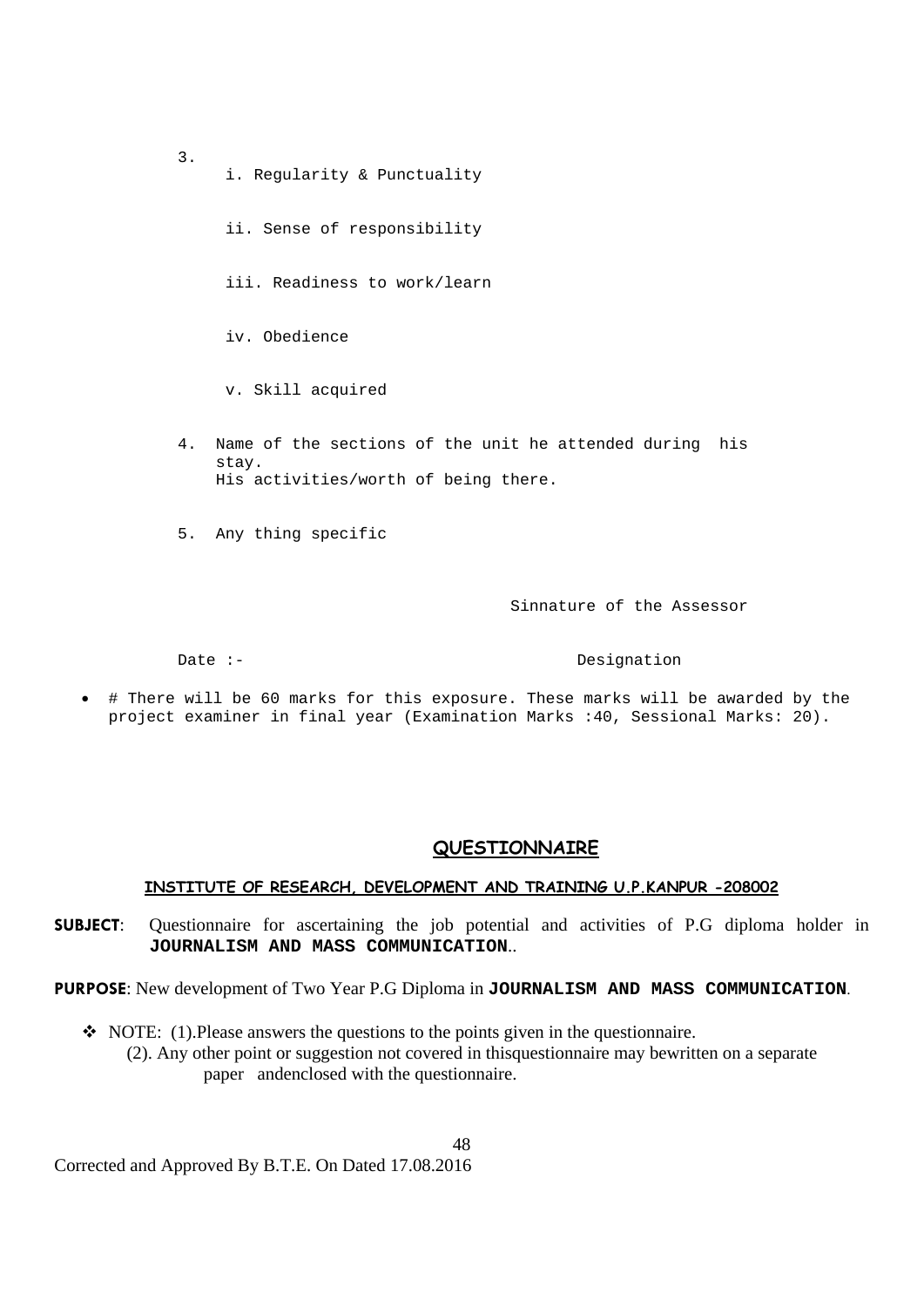| Filling the questionnaire                                                                                                        |                                                                                                                       |  |  |  |  |  |
|----------------------------------------------------------------------------------------------------------------------------------|-----------------------------------------------------------------------------------------------------------------------|--|--|--|--|--|
|                                                                                                                                  |                                                                                                                       |  |  |  |  |  |
|                                                                                                                                  |                                                                                                                       |  |  |  |  |  |
|                                                                                                                                  |                                                                                                                       |  |  |  |  |  |
| 4. Important functions of the<br>Department/section                                                                              | <u> 1980 - Johann Barn, mars and de Branch Barn, mars and de Branch Barn, mars and de Branch Barn, mars and de Br</u> |  |  |  |  |  |
|                                                                                                                                  |                                                                                                                       |  |  |  |  |  |
| 5. Number of diploma holder employees                                                                                            |                                                                                                                       |  |  |  |  |  |
| P.G Diploma in JOURNALISM AND MASS COMMUNICATION.                                                                                |                                                                                                                       |  |  |  |  |  |
| 6. Please give names of latest equipments/machines handled by a<br>P.G Diploma in JOURNALISM AND MASS COMMUNICATION.             |                                                                                                                       |  |  |  |  |  |
| 1.<br>2.<br>3.                                                                                                                   |                                                                                                                       |  |  |  |  |  |
| 5.<br>4.<br>6.                                                                                                                   |                                                                                                                       |  |  |  |  |  |
| 7. What proficiencies are expected from a<br>P.G Diploma in JOURNALISM AND MASS COMMUNICATION.                                   |                                                                                                                       |  |  |  |  |  |
|                                                                                                                                  |                                                                                                                       |  |  |  |  |  |
| 3.<br>2.<br>1.                                                                                                                   |                                                                                                                       |  |  |  |  |  |
| 5.<br>6.<br>4.                                                                                                                   |                                                                                                                       |  |  |  |  |  |
| 8. Mention the approximate percentage of the following desired in<br>Diploma teaching.                                           |                                                                                                                       |  |  |  |  |  |
| 1. Theoretical knowledge<br>-------------%<br>2. Practical knowledge<br>-------------%<br>3. Skill Development<br>-------------% |                                                                                                                       |  |  |  |  |  |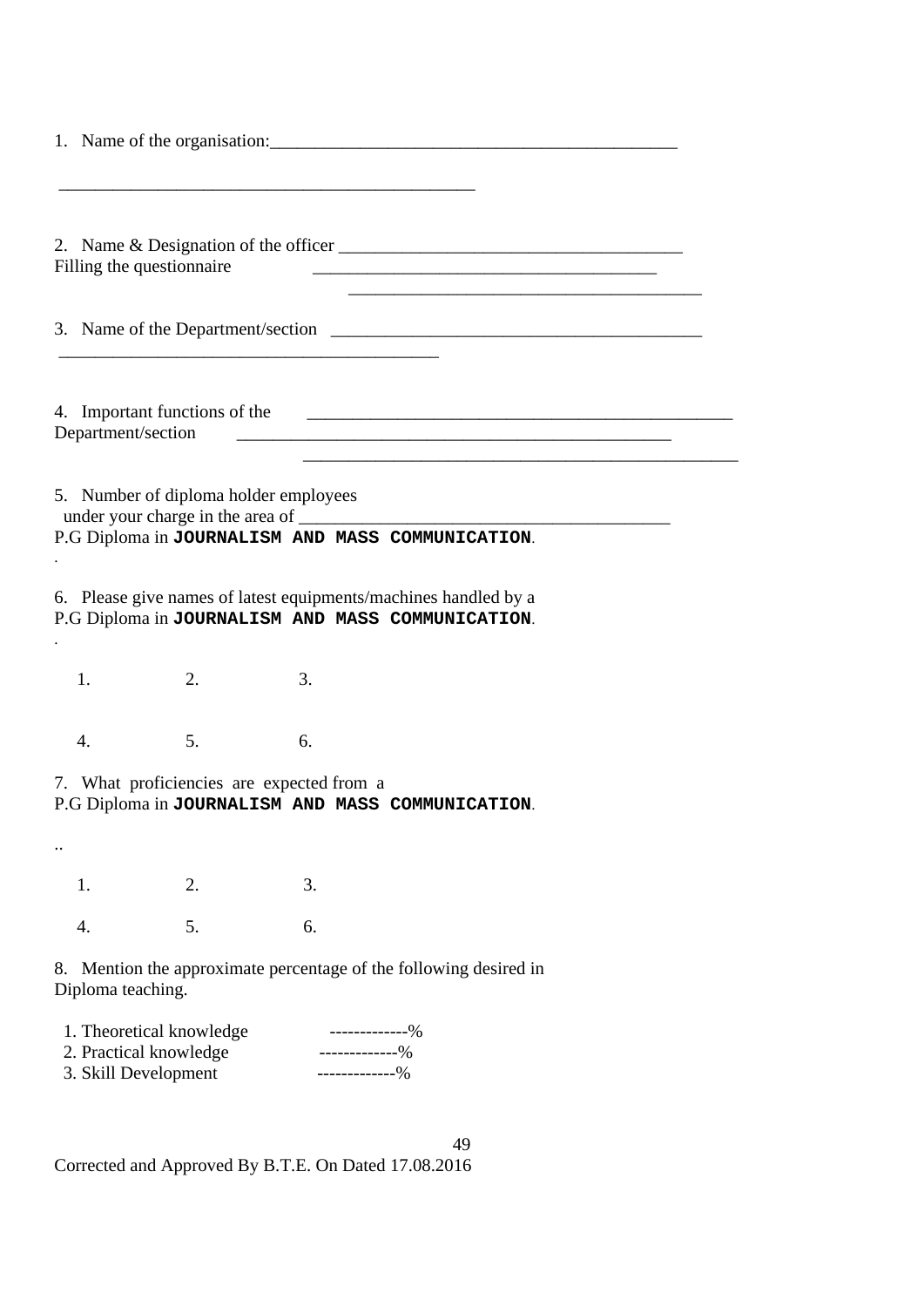9. Do you think "on the job training" / Industrial training

should form a part of curriculum. (Yes/No)

if yes then

- (a) Duration of training: --------------
- (b) Mode of training 1. Spread over different years

2. after completion of course

3. Any other mode

10. What mode of recruitment is followed by your organisation?

1. Academic merit

2. Written test

3. Group discussion

4. Interview

.

5. on the job test.

11. Mention the capabilities/ Qualities looked for while recruiting diploma holder in P.G Diploma in **JOURNALISM AND MASS COMMUNICATION**.

| (a) Technical knowledge<br>(b) Practical skill<br>(c) Etiquettes and behaviour <b>container container container container container </b><br>(d) Aptitude<br>(e) Health habit and social background ----------------------------- | _______________________________ |
|----------------------------------------------------------------------------------------------------------------------------------------------------------------------------------------------------------------------------------|---------------------------------|
| (f) Institution where trained                                                                                                                                                                                                    |                                 |
| 12. Does your organisation have<br>any system for the survey of domestic<br>articles of different countries/States.                                                                                                              | Yes/No                          |
| 13. Does your organisation conduct field<br>survey to know users views regarding.<br>1. Domestic Articles for different<br>age groups and sex.<br>2. Effect of climatic conditions<br>3. Any other                               | Yes/No                          |
|                                                                                                                                                                                                                                  |                                 |
|                                                                                                                                                                                                                                  |                                 |
|                                                                                                                                                                                                                                  |                                 |
|                                                                                                                                                                                                                                  |                                 |
|                                                                                                                                                                                                                                  |                                 |
|                                                                                                                                                                                                                                  |                                 |
| in P.G Diploma in JOURNALISM AND MASS COMMUNICATION.                                                                                                                                                                             |                                 |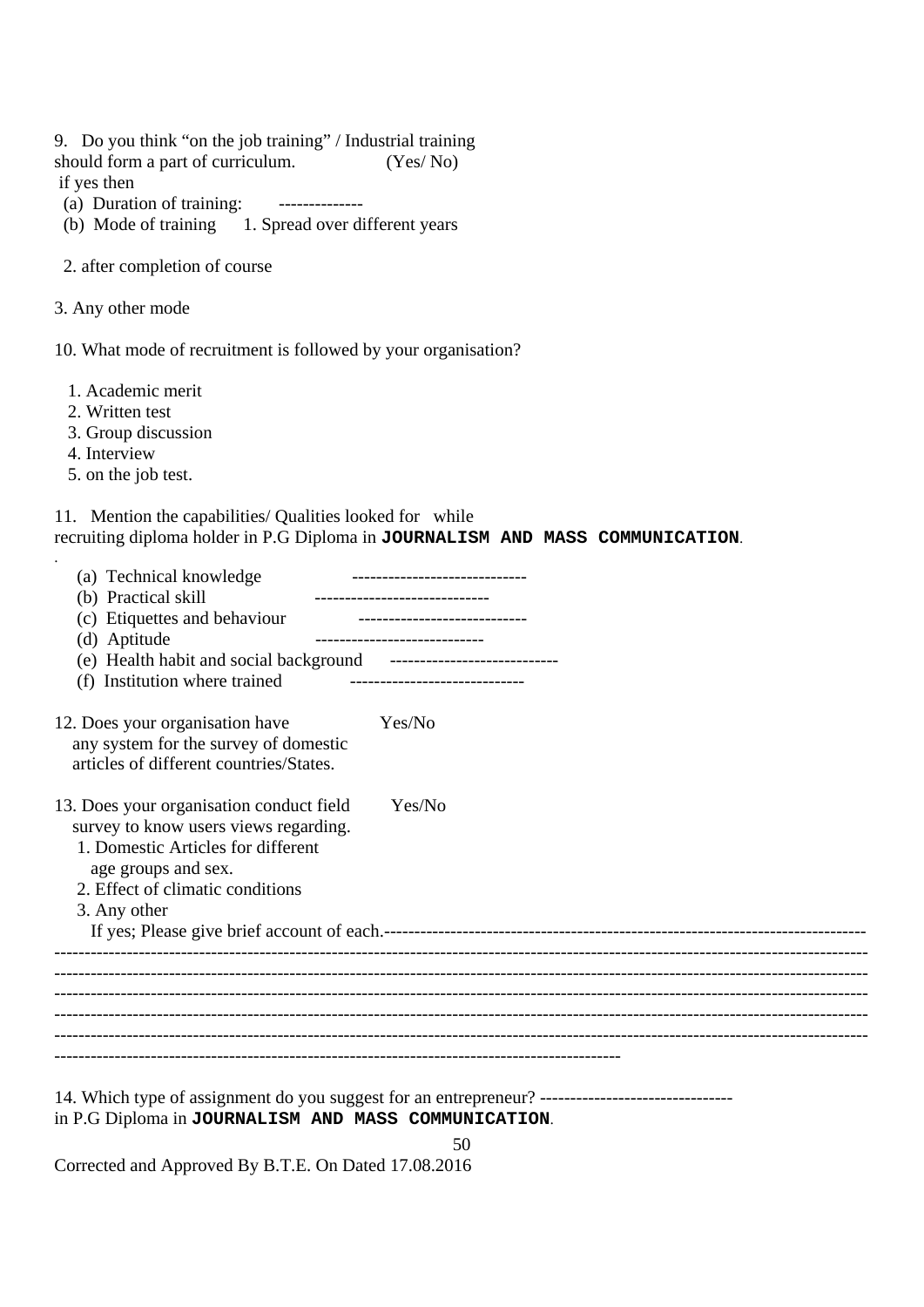51 15. In which types of organisations can a diploma holder in P.G Diploma in **JOURNALISM AND MASS COMMUNICATION** can work or serve. 1 2 3 4 5 6 16. Job prospects for the diploma holder in P.G Diploma in **JOURNALISM AND MASS COMMUNICATION**.. the next ten years in the state  $/$  country. 17. In your opinion what should be the subjects to be taught to a diploma student in P.G Diploma in **JOURNALISM AND MASS COMMUNICATION**. Theory------------------------------------------------------Practical--------------------------------- ------------------------------------------------------ --------------------------------- ------------------------------------------------------- ---------------------------------- 18. Kindly mention particulars regarding topics/areas which should be given more emphasising the curriculum . Theory -----------------------------------------------------Practical--------------------------------- ------------------------------------------------------- --------------------------------- ------------------------------------------------------- ---------------------------------- 19. Kindly state whether your organisation Yes/ No can contribute towards improvement of Curriculum in above field. If yes: Please give names of experts in ------------------------------------------------------- your organisation to whom contact. -------------------------------------------------------- 20. Kindly give your valuable suggestions for being ------------------------------------------------- considered at the time of finalisation of curriculum.-----------------------------------------------  $-$ --------------------------------------------------------------------------------------------------------------------------------------- --------------------------------------------------------------------------------------------------------------------------------------- --------------------------------------------------------------------------------------------------------------------------------------- --------------------------------------------------------------------------------------------------------------------------------------- ---------------------------------------------------------------------------------------------------------------------------------------

Corrected and Approved By B.T.E. On Dated 17.08.2016

.